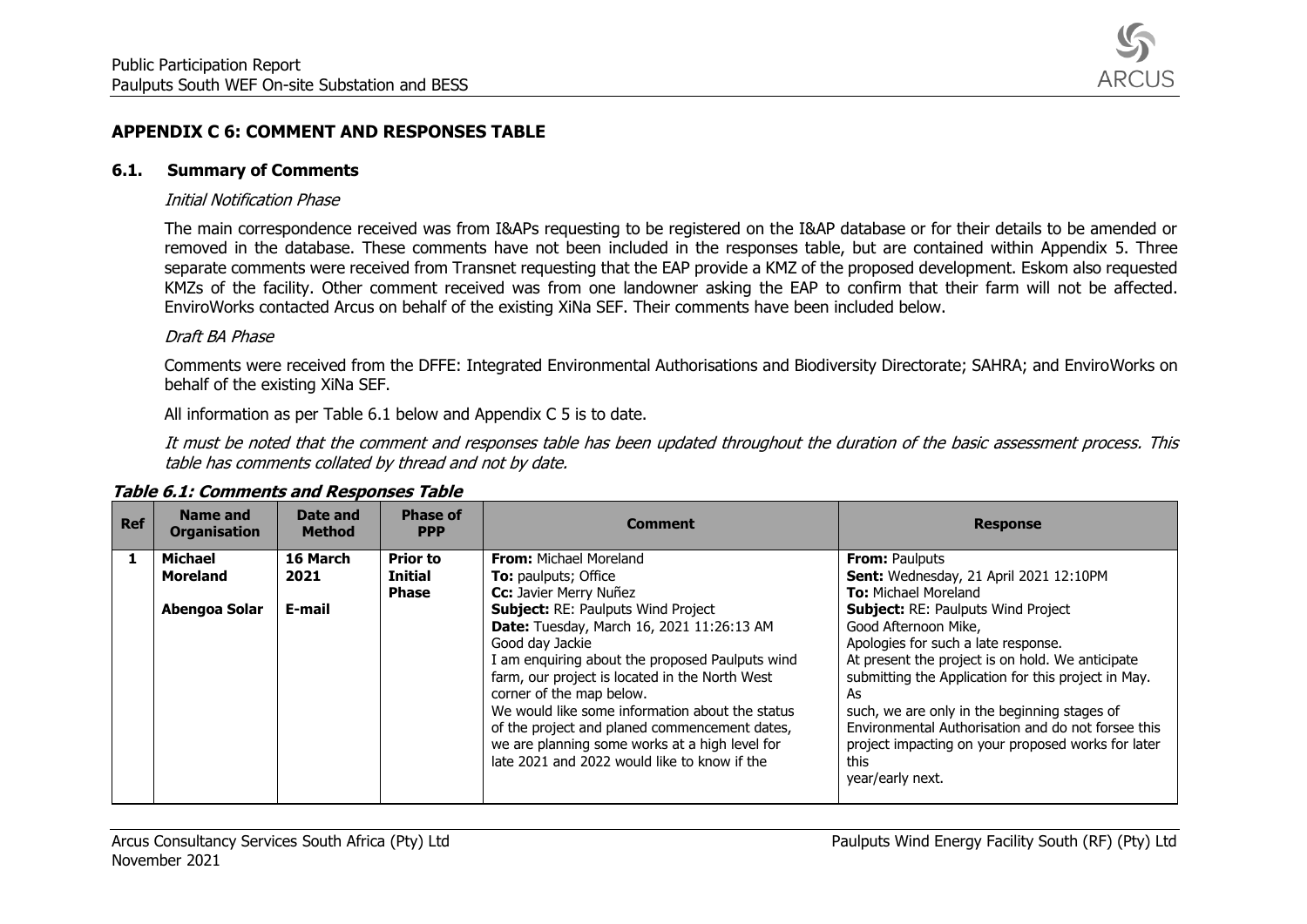

| <b>Ref</b>              | <b>Name and</b><br><b>Organisation</b> | Date and<br><b>Method</b>       | <b>Phase of</b><br><b>PPP</b>  | <b>Comment</b>                                                                                                                                                                                                                                                                                                                                                                                                                                               | <b>Response</b>                                                                                                                                                                                                                                                                                                                                                                                                                                                                  |
|-------------------------|----------------------------------------|---------------------------------|--------------------------------|--------------------------------------------------------------------------------------------------------------------------------------------------------------------------------------------------------------------------------------------------------------------------------------------------------------------------------------------------------------------------------------------------------------------------------------------------------------|----------------------------------------------------------------------------------------------------------------------------------------------------------------------------------------------------------------------------------------------------------------------------------------------------------------------------------------------------------------------------------------------------------------------------------------------------------------------------------|
|                         |                                        |                                 |                                | proposed project can potentially impact our planning<br>regarding: Road accessibility, Substation outage and<br>Dust fall out for construction during<br>months with high winds (August)<br>Regards<br>Michael Victor Moreland<br>Environmental & Quality Manager                                                                                                                                                                                            | Should the status of this change, I will keep you<br>informed.<br>Have a great day.<br>Ashleigh                                                                                                                                                                                                                                                                                                                                                                                  |
| $\overline{\mathbf{2}}$ | <b>Mpilo Masondo</b><br><b>Eskom</b>   | 21 July<br>2021<br><b>Email</b> | <b>Initial</b><br><b>Phase</b> | From: Mpilo Masondo<br>To: paulputs<br>Subject: RE: Initial Notification: Proposed<br>Amendments of the Paulputs Wind Energy Facility<br>and Basic Assessment Process<br>Date: Wednesday, July 21, 2021 6:20 PM<br>Good day Ashleigh,<br>Thank you for the information. Could you kindly<br>send me kmz files of these proposed<br>developments to see exactly where they are in<br>relation to our infrastructure and future projects.<br>Regards,<br>Mpilo | From: Paulputs<br>To: Mpilo Masondo<br>Subject: RE: Initial Notification: Proposed<br>Amendments of the Paulputs Wind Energy Facility<br>and<br><b>Basic Assessment Process</b><br>Date: Friday, July 23, 2021 09:12 AM<br>Good Morning Mpilo,<br>Kindly find attached. Please note that a few of your<br>colleagues have also requested KMZs, and these<br>have<br>been sent accordingly. Please do not hesitate to<br>contact<br>me should you have any questions.<br>Regards, |
| 3                       | <b>John Geeringh</b><br><b>Eskom</b>   | 22 July<br>2021<br><b>Email</b> | <b>Initial</b><br><b>Phase</b> | From: John Geeringh<br>To: paulputs<br>Subject: RE: Initial Notification: Proposed<br>Amendments of the Paulputs Wind Energy Facility<br>and Basic Assessment Process<br>Date: Thursday, July 22, 2021 07:32 AM<br>Please send me KMZ files of the proposed grid<br>connections, affected properties and layout of the<br>WEF's.<br>Kind regards                                                                                                             | From: Paulputs<br>To: John Geeringh<br>Subject: RE: Initial Notification: Proposed<br>Amendments of the Paulputs Wind Energy Facility<br>and<br><b>Basic Assessment Process</b><br>Date: Friday, July 23, 2021 09:10 AM<br>Dear John,<br>Kindly find attached.<br>A few of your colleagues have also requested a<br>KMZ. I<br>have copied you into these mails as well.<br>Regards                                                                                               |
| 4                       | <b>Martina Phiri</b><br><b>Eskom</b>   | 22 July<br>2021                 | <b>Initial</b><br><b>Phase</b> | <b>From: Martina Phiri</b><br>To: paulputs<br>Subject: RE: Initial Notification: Proposed                                                                                                                                                                                                                                                                                                                                                                    | From: Paulputs<br>To: Martina Phiri<br><b>Subject: RE: Initial Notification: Proposed</b>                                                                                                                                                                                                                                                                                                                                                                                        |

Arcus Consultancy Services South Africa (Pty) Ltd Paulputs Wind Energy Facility South (RF) (Pty) Ltd Paulputs Wind Energy Facility South (RF) (Pty) Ltd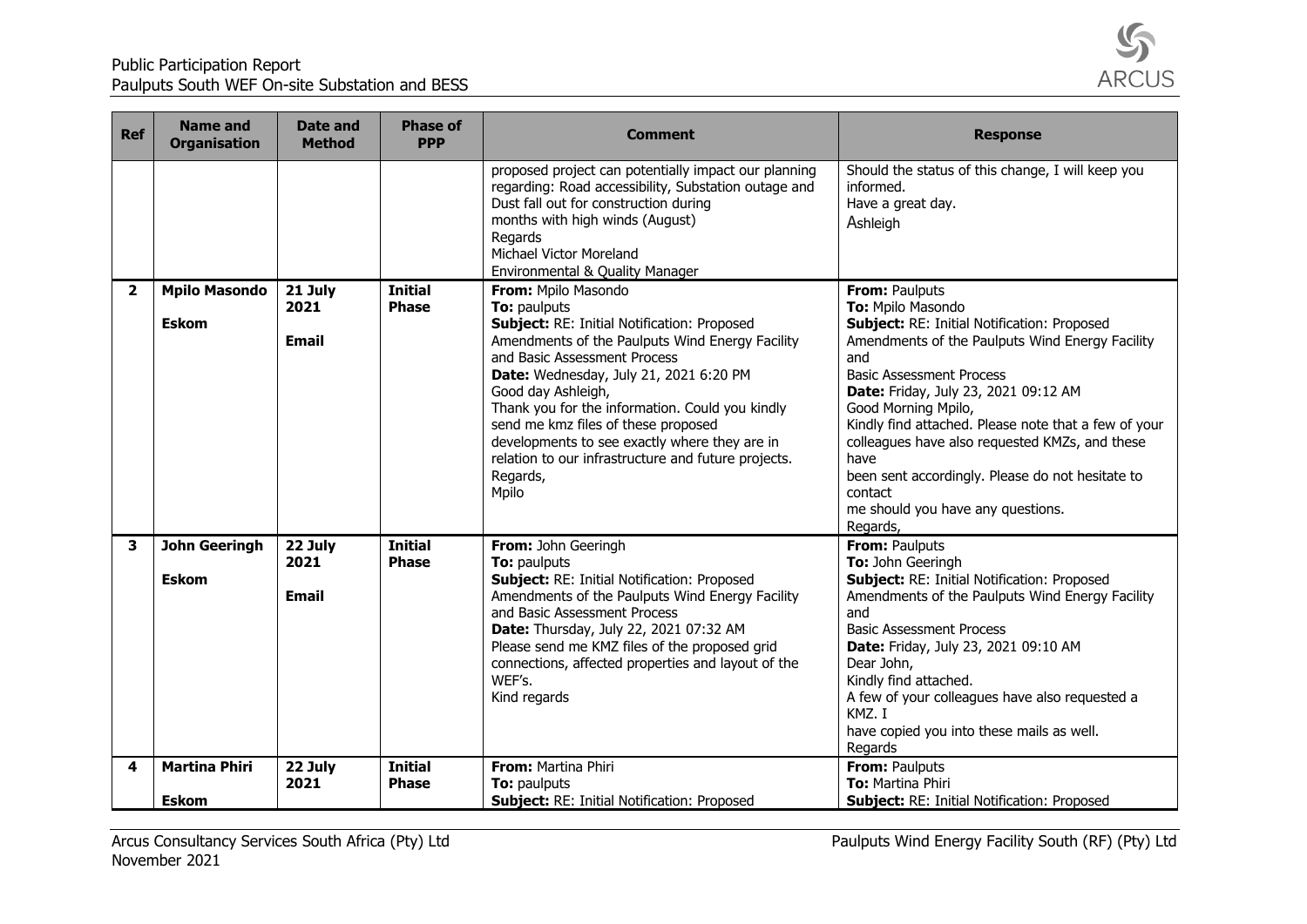

| <b>Ref</b> | <b>Name and</b><br><b>Organisation</b> | Date and<br><b>Method</b>                     | <b>Phase of</b><br><b>PPP</b>  | <b>Comment</b>                                                                                                                                                                                                        | <b>Response</b>                                                                                                                                                                                                                                                                                                                                                                                                                                                                                                                                                                          |
|------------|----------------------------------------|-----------------------------------------------|--------------------------------|-----------------------------------------------------------------------------------------------------------------------------------------------------------------------------------------------------------------------|------------------------------------------------------------------------------------------------------------------------------------------------------------------------------------------------------------------------------------------------------------------------------------------------------------------------------------------------------------------------------------------------------------------------------------------------------------------------------------------------------------------------------------------------------------------------------------------|
|            |                                        | <b>Email</b>                                  |                                | Amendments of the Paulputs Wind Energy Facility<br>and Basic Assessment Process<br>Date: Thursday, July 22, 2021 11:31 AM<br>Good Day<br>Can we kindly have the kmz files for the project.<br>Kind regards<br>Martina | Amendments of the Paulputs Wind Energy Facility<br>and<br><b>Basic Assessment Process</b><br>Date: Friday, July 23, 2021 09:01 AM<br>Good Morning,<br>Kindly find attached.<br>Please note that Mr John Geeringh and Mpilo<br>Masondo<br>have also requested KMZs. Contacts included herein<br>to<br>this email.<br>Regards<br>Ashleigh                                                                                                                                                                                                                                                  |
| 5          | <b>Claudia</b><br><b>Cinfar Tec</b>    | 24 August<br>2020<br><b>Telephone</b><br>Call | <b>Initial</b><br><b>Phase</b> | Telephonic call received for request to be registered<br>as an I&AP for the Paulputs Applications.                                                                                                                    | From: paulputs<br>To: claudiaj@cinfratec.co.za;<br>tebogot@cinfratec.co.za<br>Bcc: Ashlin Bodasing; Ashleigh Blackwell<br>Subject: Request to be registered as an I&AP for<br>the Paulputs Project Development Process<br>Date: Monday, August 24, 2020 11:14:37 AM<br>Dear Claudia,<br>This e-mail is to confirm your e-mail addresses as<br>received telephonically this morning.<br>DEFF Reference Numbers: To Be Confirmed<br>Older DEFF Reference Number:<br>14/12/16/3/3/2/1120<br>Nature and Location of Activity: The authorised<br>Paulputs Wind Energy Facility (WEF) and Grid |
|            |                                        |                                               |                                |                                                                                                                                                                                                                       | Connection is located approximately 50 km north-<br>east of Pofadder and approximately 80 km<br>northwest<br>of Kakamas, in the Northern Cape Province.<br>Paulputs North Wind Energy Facility (RF) (Pty) Ltd<br>intend to follow two Part II Amendment Processes<br>and Paulputs South Wind Energy Facility (RF) (Pty)                                                                                                                                                                                                                                                                  |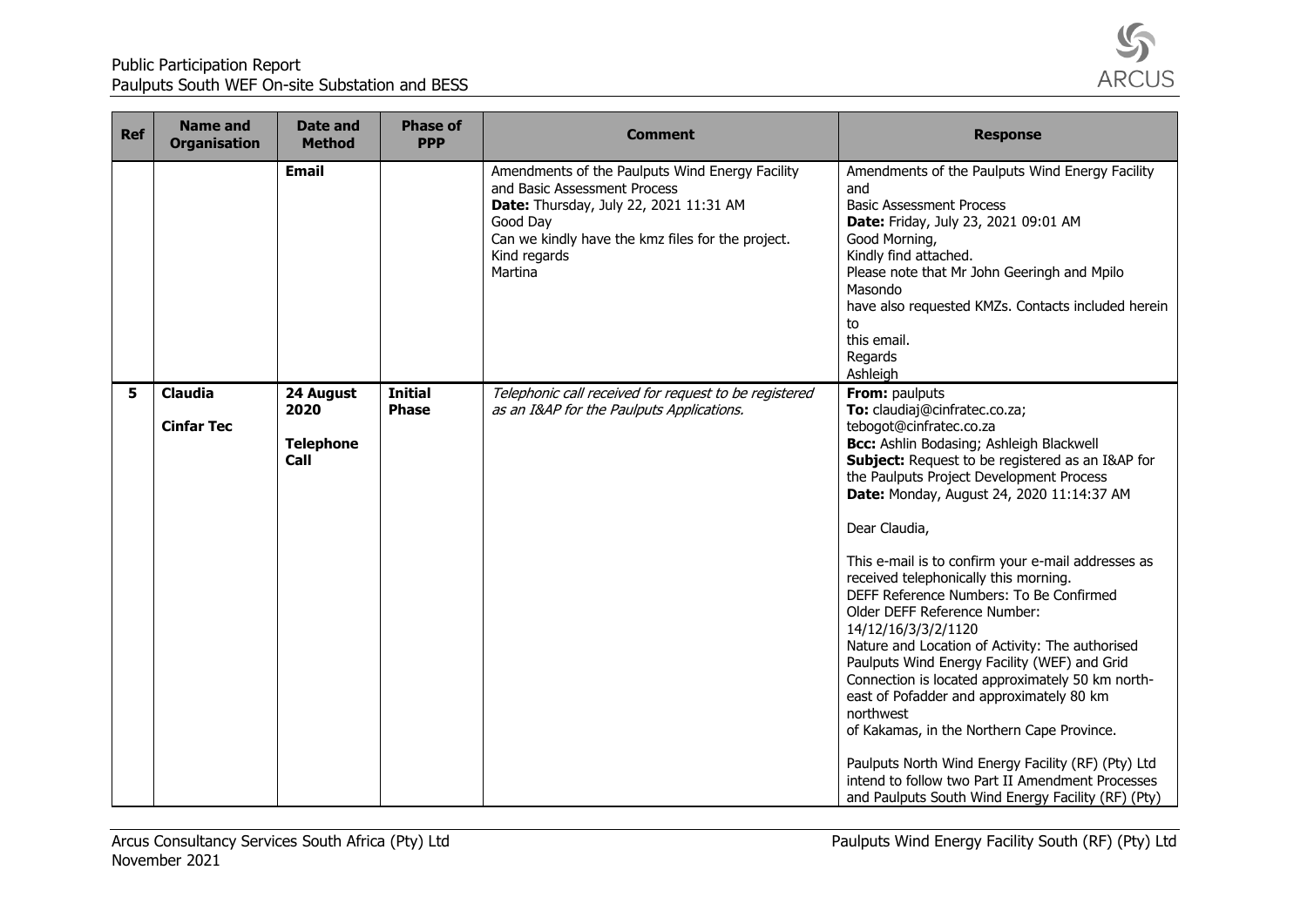

| <b>Ref</b> | <b>Name and</b><br><b>Organisation</b>           | Date and<br><b>Method</b>   | <b>Phase of</b><br><b>PPP</b>   | <b>Comment</b>                                                                                                                                                                                                                                                                                                                                                                                                                                                                                                                                                                                                                                                                                                                                                                                                                                                                                                                                                                                                                                                            | <b>Response</b>                                                                                                                                                                                                                                                                                                                                                                                                                                                                                                                                                             |
|------------|--------------------------------------------------|-----------------------------|---------------------------------|---------------------------------------------------------------------------------------------------------------------------------------------------------------------------------------------------------------------------------------------------------------------------------------------------------------------------------------------------------------------------------------------------------------------------------------------------------------------------------------------------------------------------------------------------------------------------------------------------------------------------------------------------------------------------------------------------------------------------------------------------------------------------------------------------------------------------------------------------------------------------------------------------------------------------------------------------------------------------------------------------------------------------------------------------------------------------|-----------------------------------------------------------------------------------------------------------------------------------------------------------------------------------------------------------------------------------------------------------------------------------------------------------------------------------------------------------------------------------------------------------------------------------------------------------------------------------------------------------------------------------------------------------------------------|
|            |                                                  |                             |                                 |                                                                                                                                                                                                                                                                                                                                                                                                                                                                                                                                                                                                                                                                                                                                                                                                                                                                                                                                                                                                                                                                           | Ltd intend to follow a Part II Amendment and Basic<br>Assessment Process.<br>Your details will be added to the Interested and<br>Affected Party Database for this Project and you will<br>receive all correspondence once the Public<br>Participation Process to be undertaken in terms of<br>the.<br>National Environmental Management Act, 1998 (Act<br>No. 107 of 1998), as amended, commences.<br>Thank You                                                                                                                                                             |
| 6          | <b>Natasha</b><br><b>Higgitt</b><br><b>SAHRA</b> | 03 August<br>2021<br>E-mail | <b>Draft BA</b><br><b>Phase</b> | From: Natasha Higgitt<br>To: paulputs<br>Cc: Ashleigh von der Heyden<br>Subject: RE: Notification of Availability of Draft<br>Amendment Reports and Draft Basic Assessment<br>Report: Paulputs WEF<br>Amendment and Split and Paulputs South WEF Grid<br>Connection<br>Date: Tuesday, August 3, 2021 9:42:34 AM<br>Good morning,<br>Please note that all development applications are<br>processed via our online portal, the South African<br>Heritage Resources Information System (SAHRIS)<br>found at the following link:<br>http://sahra.org.za/sahris/. We do not accept emailed,<br>posted, hardcopy, faxed, website links or<br>DropBox links as official submissions.<br>For the BAR process: Please create an application on<br>SAHRIS and upload all documents pertaining to the<br>Environmental Authorisation Application Process. As<br>per section 24(4)b(iii) of NEMA and section 38(8) of<br>the National Heritage Resources Act, Act 25 of 1999<br>(NHRA), an assessment of heritage resources must<br>form part of the process and the assessment must | From: paulputs <paulputs@arcusconsulting.co.za><br/>Sent: 04 August 2021 10:16<br/>To: Natasha Higgitt <nhiggitt@sahra.org.za><br/>Subject: RE: Notification of Availability of Draft<br/>Amendment Reports and Draft Basic Assessment<br/>Report: Paulputs WEF Amendment and Split and<br/>Paulputs South WEF Grid Connection<br/>Good Morning Natasha,<br/>I trust you are well?<br/>All cases have been uploaded on SAHRIS. Can you<br/>please confirm if they have been uploaded<br/>correctly?<br/>Thank you,</nhiggitt@sahra.org.za></paulputs@arcusconsulting.co.za> |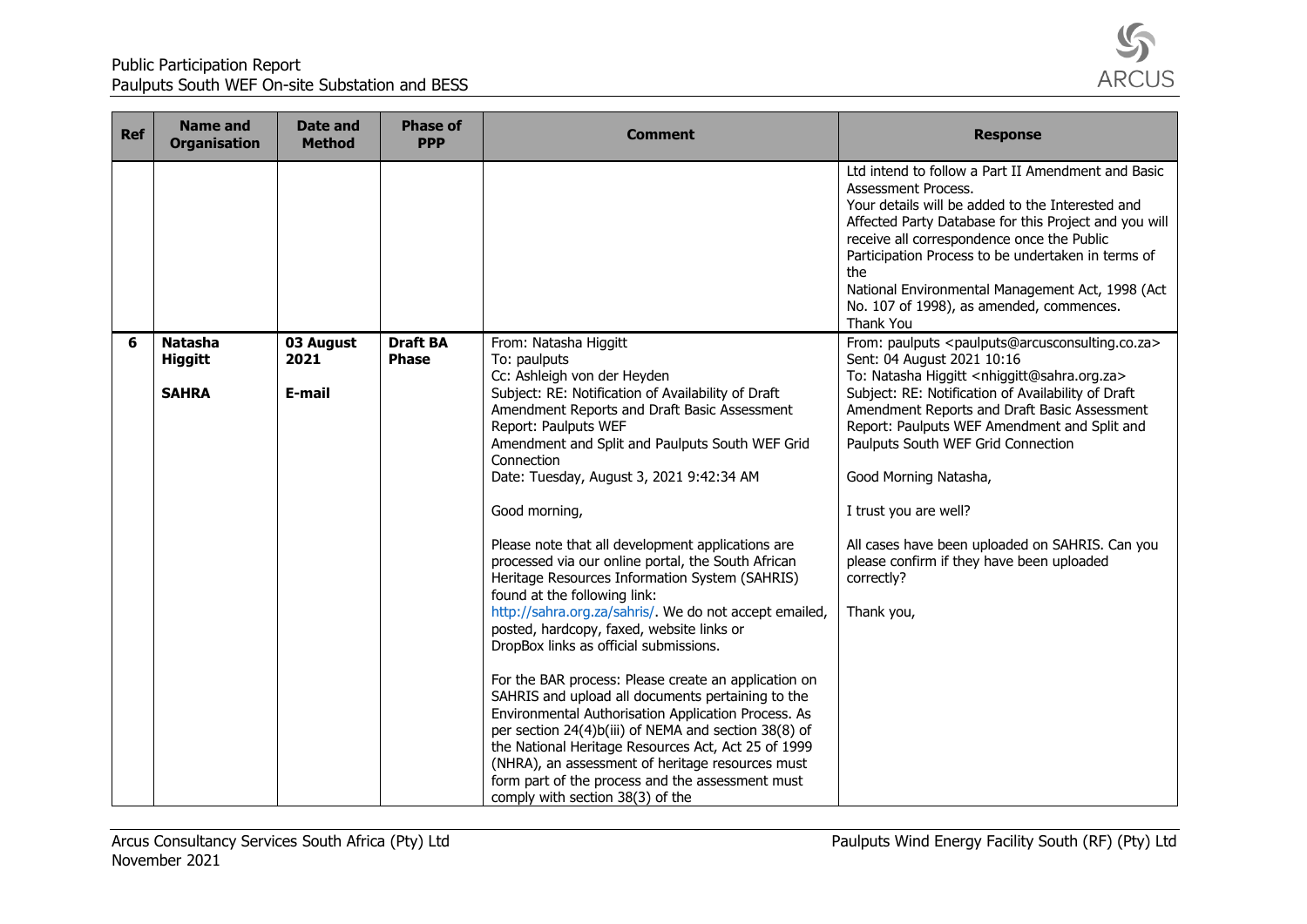

| <b>Ref</b>     | <b>Name and</b><br><b>Organisation</b> | Date and<br><b>Method</b>          | <b>Phase of</b><br><b>PPP</b>   | <b>Comment</b>                                                                                                                                                                                                                                                                                                                                                                                                                                                                                                | <b>Response</b>                                                                                            |
|----------------|----------------------------------------|------------------------------------|---------------------------------|---------------------------------------------------------------------------------------------------------------------------------------------------------------------------------------------------------------------------------------------------------------------------------------------------------------------------------------------------------------------------------------------------------------------------------------------------------------------------------------------------------------|------------------------------------------------------------------------------------------------------------|
|                |                                        |                                    |                                 | NHRA.<br>For the amendments: If cases for the original EAs<br>exist on SAHRIS, please create new applications and<br>reference the original applications in the Proposal<br>Description of the application.<br>Once all documents including all appendices are<br>uploaded to the case applications, please ensure<br>that the status of the cases is changed from DRAFT to<br>SUBMITTED. Please ensure that all documents<br>produced as part of the EA process are submitted as<br>part of the application. |                                                                                                            |
| $\blacksquare$ | <b>Natasha</b><br><b>Higgitt</b>       | 04 August<br>2021                  | <b>Draft BA</b><br><b>Phase</b> | Good morning,                                                                                                                                                                                                                                                                                                                                                                                                                                                                                                 | Confirmed.                                                                                                 |
|                | <b>SAHRA</b>                           | <b>Email</b>                       |                                 | The cases have been uploaded correctly. Please<br>confirm that the following case was the original EA<br>application for all cases:<br>https://sahris.sahra.org.za/cases/paulputs-wind-<br>energy-facility-northern-cape-province<br>Kind regards,                                                                                                                                                                                                                                                            |                                                                                                            |
| $\blacksquare$ | Natasha Higgit<br><b>SAHRA</b>         | 30 August<br>2021<br><b>Letter</b> | <b>Draft BA</b><br><b>Phase</b> | Enquiries: Natasha Higgitt<br>Date: Monday August 30, 2021<br>Tel: 021 462 4502<br>Email: nhiggitt@sahra.org.za<br>Page No: 1<br>CaseID: 16892<br>Final Comment In terms of Section 38(4), 38(8)<br>of the National Heritage Resources Act (Act 25<br>of 1999)<br>Attention: WKN Windcurrent SA (Pty) Ltd<br>P.O. Box 762<br>Wilderness<br>6560                                                                                                                                                               | EAP retrieved the Final comment; CaseID: 16892;<br>from the SAHRA Portal. Responses are provided<br>below. |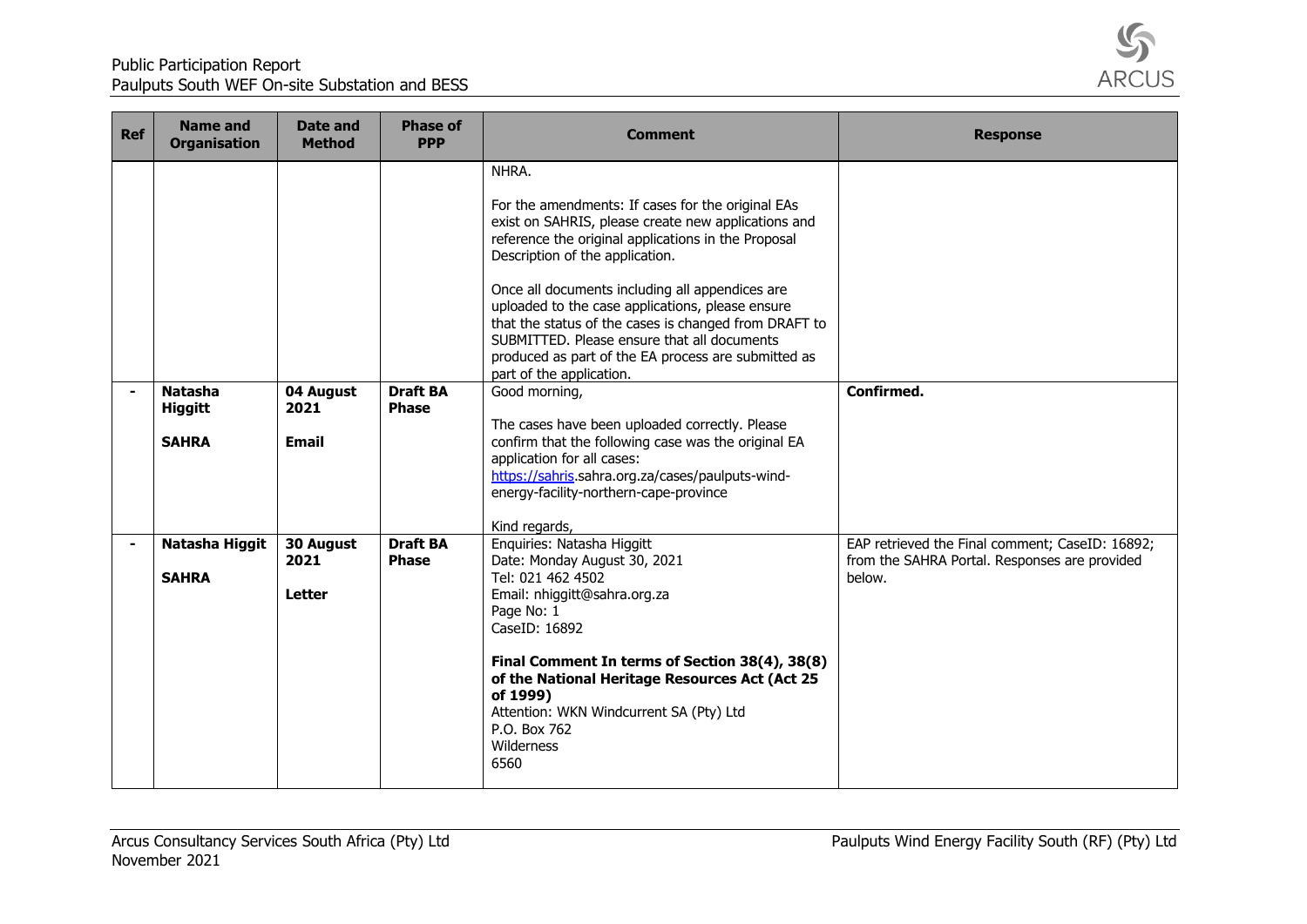

| <b>Ref</b> | <b>Name and</b><br><b>Organisation</b> | Date and<br><b>Method</b> | <b>Phase of</b><br><b>PPP</b> | <b>Comment</b>                                                                                                                                                                                                                                                                                                                                                                                                                                                                                                                                                                                                                                                                              | <b>Response</b>                                                                                                                                                                                                                                                                                                   |
|------------|----------------------------------------|---------------------------|-------------------------------|---------------------------------------------------------------------------------------------------------------------------------------------------------------------------------------------------------------------------------------------------------------------------------------------------------------------------------------------------------------------------------------------------------------------------------------------------------------------------------------------------------------------------------------------------------------------------------------------------------------------------------------------------------------------------------------------|-------------------------------------------------------------------------------------------------------------------------------------------------------------------------------------------------------------------------------------------------------------------------------------------------------------------|
|            |                                        |                           |                               | Paulputs Wind Energy Facility (RF) (Pty) Ltd ('PWEF'),<br>a wholly owned subsidiary of WKN Windcurrent SA<br>(Pty) Ltd, was granted environmental authorisation for<br>the 300MW (75 turbines) Paulputs Wind Energy<br>Facility (WEF) and its associated 132kV OHPL on 11<br>December 2019 by the Department of Environment,<br>Forestry and Fisheries (DEFF) (DEFF Reference No.<br>14/12/16/3/3/2/1120).                                                                                                                                                                                                                                                                                  | The EAP confirms the below as contained is correct<br>and accurately reflected.                                                                                                                                                                                                                                   |
|            |                                        |                           |                               | As part of the original Environmental Impact<br>Assessment (EIA), three alternative OHPL options (A,<br>B and C) and three alternative on-site substation<br>options (A, B and C) were assessed. The Competent<br>Authority (CA), DEFF, chose to only issue a favourable<br>authorisation for the preferred OHPL option 'C' and<br>on-site substation option 'A". To comply with the<br>Renewable Energy Independent Power Producer<br>Procurement Programme (REIPPPP) bidding<br>requirements, the abovementioned 300MW Paulputs<br>WEF is being split into the 150MW Paulputs South<br>WEF and the 150MW Paulputs North WEF (being split<br>as part of a separate amendment application). |                                                                                                                                                                                                                                                                                                                   |
|            |                                        |                           |                               | The authorised OHPL option 'C' and on-site substation<br>option 'A' will be used for Paulputs North WEF and a<br>new authorisation for additional electrical<br>infrastructure is now required to connect Paulputs<br>South WEF to the National Grid In effect of the above,<br>Paulputs South (the Applicant) intend to apply for<br>Environmental Authroisation for the construction and<br>operation of the proposed development, which<br>includes:<br>• A 132 kV, double circuit, loop-in/loop-out Grid<br>Connection; and a<br>• A 4.4 ha substation yard comprising: 1.2 ha on-site<br>substation, 1 ha for offices, 1.2 ha battery energy                                           | EAP draws attention to correction made to the<br>hectares of the infrastructure requiring<br>authorisation within the 4 ha substation yard as<br>below.<br>A 4 ha on-site substation yard comprising: 1.1 ha<br>on-site substation; 0.5 ha for offices; 1 ha<br>temporary storage area which will be used for the |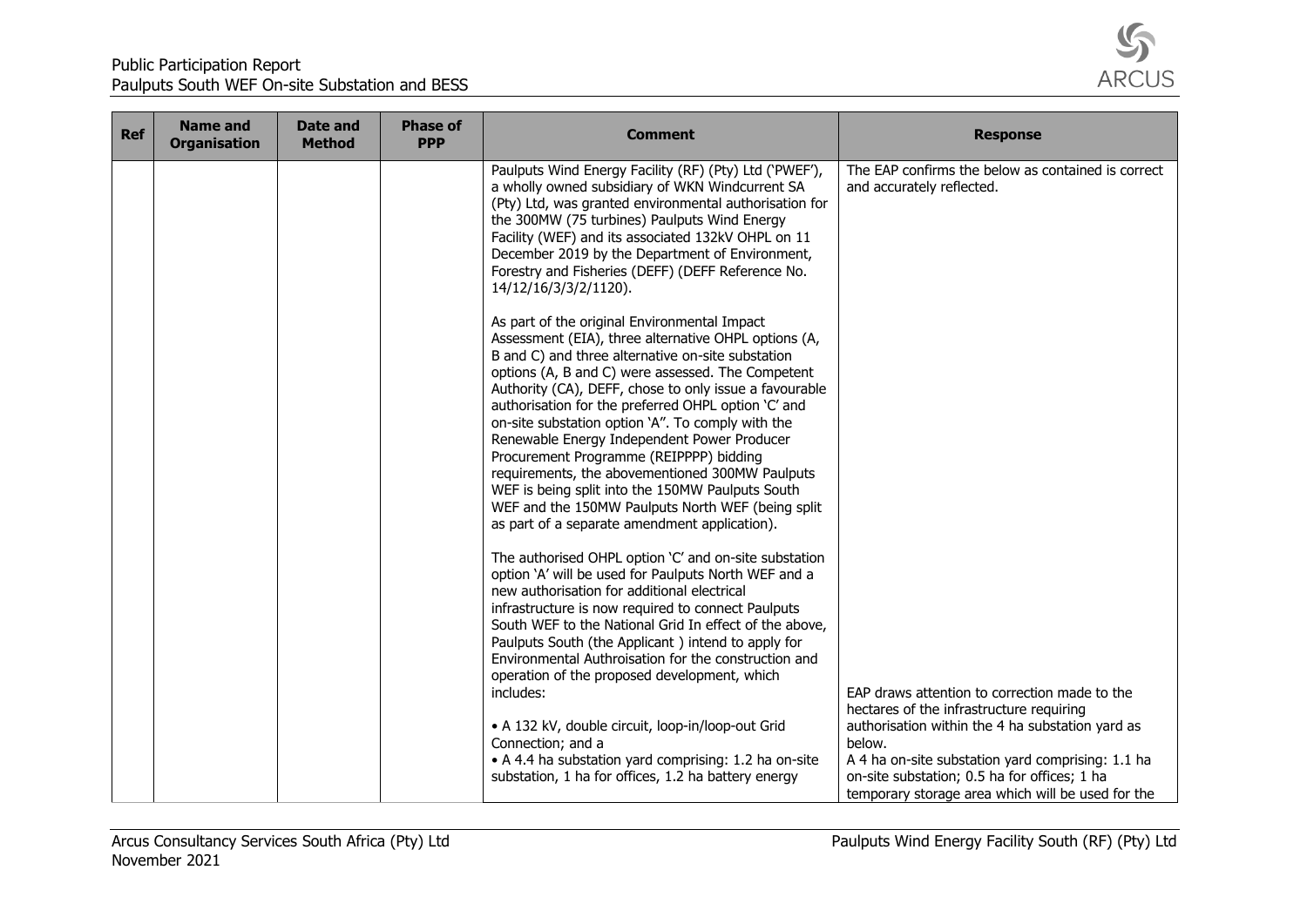

| <b>Ref</b> | <b>Name and</b><br><b>Organisation</b> | Date and<br><b>Method</b> | <b>Phase of</b><br><b>PPP</b> | <b>Comment</b>                                                                                                                                                                                                                                                                                                                                                                                                                        | <b>Response</b>                                                                                                                                                                                                             |
|------------|----------------------------------------|---------------------------|-------------------------------|---------------------------------------------------------------------------------------------------------------------------------------------------------------------------------------------------------------------------------------------------------------------------------------------------------------------------------------------------------------------------------------------------------------------------------------|-----------------------------------------------------------------------------------------------------------------------------------------------------------------------------------------------------------------------------|
|            |                                        |                           |                               | storage systems (BESS), and 1 ha permanent laydown<br>area                                                                                                                                                                                                                                                                                                                                                                            | battery energy storage systems (BESS); and 1 ha<br>permanent laydown area (which will include the<br>O&M building).                                                                                                         |
|            |                                        |                           |                               | Arcus Consultancy Services South Africa (Pty) Ltd has<br>been appointed by Paulputs Wind Energy Facility<br>South (RF) (Pty) Ltd to conduct an Environmental<br>Authorisation (EA) Application for the proposed<br>Paulputs South Wind Energy Facility (WEF) Grid<br>Connection and associated infrastructure, Northern<br>Cape Province                                                                                              |                                                                                                                                                                                                                             |
|            |                                        |                           |                               | A draft Basic Assessment Report (DBAR) has been<br>submitted in terms of the National Environmental<br>Management Act, 1998 (NEMA) and the 2017 NEMA                                                                                                                                                                                                                                                                                  | The EAP confirms the below as contained is correct<br>and accurately reflected.                                                                                                                                             |
|            |                                        |                           |                               | EIA Regulations. The proposed development includes<br>the construction of a double circuit overhead<br>powerline which will loop-in and loop-out of the on-<br>site substation and existing                                                                                                                                                                                                                                           | The EAP confirms that the footprint of the<br>development was assessed during the original EA<br>application for the Paulputs WEF discussed in<br>SAHRIS Case ID 13356<br>(https://sahris.sahra.org.za/cases/paulputs-wind- |
|            |                                        |                           |                               | Eskom Paulputs Main Transmission Substation. The<br>substation yard will comprise a on-site substation,<br>offices, temporary storage area which will be used by<br>the Battery Energy Storage System (NESS) and<br>permanent laydown area.                                                                                                                                                                                           | energy-facility-northern-cape-province).                                                                                                                                                                                    |
|            |                                        |                           |                               | It is noted that the footprint of the development was<br>assessed during the original EA application for the<br>Paulputs WEF discussed in SAHRIS Case ID 13356<br>(https://sahris.sahra.org.za/cases/paulputs-wind-<br>energy-facility-northern-cape-province). In a Final<br>Comment issued on the 16/08/2019, SAHRA noted no<br>objections to the development and provided<br>conditions (https://sahris.sahra.org.za/node/527055). |                                                                                                                                                                                                                             |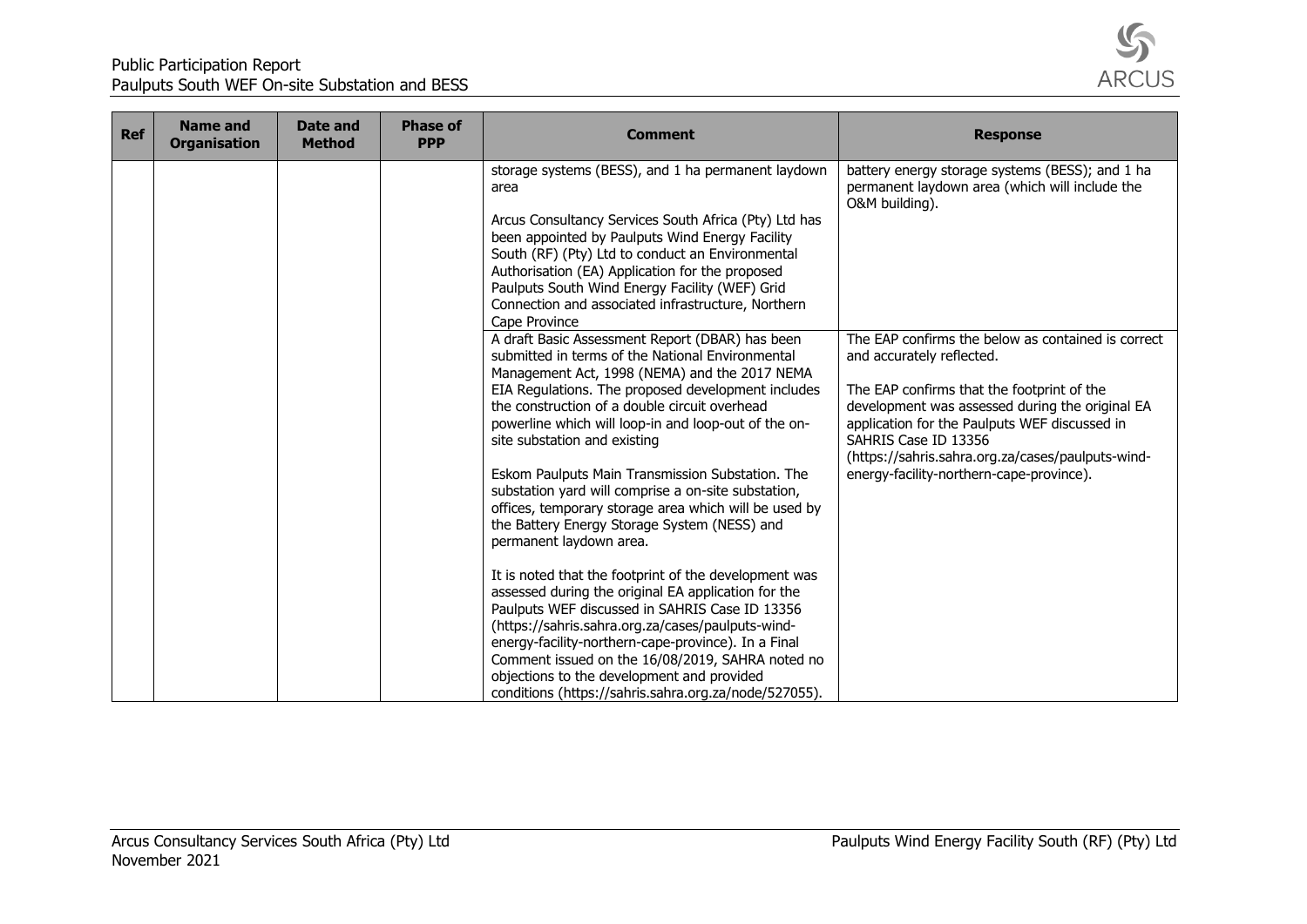

| <b>Ref</b> | <b>Name and</b><br><b>Organisation</b> | Date and<br><b>Method</b> | <b>Phase of</b><br><b>PPP</b> | <b>Comment</b>                                                                                                                                                                                                                                                                                                                                                                                                                                                                                                                                                                                                                                                                                                                                                                                                                                                      | <b>Response</b>                                                                                                                                                           |
|------------|----------------------------------------|---------------------------|-------------------------------|---------------------------------------------------------------------------------------------------------------------------------------------------------------------------------------------------------------------------------------------------------------------------------------------------------------------------------------------------------------------------------------------------------------------------------------------------------------------------------------------------------------------------------------------------------------------------------------------------------------------------------------------------------------------------------------------------------------------------------------------------------------------------------------------------------------------------------------------------------------------|---------------------------------------------------------------------------------------------------------------------------------------------------------------------------|
|            |                                        |                           |                               | ASHA Consulting has been appointed to provide<br>heritage specialist input as part of the EA process as<br>required by section 24(4)b(iii) of NEMA, and in terms<br>of section 38(3) of the National Heritage Resources<br>Act, Act 25 of 1999 (NHRA) as required by section<br>38(8) of the NHRA.                                                                                                                                                                                                                                                                                                                                                                                                                                                                                                                                                                  | The EAP confirms the below, as contained in the<br>original specialist report for the 300MW Paulputs<br>Wind Energy Facility EIA, is correct and accurately<br>reflected. |
|            |                                        |                           |                               | Orton, J. 2020. Paulputs Wind Energy Facility Split:<br>Heritage Considerations. The specialist stated that no<br>new/unanticipated impacts are envisaged, and the<br>original impact assessment ratings apply.<br>Recommendations provided include the following:                                                                                                                                                                                                                                                                                                                                                                                                                                                                                                                                                                                                  |                                                                                                                                                                           |
|            |                                        |                           |                               | The final authorised layout for the power line,<br>substation, battery storage system and any other<br>areas to be disturbed must be surveyed by an<br>archaeologist prior to construction in order to<br>identify any remaining potential impacts that may<br>need mitigation;<br>Identified sensitive sites must be treated as no-go<br>areas throughout the lifetime of the project.<br>These are to be confirmed during the pre-<br>construction survey;<br>If any archaeological material or human burials<br>are uncovered during the course of development<br>then work in the immediate area should be<br>halted. The find would need to be reported to the<br>heritage authorities and may require inspection<br>by an archaeologist. Such heritage is the property<br>of the state and may require excavation and<br>curation in an approved institution. |                                                                                                                                                                           |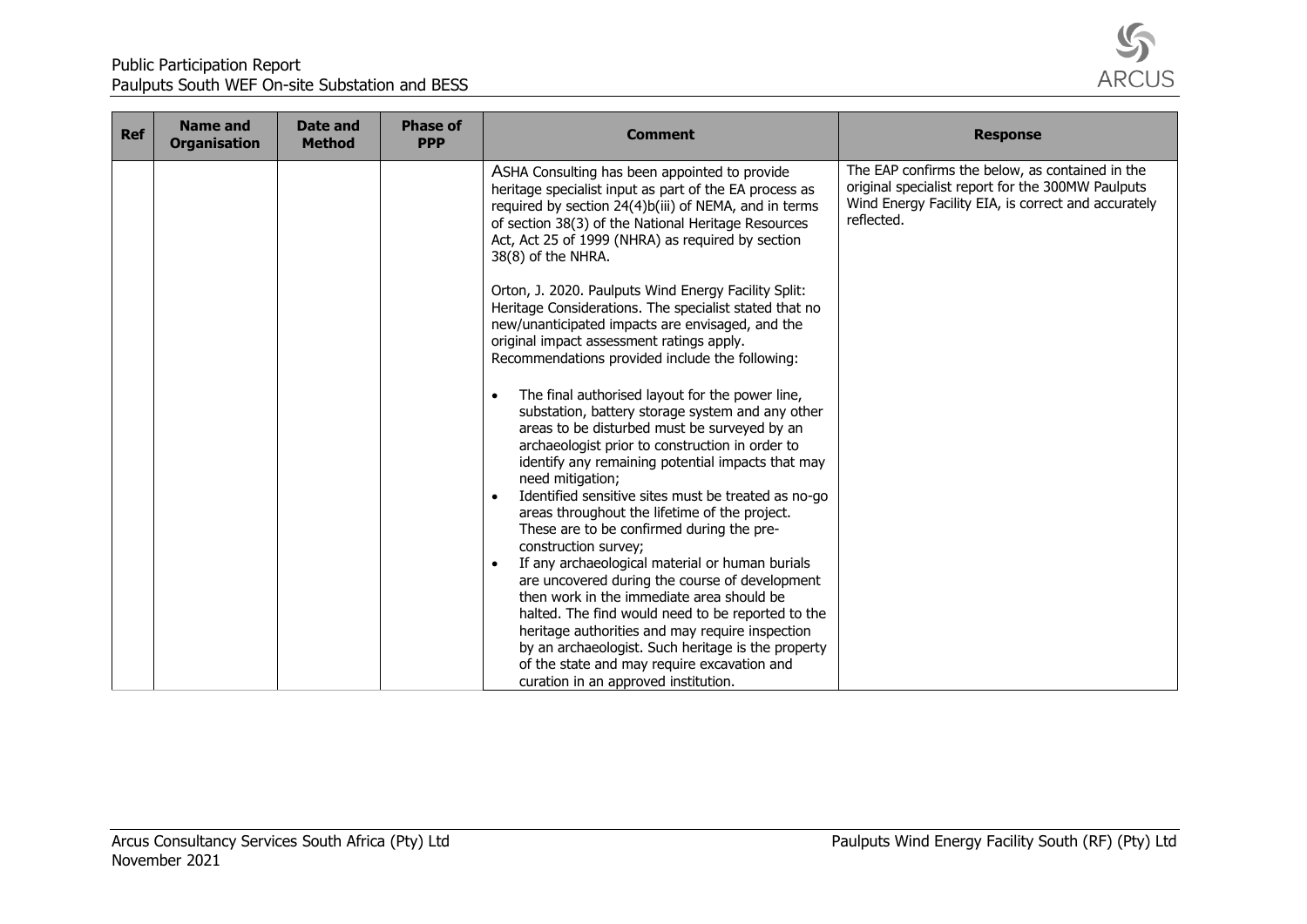

| <b>Ref</b> | <b>Name and</b><br><b>Organisation</b> | Date and<br><b>Method</b> | <b>Phase of</b><br><b>PPP</b> | <b>Comment</b>                                                                                                                                                                                                                                                                                                                                                                                                                                                                   | <b>Response</b>                                                                                                                                                                                                                                                                                                     |
|------------|----------------------------------------|---------------------------|-------------------------------|----------------------------------------------------------------------------------------------------------------------------------------------------------------------------------------------------------------------------------------------------------------------------------------------------------------------------------------------------------------------------------------------------------------------------------------------------------------------------------|---------------------------------------------------------------------------------------------------------------------------------------------------------------------------------------------------------------------------------------------------------------------------------------------------------------------|
|            |                                        |                           |                               | <b>Final Comment</b><br>The following comments are made as a requirement in<br>terms of section 3(4) of the NEMA Regulations and<br>section 38(8) of the NHRA in the format provided in<br>section 38(4) of the NHRA and must be included in<br>the Final BAR and EMPr:                                                                                                                                                                                                          | The recommendations provided has been<br>considered and has been included in the Final BA<br>Report as part of the conditions to be included in<br>the EA and EMPr for consideration and<br>implementation. Unless such conditions are already<br>authorised. Direct responses are provided below.                  |
|            |                                        |                           |                               | 38(4)a - The SAHRA Archaeology, Palaeontology<br>1.<br>and Meteorites (APM) has no objections to the<br>proposed development;<br>$38(4)$ b - The recommendations of the specialists<br>2.<br>are supported and must be adhered to. Further<br>additional specific conditions are provided for the<br>development as follows:                                                                                                                                                     | Comment of No Objection is noted.<br>1.<br>Noted. All specialist recommendations will be<br>2.<br>adhered to.<br>3.<br>A pre-construction survey will be undertaken<br>by the specialist once the final pylon positions<br>and micrositing have been completed. This<br>survey will be undertaken by Mr Orton and a |
|            |                                        |                           |                               | A report detailing the results of the pre-<br>3.<br>construction survey must be submitted to SAHRA<br>for review and comment prior to the construction<br>phase. No construction may occur without<br>comments in this regard;                                                                                                                                                                                                                                                   | walk-through survey report will be submitted to<br>SAHRA.<br>Noted. The Applicant is aware of its<br>4.<br>responsibility to comply with the condition as<br>read herein.                                                                                                                                           |
|            |                                        |                           |                               | $38(4)c(i)$ – If any evidence of archaeological sites<br>4.<br>or remains (e.g. remnants of stone-made<br>structures, indigenous ceramics, bones, stone<br>artefacts, ostrich eggshell fragments, charcoal<br>and ash concentrations), fossils or other<br>categories of heritage resources are found during<br>the proposed development, SAHRA APM Unit<br>(Natasha Higgitt/Phillip Hine 021 462 5402) must                                                                     | 5.<br>Noted. The Applicant is aware of its<br>responsibility to comply with the condition as<br>read herein.<br>6.<br>Noted.<br>7.<br>Noted.<br>8.<br>Noted. The Applicant is aware of its<br>responsibility to comply with the condition as<br>read herein. Should heritage resources be                           |
|            |                                        |                           |                               | be alerted as per section 35(3) of the NHRA. Non-<br>compliance with section of the NHRA is an offense<br>in terms of section $51(1)e$ of the NHRA and item<br>5 of the Schedule;<br>5.<br>$38(4)c(ii) - If unmarked human burials are$<br>uncovered, the SAHRA Burial Grounds and Graves<br>(BGG) Unit (Thingahangwi Tshivhase/Mimi<br>Seetelo 012 320 8490), must be alerted<br>immediately as per section 36(6) of the NHRA.<br>Non-compliance with section of the NHRA is an | uncovered a professional archaeologist or<br>palaeontologist will be contacted immediately.<br>The Final BAR will be uploaded to SAHRA.<br>9.<br>10. The decision regarding the EA will be<br>communicated to SAHRA.                                                                                                |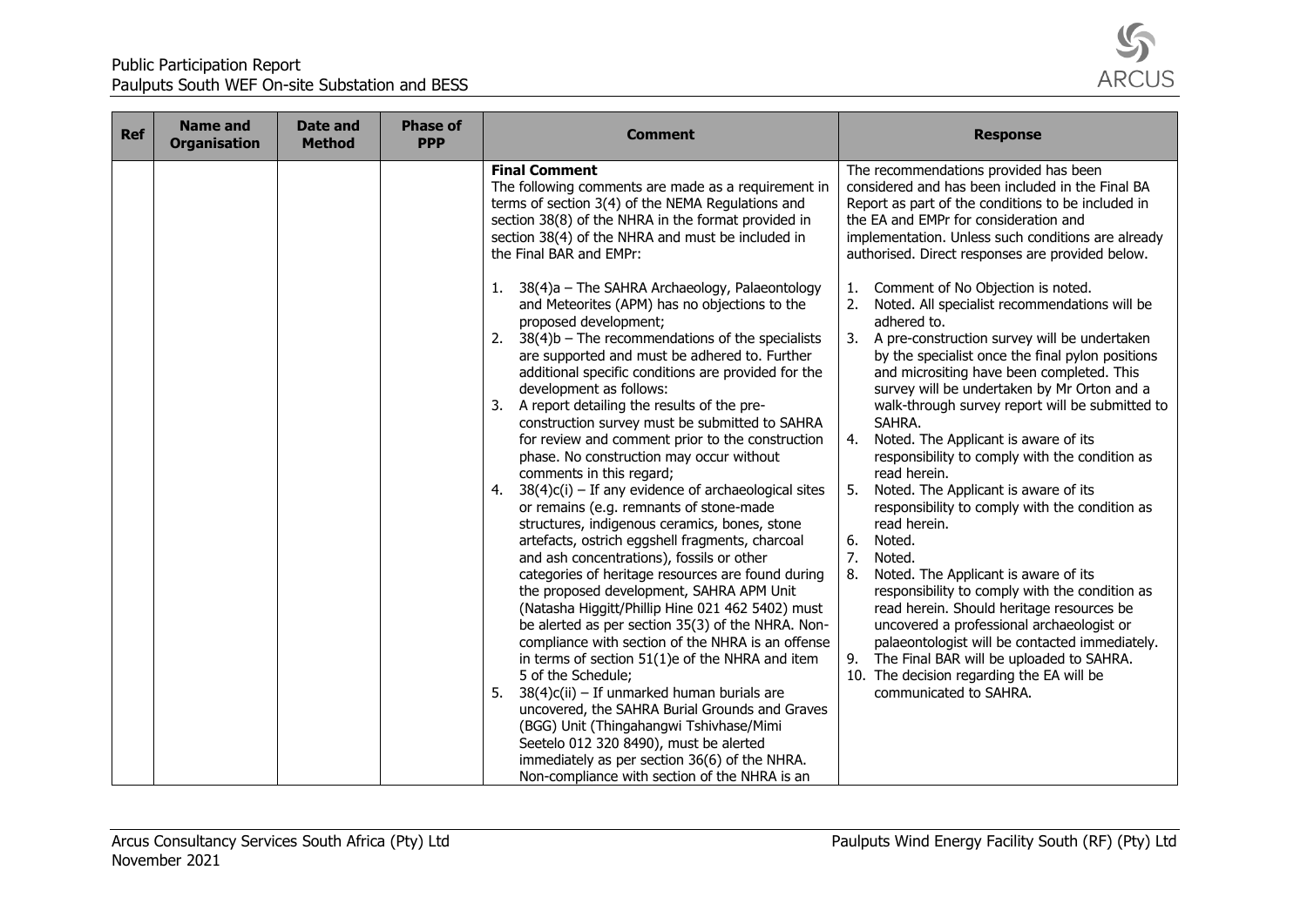

| <b>Ref</b> | <b>Name and</b><br><b>Organisation</b> | Date and<br><b>Method</b> | <b>Phase of</b><br><b>PPP</b>   | <b>Comment</b>                                                                                                                                                                                                                                                                                                                                                                                                                                                                                                                                                                                                                                                                                                                                                                                                                                                                                                                   | <b>Response</b>                                      |
|------------|----------------------------------------|---------------------------|---------------------------------|----------------------------------------------------------------------------------------------------------------------------------------------------------------------------------------------------------------------------------------------------------------------------------------------------------------------------------------------------------------------------------------------------------------------------------------------------------------------------------------------------------------------------------------------------------------------------------------------------------------------------------------------------------------------------------------------------------------------------------------------------------------------------------------------------------------------------------------------------------------------------------------------------------------------------------|------------------------------------------------------|
|            |                                        |                           |                                 | offense in terms of section 51(1)e of the NHRA<br>and item 5 of the Schedule;<br>$38(4)d$ – See section 51(1) of the NHRA;<br>6.<br>$38(4)e$ – The following conditions apply with<br>7.<br>regards to the appointment of specialists:<br>i) If heritage resources are uncovered during the<br>8.<br>course of the development, a professional<br>archaeologist or palaeontologist, depending on<br>the nature of the finds, must be contracted as<br>soon as possible to inspect the heritage resource.<br>If the newly discovered heritage resources prove<br>to be of archaeological or palaeontological<br>significance, a Phase 2 rescue operation may be<br>required subject to permits issued by SAHRA;<br>9. The Final BAR and EMPr must be submitted to<br>SAHRA for record purposes;<br>10. The decision regarding the EA Application must<br>be communicated to SAHRA and uploaded to the<br>SAHRIS Case application. |                                                      |
| 5          | <b>Shalot</b><br><b>Sekonko</b>        | 03 August<br>2021         | <b>Draft BA</b><br><b>Phase</b> | From: Shalot Sekonko<br>To: paulputs                                                                                                                                                                                                                                                                                                                                                                                                                                                                                                                                                                                                                                                                                                                                                                                                                                                                                             | Comment is acknowledged. No response is<br>required. |
|            |                                        |                           |                                 | Cc: MMatlala Rabothata; Tsholofelo Shalot Sekonko                                                                                                                                                                                                                                                                                                                                                                                                                                                                                                                                                                                                                                                                                                                                                                                                                                                                                |                                                      |
|            | <b>DFFE:BDC</b>                        | <b>Email</b>              |                                 | <b>Subject: Notification of Availability of Draft</b><br>Amendment Reports and Draft Basic Assessment<br>Report: Paulputs WEF<br>Amendment and Split and Paulputs South WEF Grid<br>Connection<br>Date: Tuesday, August 3, 2021 12:00:28 PM                                                                                                                                                                                                                                                                                                                                                                                                                                                                                                                                                                                                                                                                                      |                                                      |
|            |                                        |                           |                                 | Dear Sir/Madam                                                                                                                                                                                                                                                                                                                                                                                                                                                                                                                                                                                                                                                                                                                                                                                                                                                                                                                   |                                                      |
|            |                                        |                           |                                 | DFFE Directorate: Biodiversity Conservation hereby<br>acknowledge receipt of the invitation to review and<br>comment on the Notification of availability of Draft<br>Amendment Reports and Draft Basic Assessment<br>Report: Paulputs WEF Amendment and Split and<br>Paulputs South WEF Grid Connection. Kindly note that                                                                                                                                                                                                                                                                                                                                                                                                                                                                                                                                                                                                        |                                                      |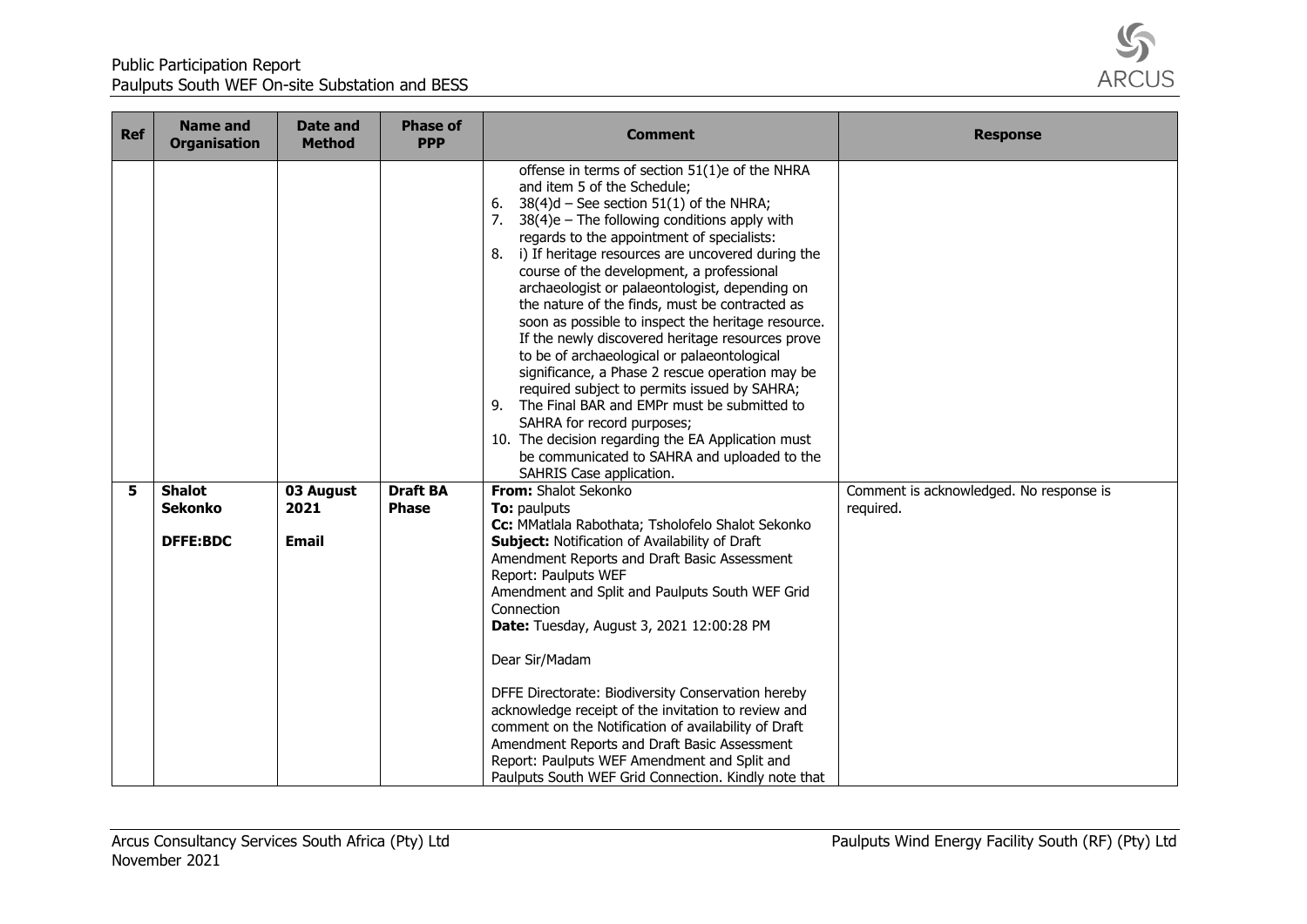

| <b>Ref</b>     | <b>Name and</b><br><b>Organisation</b>                  | Date and<br><b>Method</b>                      | <b>Phase of</b><br><b>PPP</b>   | <b>Comment</b>                                                                                                                                                                                                                                                                                                                                                                                                                                                                                                                                                                                                                                                                                                                                                                                                                                                          | <b>Response</b>                                                                                                      |
|----------------|---------------------------------------------------------|------------------------------------------------|---------------------------------|-------------------------------------------------------------------------------------------------------------------------------------------------------------------------------------------------------------------------------------------------------------------------------------------------------------------------------------------------------------------------------------------------------------------------------------------------------------------------------------------------------------------------------------------------------------------------------------------------------------------------------------------------------------------------------------------------------------------------------------------------------------------------------------------------------------------------------------------------------------------------|----------------------------------------------------------------------------------------------------------------------|
| $\blacksquare$ | <b>MMatlala</b><br><b>Rabothata</b><br><b>DFFE: BDC</b> | 02<br><b>September</b><br>2021<br><b>Email</b> | <b>Draft BA</b><br><b>Phase</b> | the project has been allocated to Ms Rabothata (both<br>copied on this email) and myself.<br>Please note: All Public Participation Process documents<br>related to Biodiversity EIA review and any other<br>Biodiversity EIA queries will be submitted to the<br>Directorate: Biodiversity Conservation at Email:<br>BCAdmin@environment.gov.za for the attention of<br>Mr Seoka Lekota.<br>Regards<br>Ms Sekonko<br>From: MMatlala Rabothata<br>Sent: Thursday, 02 September 2021 22:51<br>To: paulputs<br>Cc: Shalot Sekonko; Aulicia Maifo<br>Subject: DBAR comments for Paulputs wef"s and grid<br>connections<br>Dear Ms. Von der Heyden<br>Please receive the attached comments from<br>Directorate : Biodiversity Conservation for your<br>attention and implementation.<br>Trust that you find all in order.<br>Regards,<br>Ms M Rabothata<br>Tel: 012 399 9174 | Comment is acknowledged. No response is<br>required.                                                                 |
|                |                                                         |                                                | Comment received                | Reference: 14/12/16/3/3/2/1120<br>Enquiries: Ms M Rabothata/Ms. T Sekonko<br>Telephone: (012) 399 9174<br>E-mails: MRabothata@environment.gov.za<br>Ms Ashleigh Von der Heyden<br>Arcus Consultancy Services South Africa (Pty) Ltd<br>Office 607 Cube Workspace                                                                                                                                                                                                                                                                                                                                                                                                                                                                                                                                                                                                        | EAP acknowledges comment received from the<br>DFFE: BDC Directorate and responses to comments<br>are provided below. |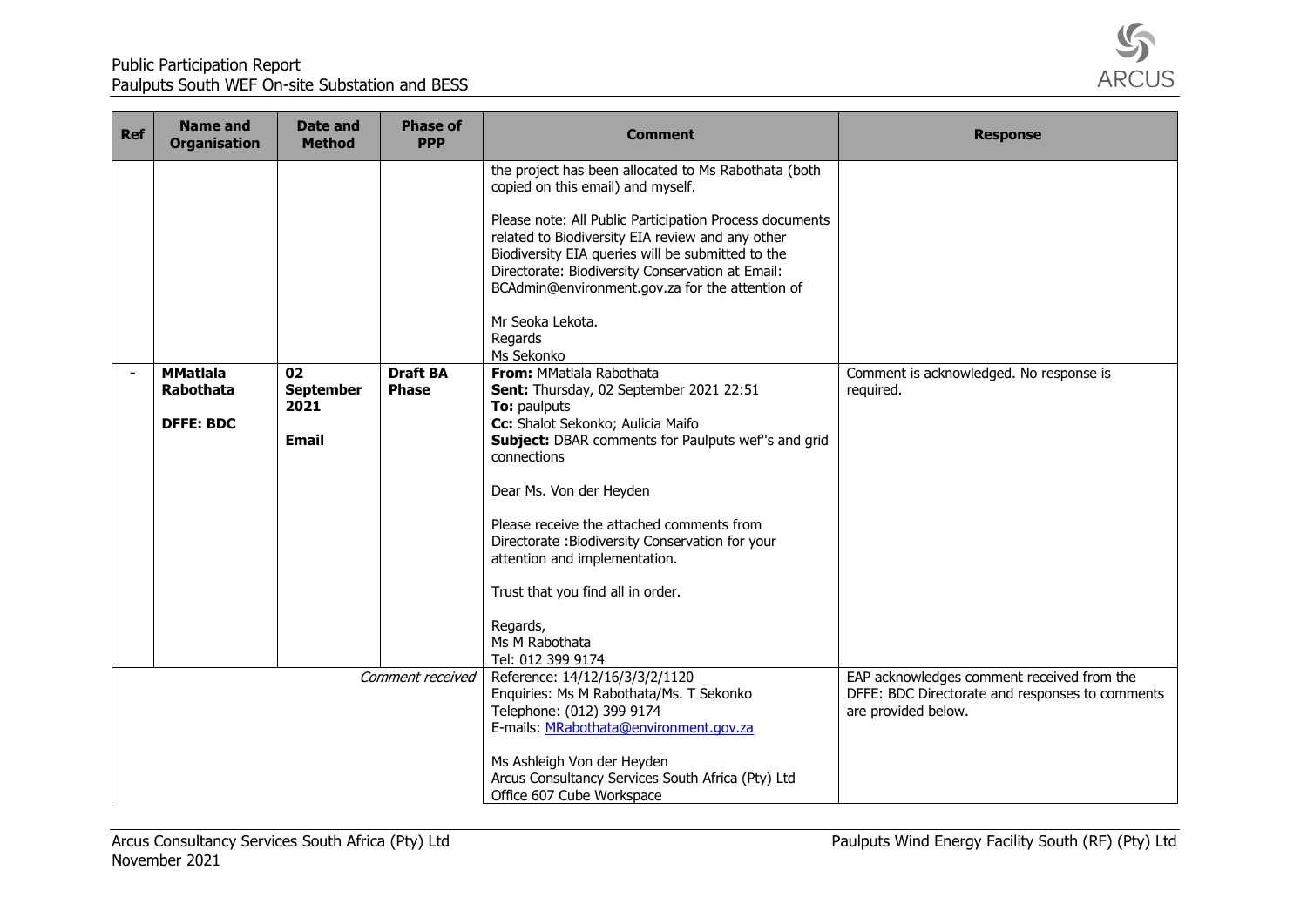

| <b>Ref</b> | <b>Name and</b><br><b>Organisation</b> | Date and<br><b>Method</b> | <b>Phase of</b><br><b>PPP</b> | <b>Comment</b>                                                                                                                                                                                                                                                                                                                                                                                                                                                                                                                                                                                                                                                                                                                                                                   | <b>Response</b>                                                                             |
|------------|----------------------------------------|---------------------------|-------------------------------|----------------------------------------------------------------------------------------------------------------------------------------------------------------------------------------------------------------------------------------------------------------------------------------------------------------------------------------------------------------------------------------------------------------------------------------------------------------------------------------------------------------------------------------------------------------------------------------------------------------------------------------------------------------------------------------------------------------------------------------------------------------------------------|---------------------------------------------------------------------------------------------|
|            |                                        |                           |                               | <b>CAPE TOWN</b><br>8001                                                                                                                                                                                                                                                                                                                                                                                                                                                                                                                                                                                                                                                                                                                                                         |                                                                                             |
|            |                                        |                           |                               | Telephone Number: (+ 27) 21 412 1529<br>Email Address: paulputs@arcusconsulting.co.za                                                                                                                                                                                                                                                                                                                                                                                                                                                                                                                                                                                                                                                                                            |                                                                                             |
|            |                                        |                           |                               | PER E-MAIL                                                                                                                                                                                                                                                                                                                                                                                                                                                                                                                                                                                                                                                                                                                                                                       |                                                                                             |
|            |                                        |                           |                               | Dear Ms Ashleigh Von der Heyden                                                                                                                                                                                                                                                                                                                                                                                                                                                                                                                                                                                                                                                                                                                                                  |                                                                                             |
|            |                                        |                           |                               | COMMENTS ON THE DRAFT BASIC ASSESSMENT<br>REPORT FOR THE PROPOSED PAULPUTS SOUTH WEF<br>GRID CONNECTION, BESS AND ASSOCIATED<br>INFRASTRUCTURE, NORTHERN CAPE PROVINCE.                                                                                                                                                                                                                                                                                                                                                                                                                                                                                                                                                                                                          |                                                                                             |
|            |                                        |                           |                               | The Directorate: Biodiversity Conservation reviewed<br>and evaluated the aforementioned draft report.                                                                                                                                                                                                                                                                                                                                                                                                                                                                                                                                                                                                                                                                            |                                                                                             |
|            |                                        |                           |                               | Based on the information provided in the report, the<br>northern section of the powerline intersects with a<br>designated Critical Biodiversity Areas (CBA) 2 and the<br>southern end with a designated Critical Biodiversity<br>Areas (CBA) 1. Developments within CBA 1 are not<br>permitted as are regarded as areas that are<br>irreplaceable or near irreplaceable for meeting<br>biodiversity targets unless being transformed, but in<br>CBA 2 developments are considered to be favorable<br>and suitable as they fall within medium or<br>low area. Therefore, no fatal flaws are to be<br>anticipated as the footprint within these areas will be<br>restricted to pylon footprints only and will be minor in<br>the area.<br>Notwithstanding the above, the following |                                                                                             |
|            |                                        |                           |                               | recommendations must be considered in the final<br>report:                                                                                                                                                                                                                                                                                                                                                                                                                                                                                                                                                                                                                                                                                                                       |                                                                                             |
|            |                                        |                           |                               | Final walk-through of the approved development<br>footprint must be conducted to ensure that                                                                                                                                                                                                                                                                                                                                                                                                                                                                                                                                                                                                                                                                                     | The recommendations provided which are<br>applicable to the on-site substation and BESS has |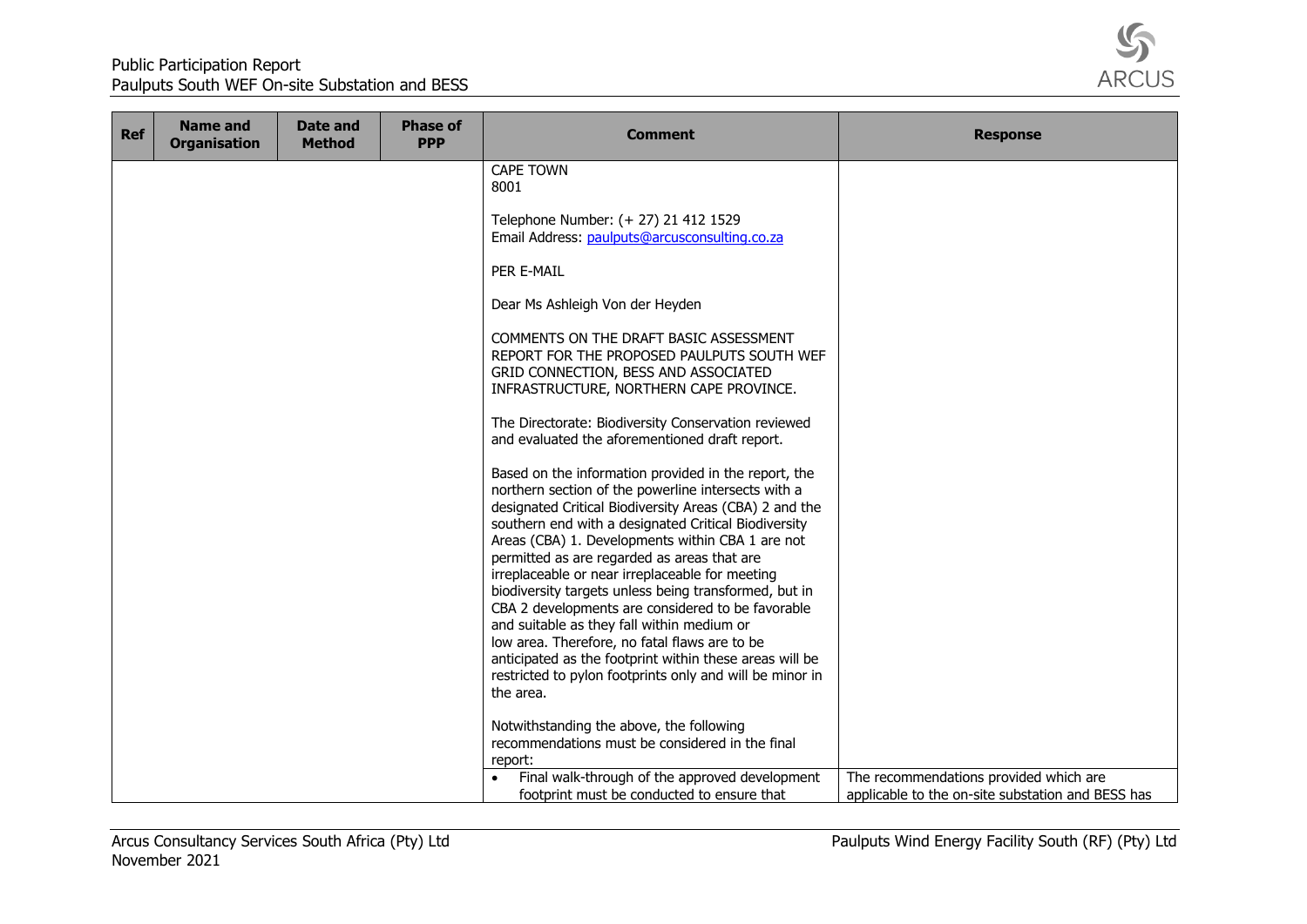

| <b>Ref</b> | <b>Name and</b><br><b>Organisation</b> | <b>Date and</b><br><b>Method</b> | <b>Phase of</b><br><b>PPP</b> | <b>Comment</b>                                                                                                                                                                                                                                                                                                                                                                                                                                                                                                                                                                                                                                                                                                                                                                                                                                                                                                                                                                                                                                                                                                                                                                                                                                                                                                                                                                                                                                                                           | <b>Response</b>                                                                                                                                                                                                            |
|------------|----------------------------------------|----------------------------------|-------------------------------|------------------------------------------------------------------------------------------------------------------------------------------------------------------------------------------------------------------------------------------------------------------------------------------------------------------------------------------------------------------------------------------------------------------------------------------------------------------------------------------------------------------------------------------------------------------------------------------------------------------------------------------------------------------------------------------------------------------------------------------------------------------------------------------------------------------------------------------------------------------------------------------------------------------------------------------------------------------------------------------------------------------------------------------------------------------------------------------------------------------------------------------------------------------------------------------------------------------------------------------------------------------------------------------------------------------------------------------------------------------------------------------------------------------------------------------------------------------------------------------|----------------------------------------------------------------------------------------------------------------------------------------------------------------------------------------------------------------------------|
|            |                                        |                                  |                               | sensitive habitats and species are avoided where<br>possible.<br>Search and rescue plan must be developed for<br>$\bullet$<br>confirmation of those species that have a high<br>probability of occurrence and which will be<br>impacted by the proposed development.<br>Any protected plant species must not be removed<br>$\bullet$<br>or damaged prior to obtaining permit from<br>relevant National or Provincial Authorities.<br>Sensitive habitats in close proximity to the<br>$\bullet$<br>development footprint must be avoided or<br>demarcated as No-Go area i.e. Nests and Kaboep<br>River.<br>Alien Invasive Plant Species Management and<br>$\bullet$<br>Rehabilitation Plans must be developed and<br>submitted as part of the final report to mitigate<br>on habitat degradation due to erosion and alien<br>plant invasion.<br>Suitable bird repelling structures and bird<br>$\bullet$<br>diverters must be considered to avoid collision of<br>birds with the infrastructure.<br>In conclusion please note that all Public Participation<br>Process documents related to Biodiversity EIA review<br>and any other Biodiversity EIA queries must be<br>submitted to the Directorate: Biodiversity Conservation<br>at Email: BCAdmin@environment.gov.za for attention<br>of Mr Seoka Lekota.<br>Yours faithfully<br>Mr. Seoka Lekota<br>Control Biodiversity Grade B: Biodiversity Conservation<br>Department of Forestry, Fisheries & the Environment<br>Date: 01/09/21 | been considered included in the Final Basic<br>Assessment Report as part of the conditions to be<br>included in the EA and EMPr for consideration and<br>implementation. Unless such conditions are already<br>authorised. |
| 6          | Cynthia                                | 03 August                        | <b>Draft BA</b>               | From: Cynthia Nkoane                                                                                                                                                                                                                                                                                                                                                                                                                                                                                                                                                                                                                                                                                                                                                                                                                                                                                                                                                                                                                                                                                                                                                                                                                                                                                                                                                                                                                                                                     | From: paulputs                                                                                                                                                                                                             |
|            | <b>Nkoane</b>                          | 2021                             | <b>Phase</b>                  | To: paulputs                                                                                                                                                                                                                                                                                                                                                                                                                                                                                                                                                                                                                                                                                                                                                                                                                                                                                                                                                                                                                                                                                                                                                                                                                                                                                                                                                                                                                                                                             | To: Cynthia Nkoane; paulputs                                                                                                                                                                                               |
|            |                                        |                                  |                               | Cc: Itumeleng Mashune; Batlang Lekalake; Deidre                                                                                                                                                                                                                                                                                                                                                                                                                                                                                                                                                                                                                                                                                                                                                                                                                                                                                                                                                                                                                                                                                                                                                                                                                                                                                                                                                                                                                                          | Cc: Itumeleng Mashune; Batlang Lekalake; Deidre                                                                                                                                                                            |
|            | <b>DALRRD</b>                          | <b>Email</b>                     |                               | Koopman                                                                                                                                                                                                                                                                                                                                                                                                                                                                                                                                                                                                                                                                                                                                                                                                                                                                                                                                                                                                                                                                                                                                                                                                                                                                                                                                                                                                                                                                                  | Koopman                                                                                                                                                                                                                    |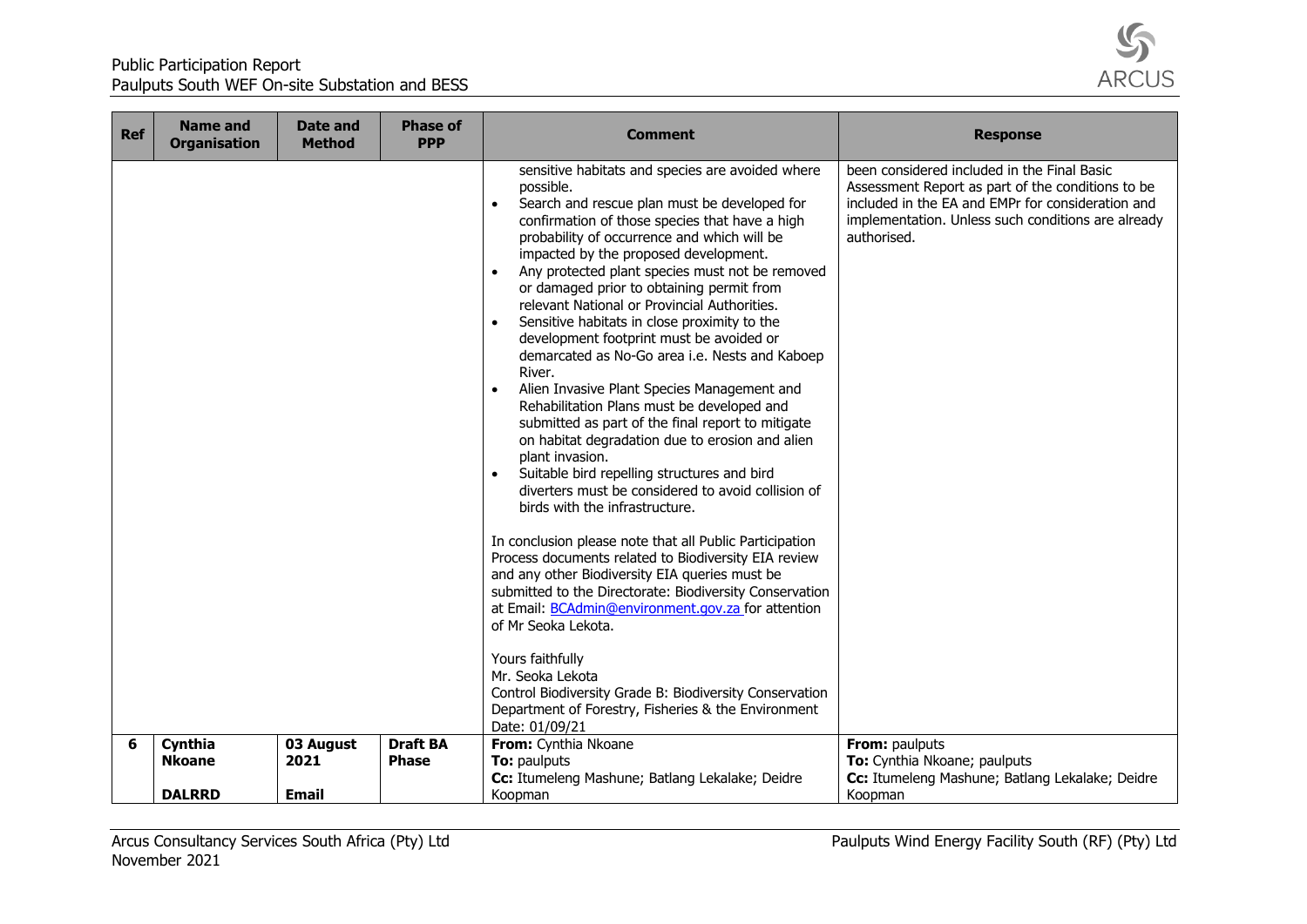

| <b>Ref</b>     | <b>Name and</b><br><b>Organisation</b> | Date and<br><b>Method</b> | <b>Phase of</b><br><b>PPP</b>   | <b>Comment</b>                                                                                                                                                                                                                                                                                                                                                                                                                                                                                                                                                                                                                                                                                                                                                                                                                                                                                                                                                                                                                                                                                                                                                                                                                                                                                               | <b>Response</b>                                                                                                                                                                                                                                                                                                                                                                                                                                                                                                                                                                                                         |
|----------------|----------------------------------------|---------------------------|---------------------------------|--------------------------------------------------------------------------------------------------------------------------------------------------------------------------------------------------------------------------------------------------------------------------------------------------------------------------------------------------------------------------------------------------------------------------------------------------------------------------------------------------------------------------------------------------------------------------------------------------------------------------------------------------------------------------------------------------------------------------------------------------------------------------------------------------------------------------------------------------------------------------------------------------------------------------------------------------------------------------------------------------------------------------------------------------------------------------------------------------------------------------------------------------------------------------------------------------------------------------------------------------------------------------------------------------------------|-------------------------------------------------------------------------------------------------------------------------------------------------------------------------------------------------------------------------------------------------------------------------------------------------------------------------------------------------------------------------------------------------------------------------------------------------------------------------------------------------------------------------------------------------------------------------------------------------------------------------|
|                |                                        |                           |                                 | Subject: FW: Notification of Availability of Draft<br>Amendment Reports and Draft Basic Assessment<br>Report: Paulputs WEF<br>Amendment and Split and Paulputs South WEF Grid<br>Connection<br>Date: Tuesday, August 3, 2021 5:13:52 PM<br>Good Afternoon,<br>I would like to ask if there has been any change in the<br>properties involved, as per initial e-mails<br>circulated in January 2020.<br>At that time we indicated that our department, DRDLR<br>(now known as the DALRRD) was not the<br>owner of any of the properties involved/ identified.<br>We noted that there may be communities (as<br>identified in terms of the Transformation of Certain<br>Rural Areas Act - TRANCRAA) that might be impacted;<br>You were subsequently referred to Mr Itumeleng<br>Mashune for further engagement/ confirmation (if<br>neighbouring farms form part of<br>TRANCRAA land, and if so, contact details for relevant<br>community representatives).<br>If there have been any changes in properties, please<br>provide that information, i.e. complete<br>property description(s) which would include farm<br>number, name and Registration Division (RD), to<br>myself and Deidre Koopman (also copied in this e-<br>mail), so we can confirm ownership and respond<br>accordingly.<br>Kind Regards | Subject: RE: Notification of Availability of Draft<br>Amendment Reports and Draft Basic Assessment<br>Report: Paulputs WEF<br>Amendment and Split and Paulputs South WEF Grid<br>Connection<br>Date: Wednesday, August 4, 2021 10:11:32 AM<br>Good Morning Cynthia,<br>Thank you for your email.<br>There has been no change in the properties from<br>the email circulated in January 2020.<br>The remainder of your email is noted. Although no<br>communities have been identified at this stage in<br>the Application process, the EAP will make contact<br>with Mr Itumeleng Mashune as suggested.<br>Kind Regards |
| $\blacksquare$ | <b>Ashleigh von</b><br>der Heyden      | 30 August<br>2021         | <b>Draft BA</b><br><b>Phase</b> | From: Ashleigh von der Heyden<br>To: "Itumeleng.Mashune@dalrrd.gov.za"<br>Cc: "CNkoane@dalrrd.gov.za"                                                                                                                                                                                                                                                                                                                                                                                                                                                                                                                                                                                                                                                                                                                                                                                                                                                                                                                                                                                                                                                                                                                                                                                                        | No response received to date.                                                                                                                                                                                                                                                                                                                                                                                                                                                                                                                                                                                           |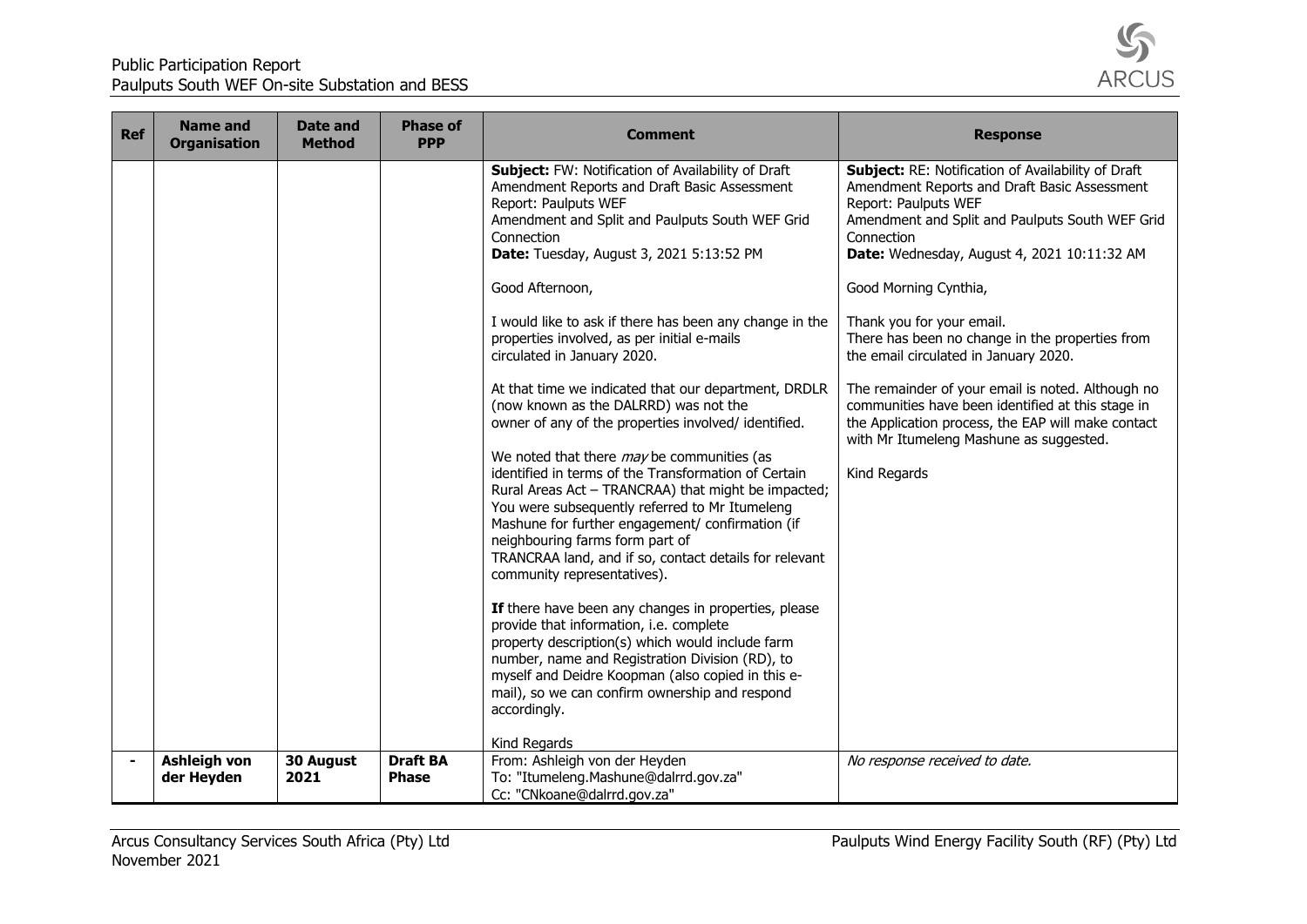

| <b>Ref</b>       | <b>Name and</b><br><b>Organisation</b> | Date and<br><b>Method</b> | <b>Phase of</b><br><b>PPP</b>   | <b>Comment</b>                                                                                                                                                                                                                                                                                                                                                                                                                                                                                                                                                                                                                                                                                                                                                                                                                                                                                                                                                                                                                                                                                                                                                                                      | <b>Response</b>                                                                            |
|------------------|----------------------------------------|---------------------------|---------------------------------|-----------------------------------------------------------------------------------------------------------------------------------------------------------------------------------------------------------------------------------------------------------------------------------------------------------------------------------------------------------------------------------------------------------------------------------------------------------------------------------------------------------------------------------------------------------------------------------------------------------------------------------------------------------------------------------------------------------------------------------------------------------------------------------------------------------------------------------------------------------------------------------------------------------------------------------------------------------------------------------------------------------------------------------------------------------------------------------------------------------------------------------------------------------------------------------------------------|--------------------------------------------------------------------------------------------|
|                  | <b>EAP</b><br><b>Arcus SA</b>          | <b>Email</b>              |                                 | Subject: Notification of Availability of Draft<br>Amendment Reports and Draft Basic Assessment<br>Report: Paulputs WEF<br>Amendment and Split and Paulputs South WEF Grid<br>Connection<br>Date: Monday, August 30, 2021 6:17:00 PM<br>Dear Itumeleng,<br>Kindly see the correspondence attached for your<br>reference.<br>Arcus (the EAP) have been requested by Ms Cindy to<br>make contact regarding possible communities<br>that may be affected by the proposed development.<br>Kindly note that no communities have been identified<br>throughout the application process, this includes<br>several site visits which confirm this<br>statement.<br>Our email is merely to oblige the request as read:<br>"We noted that there may be communities (as<br>identified in terms of the Transformation of Certain<br>Rural Areas Act - TRANCRAA) that might be impacted;<br>You were subsequently referred to Mr Itumeleng<br>Mashune for further engagement/ confirmation (if<br>neighbouring farms form part of<br>TRANCRAA land, and if so, contact details for relevant<br>community representatives)."<br>Thank you to the DALRRD for their participation in the<br>process.<br>Kind Regards |                                                                                            |
| $\boldsymbol{7}$ | <b>Ephron</b><br><b>Maradwa</b>        | 04 August<br>2021         | <b>Draft BA</b><br><b>Phase</b> | From: Ephron Maradwa<br>To: paulputs                                                                                                                                                                                                                                                                                                                                                                                                                                                                                                                                                                                                                                                                                                                                                                                                                                                                                                                                                                                                                                                                                                                                                                | This correspondence was acknowledged by the<br>EAP, however, the acknowledgement was later |
|                  |                                        | <b>Email</b>              |                                 | Cc: Thando Booi; Salome Mambane; EIAadmin<br>Subject: 14/12/16/3/3/1/2403                                                                                                                                                                                                                                                                                                                                                                                                                                                                                                                                                                                                                                                                                                                                                                                                                                                                                                                                                                                                                                                                                                                           | withdrawn. See correspondence below.                                                       |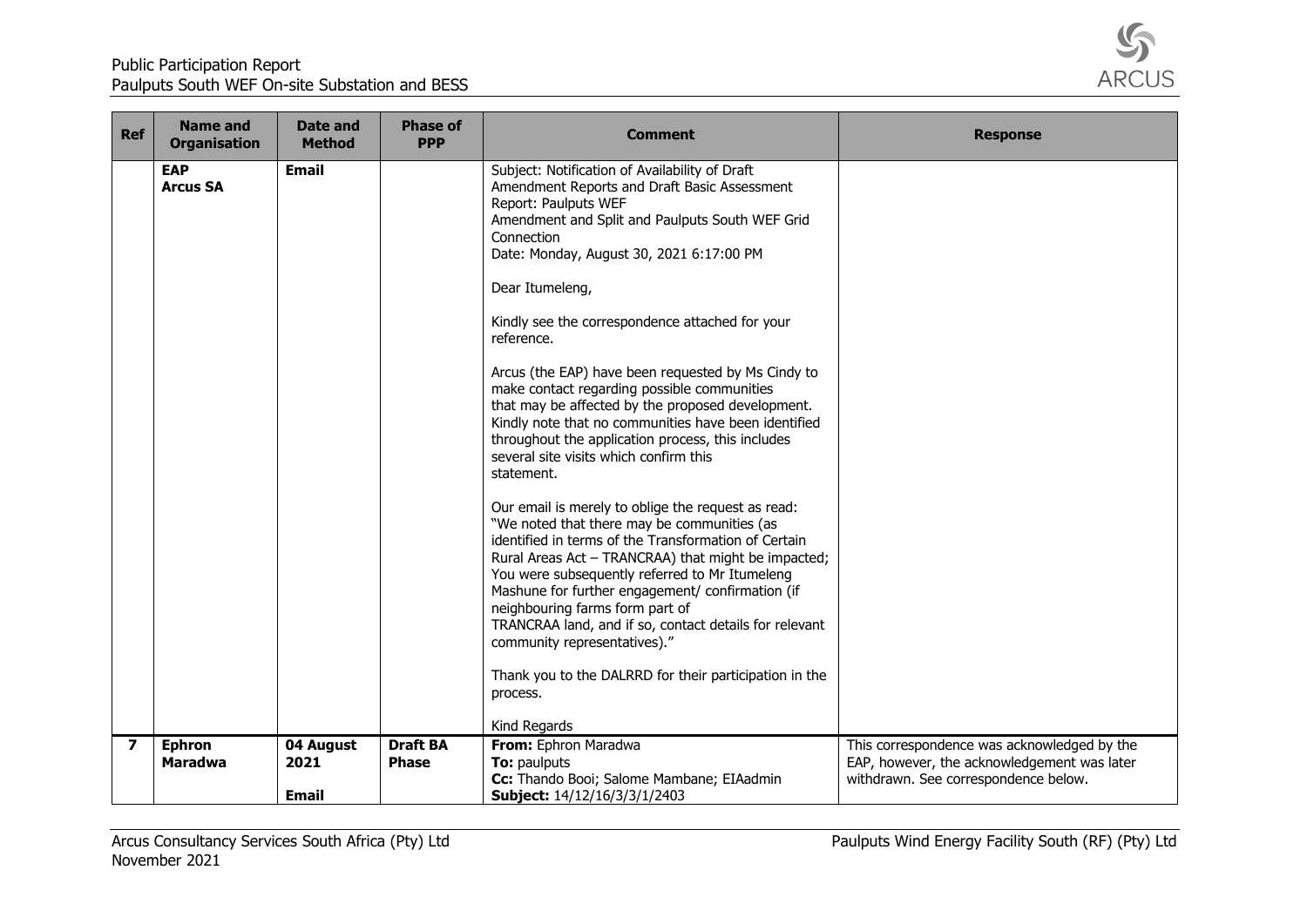

| Ref | <b>Name and</b><br><b>Organisation</b> | Date and<br><b>Method</b> | <b>Phase of</b><br><b>PPP</b> | <b>Comment</b>                                                                                                                                                                                                                                                                                                                                                                        | <b>Response</b> |
|-----|----------------------------------------|---------------------------|-------------------------------|---------------------------------------------------------------------------------------------------------------------------------------------------------------------------------------------------------------------------------------------------------------------------------------------------------------------------------------------------------------------------------------|-----------------|
|     | <b>DFFE:EIA</b><br><b>Applications</b> |                           |                               | Date: Wednesday, August 4, 2021 12:58:18 PM                                                                                                                                                                                                                                                                                                                                           |                 |
|     |                                        |                           |                               | Dear Ashleigh/Paulputs                                                                                                                                                                                                                                                                                                                                                                |                 |
|     |                                        |                           |                               | 14/12/16/3/3/1/2403                                                                                                                                                                                                                                                                                                                                                                   |                 |
|     |                                        |                           |                               | <b>ACKNOWLEDGEMENT OF RECEIPT OF THE</b><br>APPLICATION AND DRAFT BASIC ASSESSMENT<br><b>REPORT FOR ENVIRONMENTAL</b><br><b>AUTHORISATION FOLLOWING A BASIC</b><br>ASSESSMENT PROCESS FOR PROCESS FOR THE<br><b>PROPOSED PAULPUTS SOUTH WIND ENERGY</b><br><b>FACILITY 132kV GRID</b><br><b>CONNECTION AND ASSOCIATED</b><br><b>INFRASTRUCTURE, NORTHERN CAPE</b><br><b>PROVINCE.</b> |                 |
|     |                                        |                           |                               | The Department confirms having received the<br>Application and Draft Basic Assessment Report for<br>Environmental Authorisation for the abovementioned<br>project on 03 August 2021. You have submitted these<br>documents to comply with the Environmental Impact<br>Assessment (EIA) Regulations, 2014, as amended.                                                                 |                 |
|     |                                        |                           |                               | Kindly note that your application for Environmental<br>Authorisation falls within the ambit of an application<br>applied for in terms of Part 2 of Chapter 4 of the EIA<br>Regulations, 2014, as amended. You are therefore<br>referred to Regulation 19 of the EIA Regulations, 2014<br>as amended.                                                                                  |                 |
|     |                                        |                           |                               | Please take note of Regulation 40(3) of the EIA<br>Regulations, 2014, as amended, which states that<br>potential Interested & Affected Parties, including the<br>Competent Authority, may be provided with an<br>opportunity to comment on reports and plans<br>contemplated in Regulation 40(1) of the EIA                                                                           |                 |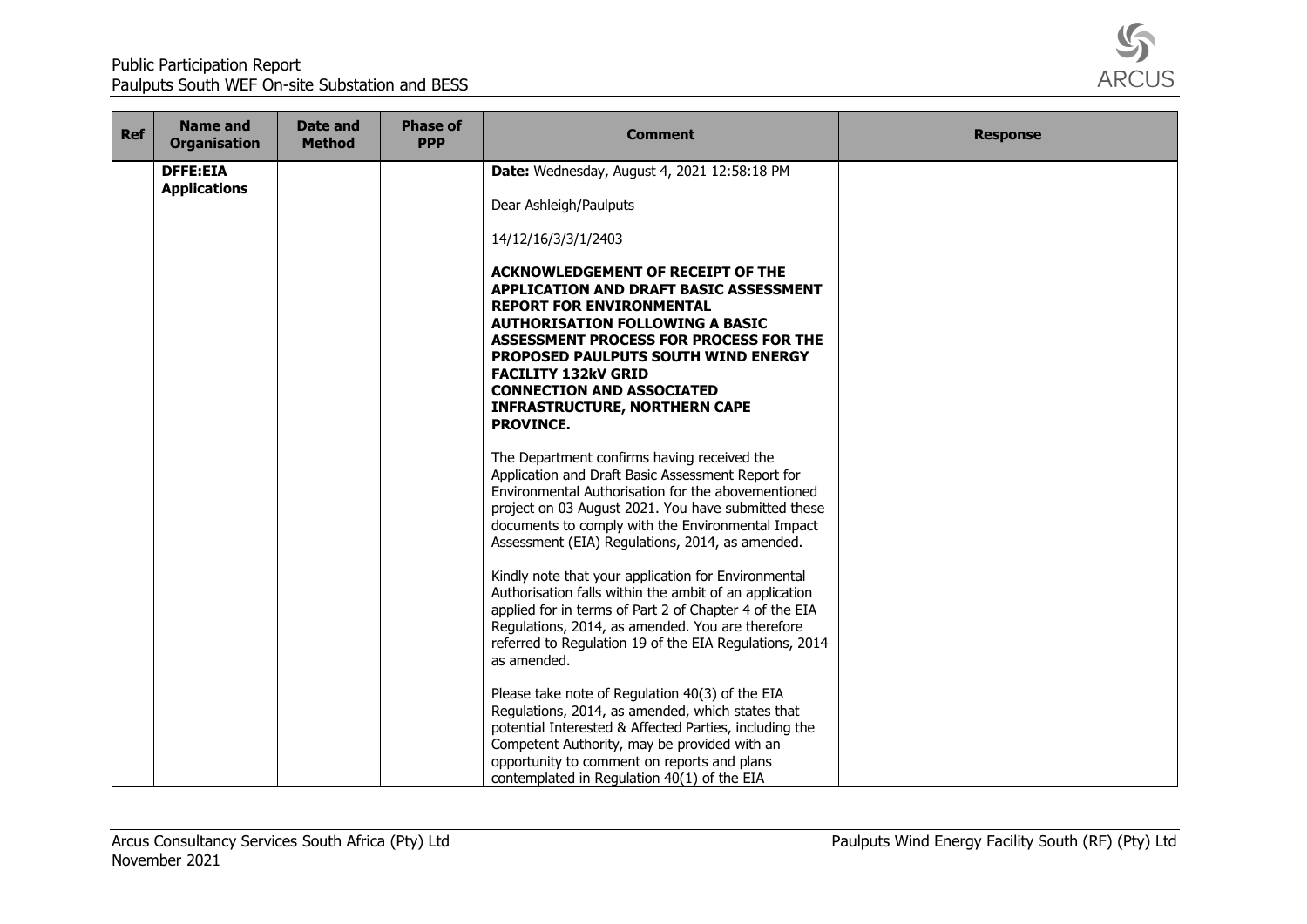

| <b>Ref</b>     | <b>Name and</b><br><b>Organisation</b> | Date and<br><b>Method</b> | <b>Phase of</b><br><b>PPP</b> | <b>Comment</b>                                                                                                                                                                                                                                                                                                                                                                                                                                                                                                                                                                                                                                                                                                                                                                                                                                                                         | <b>Response</b>                                 |
|----------------|----------------------------------------|---------------------------|-------------------------------|----------------------------------------------------------------------------------------------------------------------------------------------------------------------------------------------------------------------------------------------------------------------------------------------------------------------------------------------------------------------------------------------------------------------------------------------------------------------------------------------------------------------------------------------------------------------------------------------------------------------------------------------------------------------------------------------------------------------------------------------------------------------------------------------------------------------------------------------------------------------------------------|-------------------------------------------------|
|                |                                        |                           |                               | Regulations, 2014, as amended, prior to the<br>submission of an application but must be provided an<br>opportunity to comment on such reports once an<br>application has been submitted to the Competent<br>Authority.<br>Note that in terms of Regulation 45 of the EIA<br>Regulations, 2014, as amended, this application will<br>lapse if the applicant fails to meet any of the time-<br>frames prescribed in terms of these Regulations,<br>unless an extension has been granted by the<br>Department in terms of Regulation 3(7) of the EIA<br>Regulations, 2014, as amended. You are hereby<br>reminded of Section 24F of the National Environmental<br>Management Act, Act No.<br>107 of 1998, as amended, that no activity may<br>commence prior to an Environmental Authorisation<br>being granted by the Department.<br>Kindly quote the abovementioned reference number in |                                                 |
|                |                                        |                           |                               | any future correspondence in respect of the<br>application.<br><b>EIA Applications</b>                                                                                                                                                                                                                                                                                                                                                                                                                                                                                                                                                                                                                                                                                                                                                                                                 |                                                 |
|                |                                        |                           |                               | <b>Integrated Environmental Authorisations</b><br>Department of Forestry, Fisheries and the<br>Environment                                                                                                                                                                                                                                                                                                                                                                                                                                                                                                                                                                                                                                                                                                                                                                             |                                                 |
| $\blacksquare$ | <b>DFFE: EIA</b>                       | 04 August                 | <b>Draft BA</b>               | From: EIA Applications                                                                                                                                                                                                                                                                                                                                                                                                                                                                                                                                                                                                                                                                                                                                                                                                                                                                 | The Basic Assessment Report was resubmitted to  |
|                | <b>Applications</b>                    | 2021                      | <b>Phase</b>                  | <b>To:</b> paulputs                                                                                                                                                                                                                                                                                                                                                                                                                                                                                                                                                                                                                                                                                                                                                                                                                                                                    | the DFFE on 20 August 2021.                     |
|                |                                        | <b>Email</b>              |                               | Cc: Thando Booi<br><b>Subject:</b> RE: New Application for Environmental                                                                                                                                                                                                                                                                                                                                                                                                                                                                                                                                                                                                                                                                                                                                                                                                               | Acknowledgement received per the correspondence |
|                |                                        |                           |                               | Authorisation and Draft BAR Report for the Proposed<br>Paulputs South WEF 132kV Grid Connection and<br>Associated Infrastructure, Northern Cape Province<br>Date: Wednesday, August 4, 2021 4:39:45 PM<br>Dear Sir/Madam.                                                                                                                                                                                                                                                                                                                                                                                                                                                                                                                                                                                                                                                              | below.                                          |
|                |                                        |                           |                               |                                                                                                                                                                                                                                                                                                                                                                                                                                                                                                                                                                                                                                                                                                                                                                                                                                                                                        |                                                 |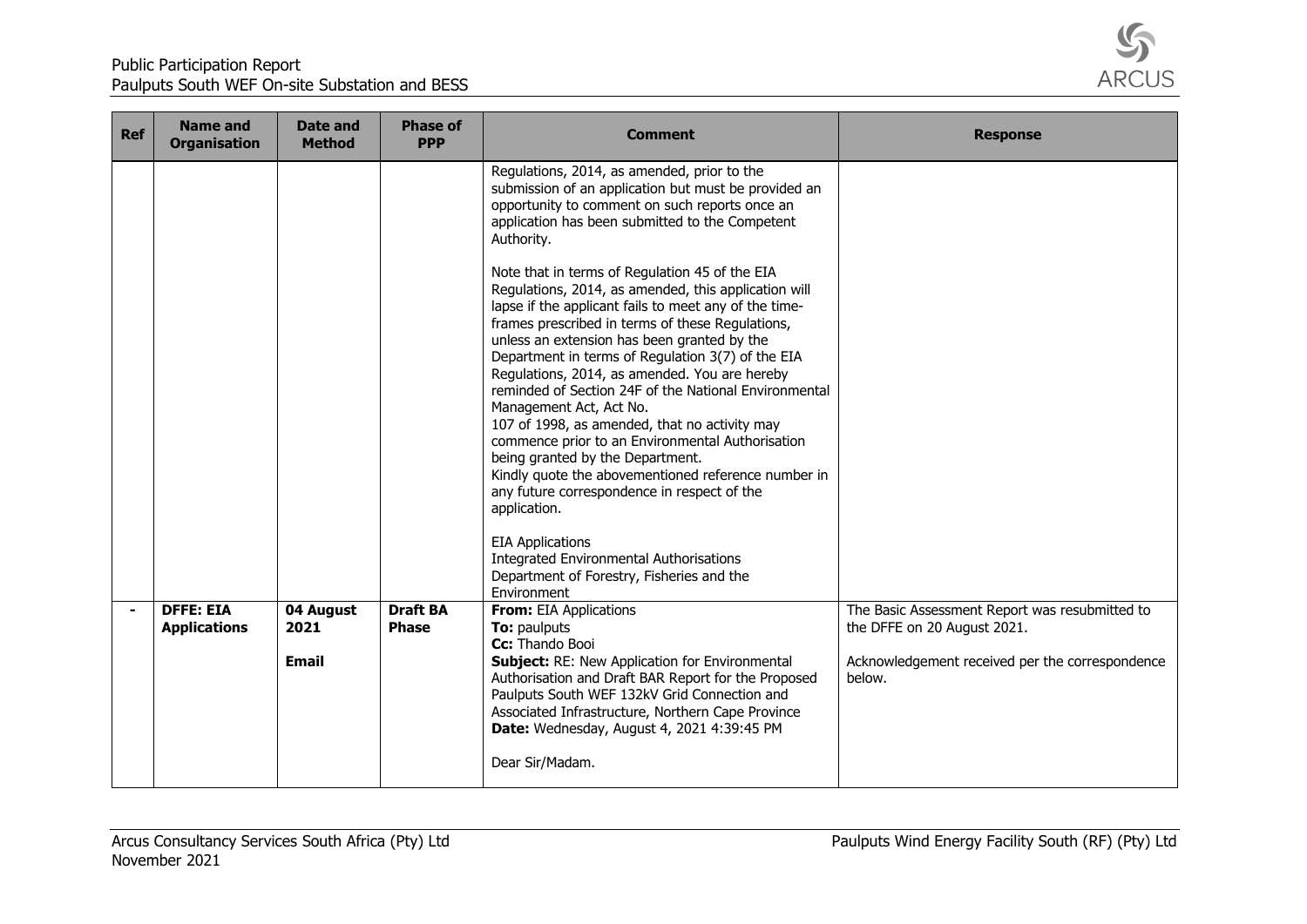

| <b>Ref</b> | <b>Name and</b><br><b>Organisation</b>                                                                                | <b>Date and</b><br><b>Method</b> | <b>Phase of</b><br><b>PPP</b> | <b>Comment</b>                                                                                                                                                                                                                                                                                                                                                                                                                                                                                                                                                                                                                                                                                                                                                             | <b>Response</b>                                                                                            |
|------------|-----------------------------------------------------------------------------------------------------------------------|----------------------------------|-------------------------------|----------------------------------------------------------------------------------------------------------------------------------------------------------------------------------------------------------------------------------------------------------------------------------------------------------------------------------------------------------------------------------------------------------------------------------------------------------------------------------------------------------------------------------------------------------------------------------------------------------------------------------------------------------------------------------------------------------------------------------------------------------------------------|------------------------------------------------------------------------------------------------------------|
|            |                                                                                                                       |                                  |                               | Please note that we cannot consider this application<br>for EA as it has some problems with regards to the<br>combinations.<br>Please contact your case officer for further clarity and<br>confirmation on how to submit the application. The<br>files have been removed from the system.<br>Regards<br><b>EIA Applications</b><br><b>Integrated Environmental Authorisations</b><br>Department of Forestry, Fisheries and the<br>Environment                                                                                                                                                                                                                                                                                                                              |                                                                                                            |
|            | Lydia Kutu<br>Integrated<br>Environmental<br>Authorisations:<br>Coordination,<br>Strategic<br>Planning and<br>Support | 27 August<br>2021<br>Email       | Draft Phase<br><b>PPP</b>     | From: Lydia Kutu<br>To: Ashleigh von der Heyden<br>Cc: Thando Booi; Salome Mambane<br>Subject: 14/12/16/3/3/1/2417<br>Date: Friday, August 27, 2021 3:51:53 PM<br>Dear Sir/Madam<br>ACKNOWLEDGEMENT OF RECEIPT OF THE NEW<br>APPLICATION FOR ENVIRONMENTAL<br>AUTHORISATION (BASIC ASSESSMENT PROCESS)<br>AND BASIC ASSESSMENT REPORT FOR THE<br>PROPOSED PAULPUTS SOUTH WIND ENERGY<br>FACILITY ON-SITE SUBSTATION, BATTERY<br>ENERGY STORAGE FACILITY AND ASSOCIATED<br>INFRASTRUCTURE, NORTHERN CAPE<br>PROVINCE.<br>The Department confirms having received the<br>Application form and draft Basic Assessment Report<br>for Environmental Authorisation for the<br>abovementioned project on 20 August 2021. You have<br>submitted these documents to comply with the | Acknowledgement received for the resubmission of<br>the Paulputs South WEF On-Site Substation and<br>BESS. |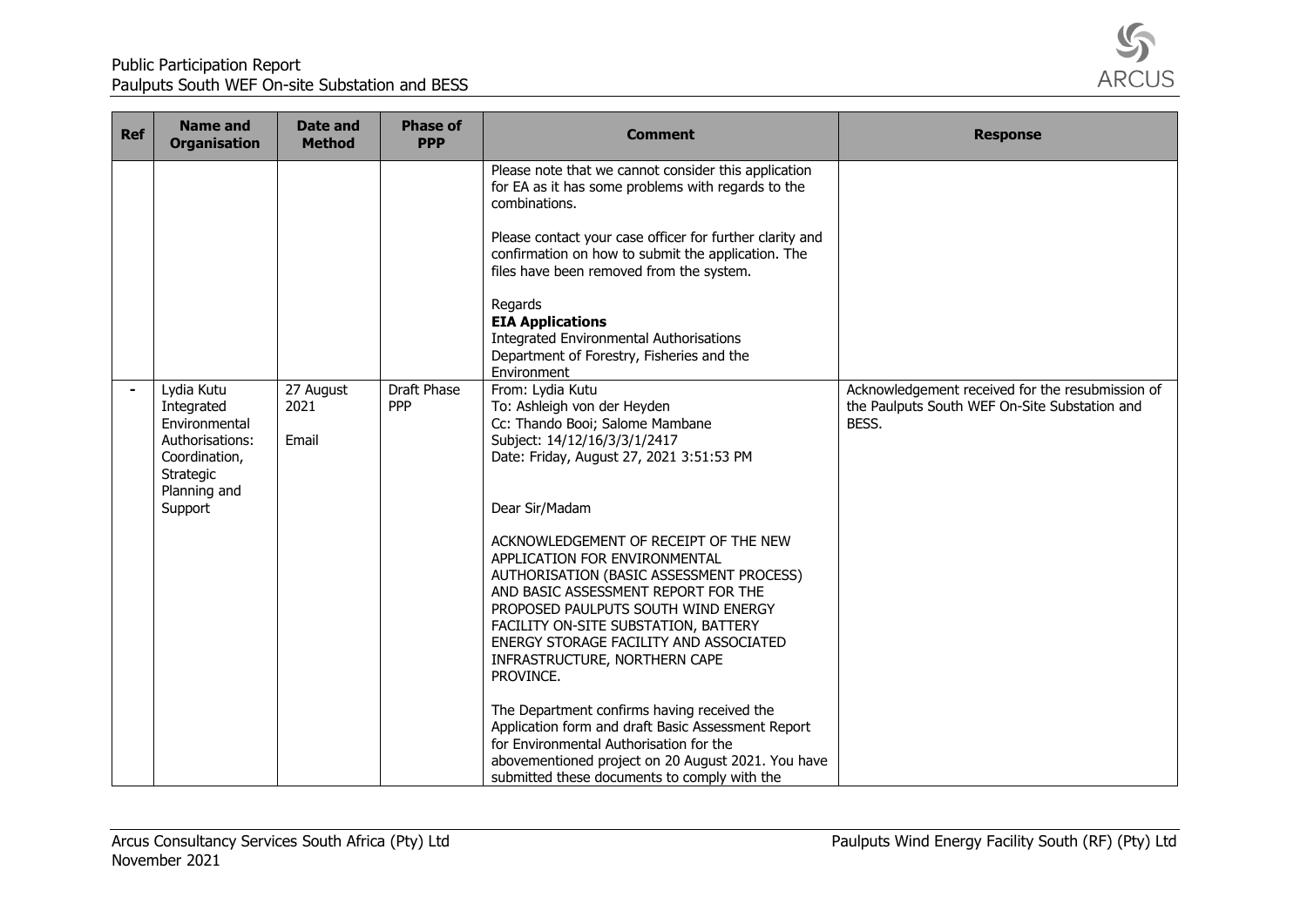

| Ref | <b>Name and</b><br><b>Organisation</b> | <b>Date and</b><br><b>Method</b> | <b>Phase of</b><br><b>PPP</b> | <b>Comment</b>                                                                                                                                                                                                                                                                                                                                                                                                                                                                                                                       | <b>Response</b>                              |
|-----|----------------------------------------|----------------------------------|-------------------------------|--------------------------------------------------------------------------------------------------------------------------------------------------------------------------------------------------------------------------------------------------------------------------------------------------------------------------------------------------------------------------------------------------------------------------------------------------------------------------------------------------------------------------------------|----------------------------------------------|
|     |                                        |                                  |                               | Environmental Impact Assessment (EIA) Regulations,<br>2014, as amended.                                                                                                                                                                                                                                                                                                                                                                                                                                                              |                                              |
|     |                                        |                                  |                               | Kindly note that your application for Environmental<br>Authorisation falls within the ambit of an application<br>applied for in terms of Part 2 of Chapter 4 of the EIA<br>Regulations, 2014, as amended. You are therefore<br>referred to Regulation 19 of the EIA Regulations, 2014<br>as amended.                                                                                                                                                                                                                                 |                                              |
|     |                                        |                                  |                               | Please take note of Regulation 40(3) of the EIA<br>Regulations, 2014, as amended, which states that<br>potential Interested & Affected Parties, including the<br>Competent Authority, may be provided with<br>anopportunity to comment on reports and plans<br>contemplated in Regulation 40(1) of the EIA<br>Regulations, 2014, as amended, prior to the<br>submission of an application but must be provided an<br>opportunity to comment on such reports once an<br>application has been submitted to the Competent<br>Authority. |                                              |
|     |                                        |                                  |                               | Note that in terms of Regulation 45 of the EIA<br>Regulations, 2014, as amended, this application will<br>lapse if the applicant fails to meet any of the time-<br>frames prescribed in terms of these Regulations,<br>unless an extension has been granted by the<br>Department in terms of Regulation 3(7) of the EIA<br>Regulations, 2014, as amended.                                                                                                                                                                            |                                              |
|     |                                        |                                  |                               | You are hereby reminded of Section 24F of the<br>National Environmental Management Act, Act No. 107<br>of 1998, as amended, that no activity may commence<br>prior to an Environmental Authorisation being granted<br>by the Department.                                                                                                                                                                                                                                                                                             |                                              |
|     | Lydia Kutu                             | 16<br>September<br>2021          | Draft BA<br>Phase             | From: Lydia Kutu<br>Sent: Thursday, 16 September 2021 10:59<br>To: Ashleigh von der Heyden; paulputs; mrwolf@wkn                                                                                                                                                                                                                                                                                                                                                                                                                     | Comment acknowledged and responded to below. |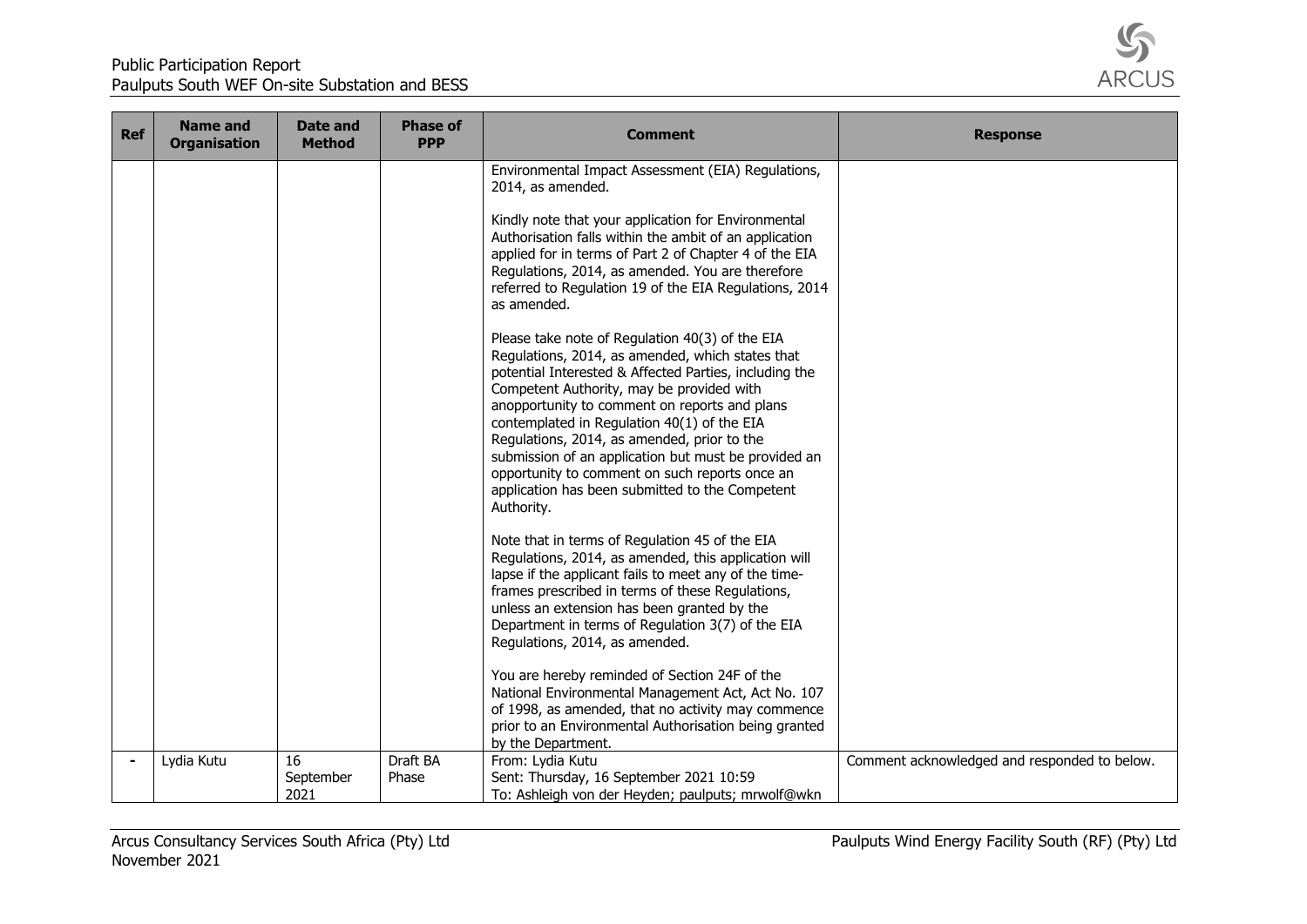

| <b>Ref</b> | <b>Name and</b><br><b>Organisation</b>                                                                  | Date and<br><b>Method</b> | <b>Phase of</b><br><b>PPP</b> |                                                                      | <b>Comment</b>                                                                                                                                                                                                                                                                                                                                                                                                                                                |                                                                                                                                                                                                                                                              | <b>Response</b>                                                                         |
|------------|---------------------------------------------------------------------------------------------------------|---------------------------|-------------------------------|----------------------------------------------------------------------|---------------------------------------------------------------------------------------------------------------------------------------------------------------------------------------------------------------------------------------------------------------------------------------------------------------------------------------------------------------------------------------------------------------------------------------------------------------|--------------------------------------------------------------------------------------------------------------------------------------------------------------------------------------------------------------------------------------------------------------|-----------------------------------------------------------------------------------------|
|            | Integrated<br>Environmental<br>Authorisations:<br>Coordination,<br>Strategic<br>Planning and<br>Support | Email                     |                               | Good day.<br>mentioned.<br>Thank you.<br>Kind Regards,<br>Lydia Kutu | Cc: Thando Booi; EIAadmin; Salome Mambane<br>Subject: 14/12/16/3/3/1/2418 & 2418<br>Please find herein the attached letters for the above<br>I hope you find all in order.                                                                                                                                                                                                                                                                                    |                                                                                                                                                                                                                                                              |                                                                                         |
|            |                                                                                                         |                           | Comment received              | No.                                                                  | <b>Comment from DFFE</b>                                                                                                                                                                                                                                                                                                                                                                                                                                      | <b>EAP Response</b>                                                                                                                                                                                                                                          | <b>Section in the Final AR</b>                                                          |
|            |                                                                                                         |                           |                               | 2021, refer.                                                         | COMMENTS ON THE DRAFT BASIC ASSESSMENT REPORT FOR THE PROPOSED PAULPUTS SOUTH WIND<br>ENERGY FACILITY ON-SITE SUBSTATION, BATTERY ENERGY STORAGE FACILITY AND ASSOCIATED<br>INFRASTRUCTURE, NORTHERN CAPE PROVINCE.<br>The draft Basic Assessment Report (BAR) dated July 2021 and received by this Department on 20 August<br>This letter serves to inform you that the following information must be included to the final BAR:<br><b>Listed Activities</b> |                                                                                                                                                                                                                                                              |                                                                                         |
|            |                                                                                                         |                           |                               |                                                                      | You are required to provide the voltage<br>of electricity to be processed in the<br>substation as it relates to activity 11 of<br>listing Notice 1 and must be reflected on<br>page 12 of 33 of the application form.                                                                                                                                                                                                                                         | The voltage of electricity to<br>be processed in the<br>substation is up to 132 kV.<br>The description of the<br>project activity that triggers<br>the listed activity has been<br>updated on page 12 of 33<br>of the Amended / Updated<br>Application Form. | Amended / Updated<br>Application Form.<br>Volume I: Final BAR<br>(Section 7, Table 7.1) |
|            |                                                                                                         |                           |                               | $\overline{2}$                                                       | On page 12 of the application form in<br>the description of the project activity<br>that triggers the listed activity that<br>relates to activity 14 of Listing Notice 1<br>and activity 10 of Listing Notice 3, the<br>word "may" is used in relation to the                                                                                                                                                                                                 | The word "may" has been<br>replaced with the word<br>"will" in the respective<br>descriptions of the project                                                                                                                                                 | Amended / Updated<br>Application Form.<br>Volume I: Final BAR<br>(Section 7, Table 7.1) |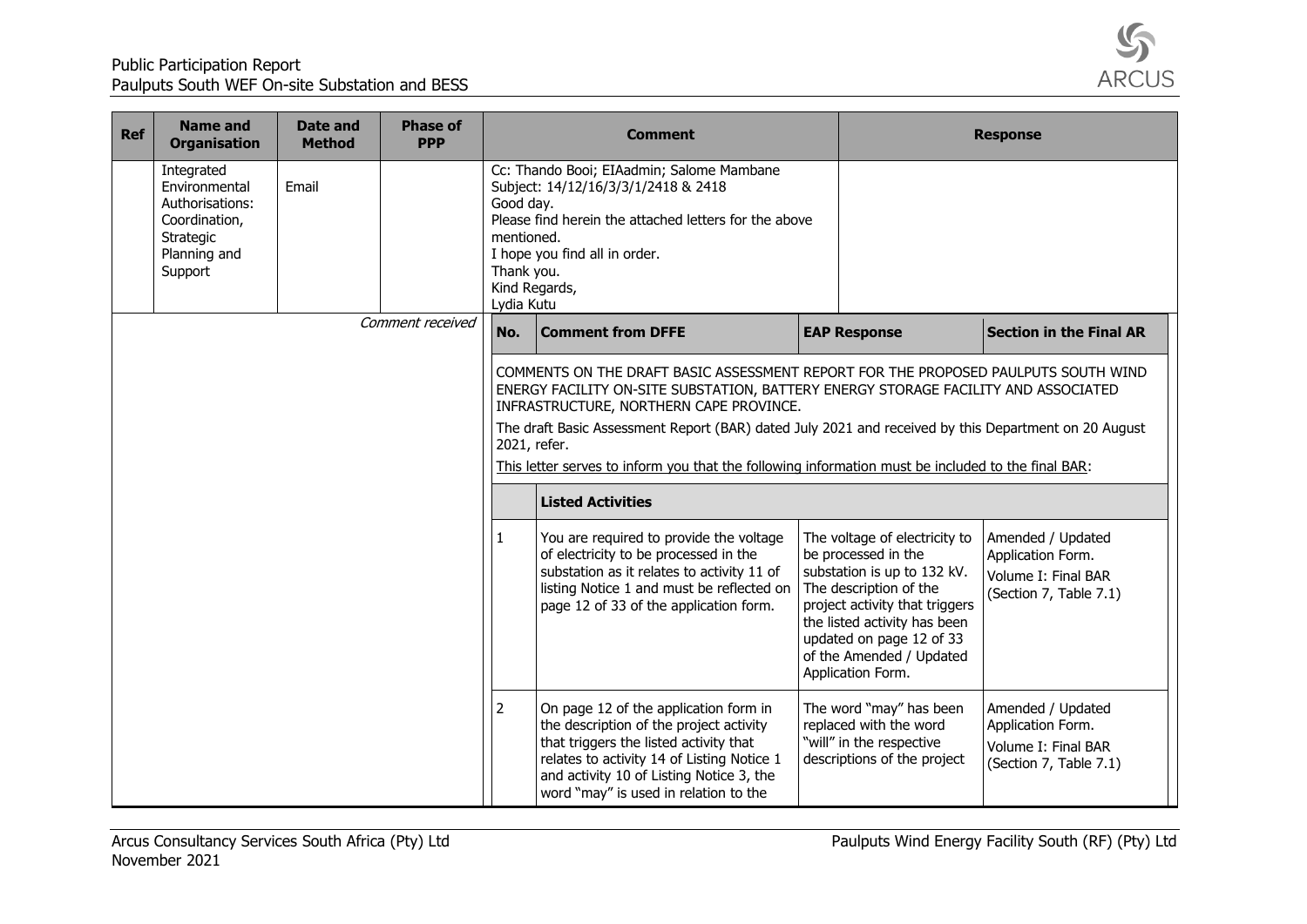

| <b>Ref</b> | <b>Name and</b><br><b>Organisation</b> | Date and<br><b>Method</b> | <b>Phase of</b><br><b>PPP</b> |   | <b>Comment</b><br><b>Response</b>                                                                                                                                                                                                                                                                                                                                                                                                                                                                                                            |           |                                                                                                                                                                                                                                                                                                                                                                                                                                                                                             |                                                               |
|------------|----------------------------------------|---------------------------|-------------------------------|---|----------------------------------------------------------------------------------------------------------------------------------------------------------------------------------------------------------------------------------------------------------------------------------------------------------------------------------------------------------------------------------------------------------------------------------------------------------------------------------------------------------------------------------------------|-----------|---------------------------------------------------------------------------------------------------------------------------------------------------------------------------------------------------------------------------------------------------------------------------------------------------------------------------------------------------------------------------------------------------------------------------------------------------------------------------------------------|---------------------------------------------------------------|
|            |                                        |                           |                               |   | volume of dangerous goods to be stored<br>in the Battery Energy Storage System<br>(BESS). Refrain from using the word<br>"may" rather the word "will" should be<br>used.                                                                                                                                                                                                                                                                                                                                                                     |           | activities that triggers the<br>listed activities.                                                                                                                                                                                                                                                                                                                                                                                                                                          |                                                               |
|            |                                        |                           |                               | 3 | It has been noted that activity 14 of<br>Listing Notice 1 as it relates to BESS is<br>applied for even though BESS is not<br>regarded as a facility or infrastructure<br>for the storage or storage and handling<br>of a dangerous goods. Please explain the<br>reasons for applying for this activity.                                                                                                                                                                                                                                      | assembly. | The proposed BESS will<br>contain electrolyte solution<br>considered to be a<br>dangerous good. Although<br>the BESS itself is not<br>considered a facility for the<br>storage of dangerous<br>goods, the total volume of<br>electrolyte solution used in<br>the BESS may exceed 80m <sup>3</sup><br>but will be less than 500m <sup>3</sup> .<br>Depending on the preferred<br>technology chosen by the<br>Applicant, this solution may<br>be stored temporarily on<br>site during battery | Amended / Updated<br>Application Form.<br>Volume I: Final BAR |
|            |                                        |                           |                               | 4 | In listed activities 4, 10, 12 and 18 of<br>Listing Notice 3, the sub activities "(ee)<br>Critical biodiversity areas as identified in<br>systematic biodiversity plans adopted by<br>the competent authority or in bioregional<br>plans and (ii) Within critical biodiversity<br>areas identified in bioregional plans" are<br>applied for. You are required to confirm<br>whether or not there is a systematic<br>biodiversity plan or a bioregional plan<br>adopted by the Member of Executive<br>Council of the Northern Cape Provincial |           | The Northern Cape Province   n/a<br>has the Namakwa<br>Bioregional Plan in terms of<br>the NEMA: Biodiversity Act,<br>2004 (Act No. 10 of 2004)<br>for the Namakwa Local<br>Municipality. The Northern<br>Cape CBA plan would be<br>the equivalent of a<br>systematic bioregional plan.                                                                                                                                                                                                     |                                                               |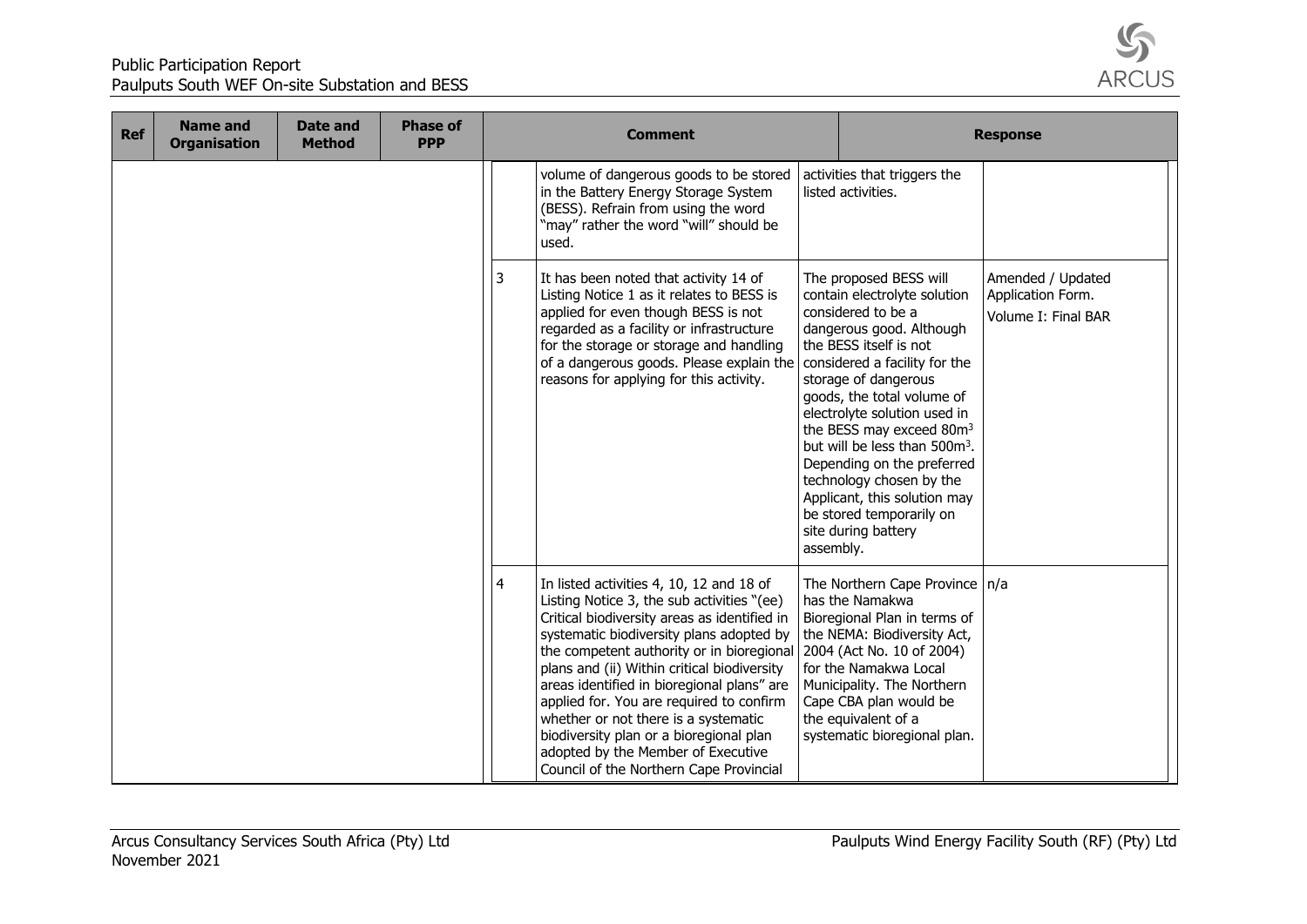

| <b>Ref</b> | <b>Name and</b><br><b>Organisation</b> | Date and<br><b>Method</b> | <b>Phase of</b><br><b>PPP</b> | <b>Comment</b> |                                                                                                                                                                                                                                                                                                                                                                                                                                                        |                         | <b>Response</b>                                                                                                                                                                          |                                                                                         |
|------------|----------------------------------------|---------------------------|-------------------------------|----------------|--------------------------------------------------------------------------------------------------------------------------------------------------------------------------------------------------------------------------------------------------------------------------------------------------------------------------------------------------------------------------------------------------------------------------------------------------------|-------------------------|------------------------------------------------------------------------------------------------------------------------------------------------------------------------------------------|-----------------------------------------------------------------------------------------|
|            |                                        |                           |                               |                | Department of Environment and Nature<br>Conservation.                                                                                                                                                                                                                                                                                                                                                                                                  |                         |                                                                                                                                                                                          |                                                                                         |
|            |                                        |                           |                               | 5              | Please ensure that all relevant listed<br>activities are applied for, are specific and<br>can be linked to the development<br>activity or infrastructure as described in<br>the project description. Only activities<br>applicable to the development must be<br>applied for and assessed.                                                                                                                                                             |                         | The relevant listed activities   Amended / Updated<br>as applied for are specific<br>and will be required for the<br>development activity and<br>infrastructure.                         | Application Form.<br>Volume I: Final BAR<br>(Section 7, Table 7.1)                      |
|            |                                        |                           |                               | 6              | If the activities applied for in the<br>application form differ from those<br>mentioned in the final BAR, an amended<br>application form must be submitted.<br>Please note that the Department's<br>application form template has been<br>amended and can be downloaded from<br>the following<br>linkhttps://www.environment.gov.za/doc<br>uments/forms.                                                                                               | the same.<br>available. | Confirmation that the<br>activities as applied for in<br>the Application Form and<br>reflected in the FBAR are<br>Noted that a new<br>Application Form template,<br>dated April 2021, is | Amended / Updated<br>Application Form.<br>Volume I: Final BAR<br>(Section 7, Table 7.1) |
|            |                                        |                           |                               |                | <b>Project Details</b>                                                                                                                                                                                                                                                                                                                                                                                                                                 |                         |                                                                                                                                                                                          |                                                                                         |
|            |                                        |                           |                               | 7              | It has been noted on page iii under<br>executive summary that the Applicant is<br>expecting the Department to issue 2<br>(two) separate environmental<br>authorisation for overhead power line<br>and substation including BESS. Taking<br>into consideration there are separate<br>applications (Ref. No<br>14/12/16/3/3/1/2417 and<br>14/12/16/3/3/1/2418) already<br>submitted, you are advised to correct<br>the aforesaid information and clearly |                         | The information pertaining<br>to what is expected from<br>the Department has been<br>corrected. Only details<br>applicable to the Application<br>is included in the Final BAR.           | Volume I: Final BAR                                                                     |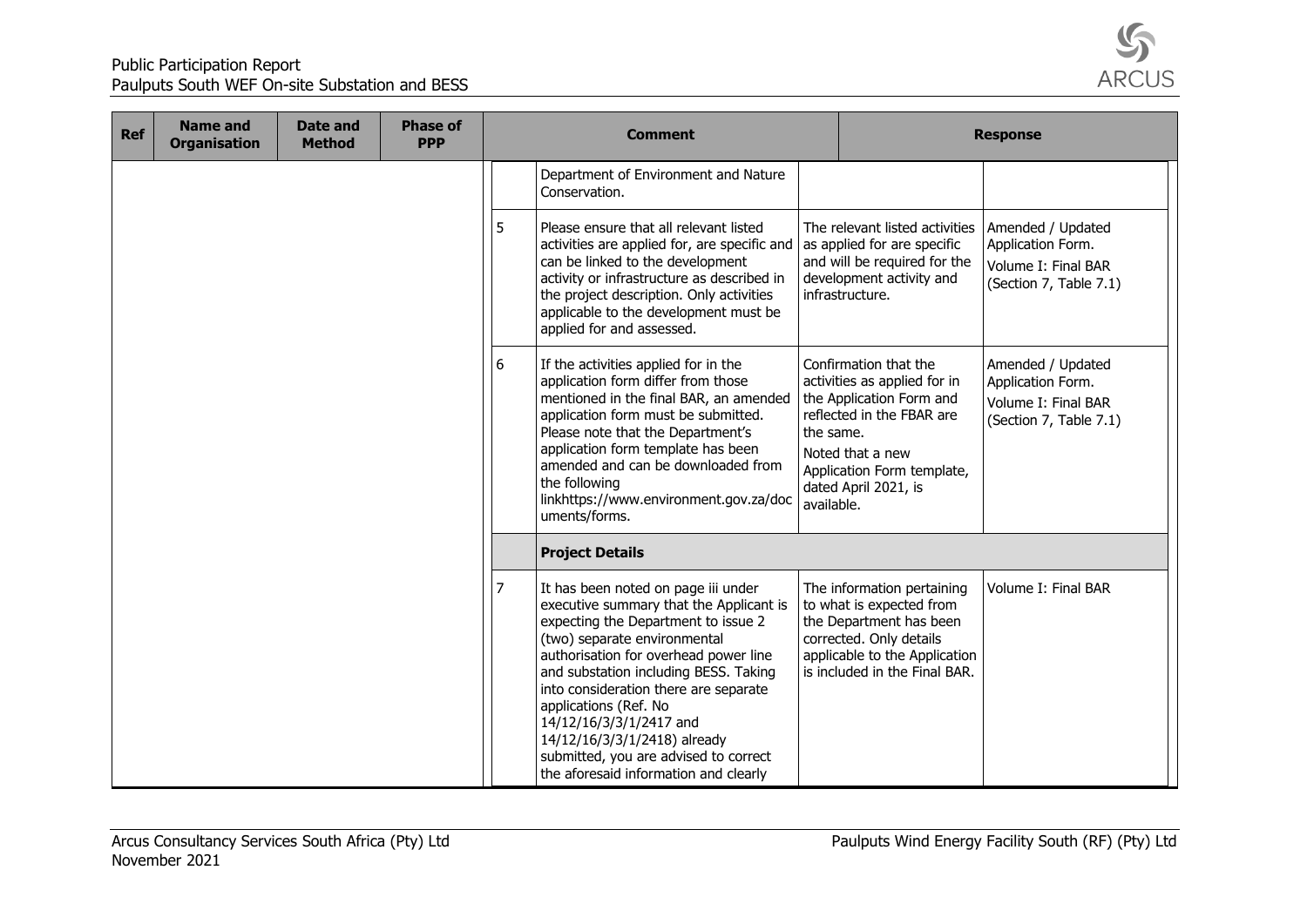

| <b>Ref</b> | <b>Name and</b><br><b>Organisation</b> | Date and<br><b>Method</b> | <b>Phase of</b><br><b>PPP</b> | <b>Comment</b> |                                                                                                                                                                                                                                                                                                                                                                                                                                                                                                                                                                                                                                                                                                                                                                                                                                       |            | <b>Response</b>                                                                                                                                                                                                                                                                 |                     |  |
|------------|----------------------------------------|---------------------------|-------------------------------|----------------|---------------------------------------------------------------------------------------------------------------------------------------------------------------------------------------------------------------------------------------------------------------------------------------------------------------------------------------------------------------------------------------------------------------------------------------------------------------------------------------------------------------------------------------------------------------------------------------------------------------------------------------------------------------------------------------------------------------------------------------------------------------------------------------------------------------------------------------|------------|---------------------------------------------------------------------------------------------------------------------------------------------------------------------------------------------------------------------------------------------------------------------------------|---------------------|--|
|            |                                        |                           |                               |                | indicate what is expected from the<br>Department.                                                                                                                                                                                                                                                                                                                                                                                                                                                                                                                                                                                                                                                                                                                                                                                     |            |                                                                                                                                                                                                                                                                                 |                     |  |
|            |                                        |                           |                               | 8              | You are required to clearly indicate the<br>technical details and other details that<br>are applicable to this application i.e.<br>project description, location, listed<br>activities and conditions recommended<br>for inclusion in the environmental<br>authorisation.                                                                                                                                                                                                                                                                                                                                                                                                                                                                                                                                                             | the BAR.   | A clear indication of the<br>technical details and other<br>details that are applicable to<br>this application i.e., project<br>description, location, listed<br>activities and conditions<br>recommended for inclusion<br>in the environmental<br>authorisation is provided in | Volume I: Final BAR |  |
|            |                                        |                           |                               |                | <b>Alternatives</b>                                                                                                                                                                                                                                                                                                                                                                                                                                                                                                                                                                                                                                                                                                                                                                                                                   |            |                                                                                                                                                                                                                                                                                 |                     |  |
|            |                                        |                           |                               | 9              | On page iv under the summary of the<br>consideration of alternatives of the draft<br>BAR, it is indicated that "Layout<br>Alternatives: The preferred layout of the<br>OHPL and substation was assessed as<br>part of the authorised Paulputs WEF EIA<br>(Arcus, 2019)" however this<br>development does not include an<br>overhead power line, therefore, you are<br>required to provide a layout alternative<br>that is relevant to this development as<br>per the requirements of Appendix<br>$1(3)(1)(h)(i)$ . In addition, you are<br>reminded that the components applied<br>for in this application i.e. on-site<br>substation and BESS and its location<br>were not part of the aforesaid<br>application. Therefore, you are advised<br>to refrain from referring to the previous<br>application and ensure impacts for these | Final BAR. | Reference to the OHPL<br>(DFFE Reference<br>14/12/16/3/3/1/2418) has<br>been removed from the<br>The BAR includes the<br>impact assessment and<br>measures for mitigation of<br>the proposed development<br>which requires<br>authorisation.                                    | Volume I: Final BAR |  |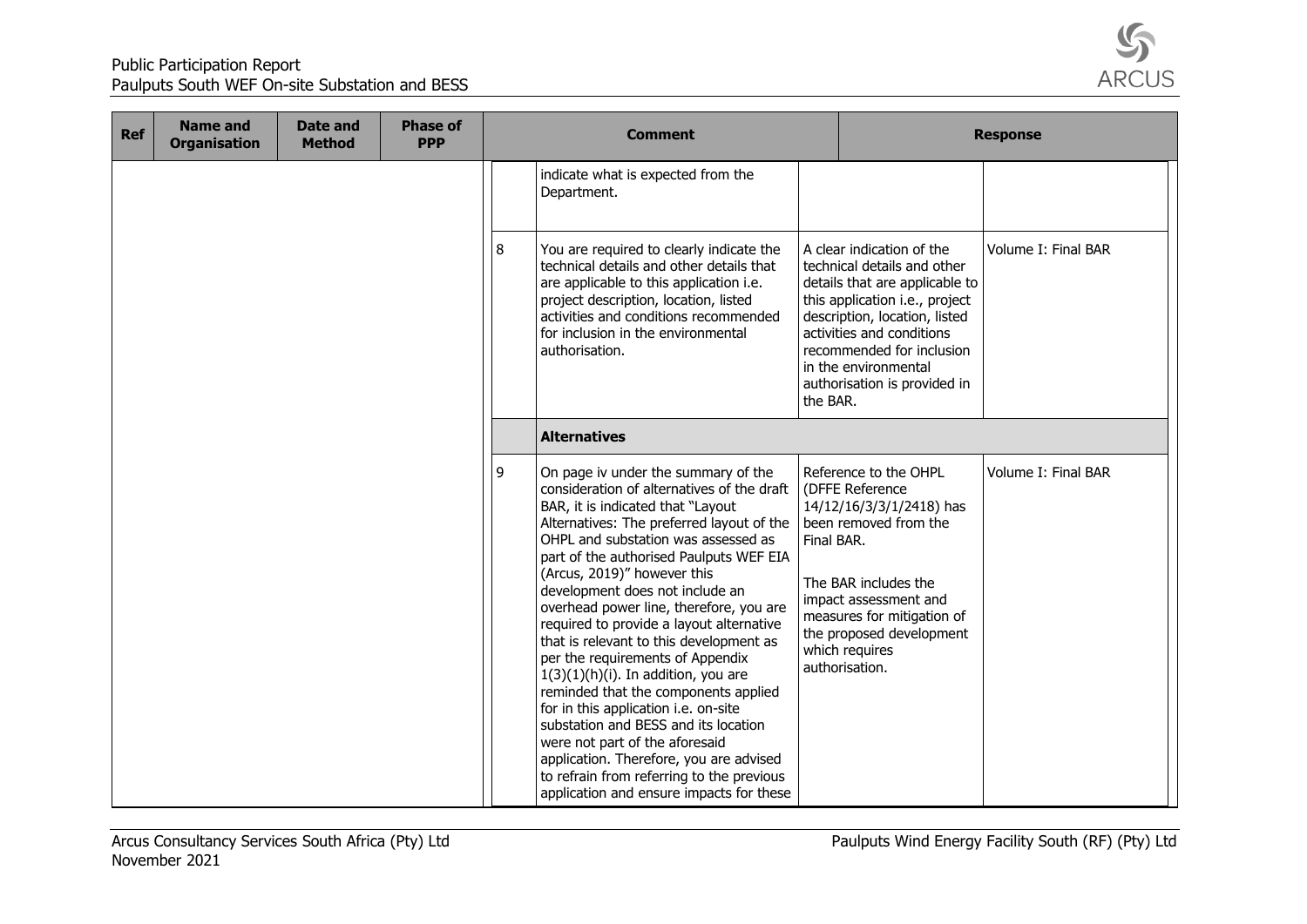

| <b>Ref</b> | <b>Name and</b><br><b>Organisation</b> | Date and<br><b>Method</b> | <b>Phase of</b><br><b>PPP</b> | <b>Comment</b> |                                                                                                                                                                                                                                                                                                                                                                               | <b>Response</b> |                                                                                                                                                                                                                                                                                                                                                                                                                                                                                                                                   |                                                                              |
|------------|----------------------------------------|---------------------------|-------------------------------|----------------|-------------------------------------------------------------------------------------------------------------------------------------------------------------------------------------------------------------------------------------------------------------------------------------------------------------------------------------------------------------------------------|-----------------|-----------------------------------------------------------------------------------------------------------------------------------------------------------------------------------------------------------------------------------------------------------------------------------------------------------------------------------------------------------------------------------------------------------------------------------------------------------------------------------------------------------------------------------|------------------------------------------------------------------------------|
|            |                                        |                           |                               |                | structures are adequately identified,<br>assessed and measures are included in<br>the final report.                                                                                                                                                                                                                                                                           |                 |                                                                                                                                                                                                                                                                                                                                                                                                                                                                                                                                   |                                                                              |
|            |                                        |                           |                               | 10             | In terms of Appendix $1(3)(1)(q)$ and<br>(h)(v)(viii) of NEMA EIA Regulations,<br>2014 as amended, you are required to<br>indicate the preferred technology<br>alternative for BESS. Additionally, risks<br>associated with each technology must be<br>specified and mitigation measures to<br>manage those risks must be provided<br>and included in the final BAR and EMPr. | and EMPr.       | The preferred technology<br>alternative, including the<br>risks associated (defined as<br>the advantages and<br>disadvantages) of each is<br>indicated in the BAR. A<br>High-level Risk assessment<br>was conducted for the BESS<br>and is included in the BAR.<br>As the BESS will be<br>constructed before delivery<br>to the development site,<br>there are no construction<br>phase risks associated with<br>the BESS. Risk associated<br>with the BESS is during<br>operational phase. This is<br>indicated in the Final BAR | Volume I: Final BAR Section<br>2.2.2 and Section 10; and<br>Appendix B: EMPr |
|            |                                        |                           |                               |                | <b>Specialist Assessment</b>                                                                                                                                                                                                                                                                                                                                                  |                 |                                                                                                                                                                                                                                                                                                                                                                                                                                                                                                                                   |                                                                              |
|            |                                        |                           |                               | 11             | It has been noted that the two screening<br>tool reports titled "Paulputs WEF Part II<br>Amendments" and "Basic Assessment for<br>the Proposed Paulputs South WEF<br>Substation and BESS" are appended to<br>this application. Ensure that the correct<br>screening report is appended to the<br>application.                                                                 | removed.        | The screening report not<br>related to the proposed<br>application has been                                                                                                                                                                                                                                                                                                                                                                                                                                                       | Amended / Updated<br><b>Application Form</b><br>Volume I: Appendix B: EMPr   |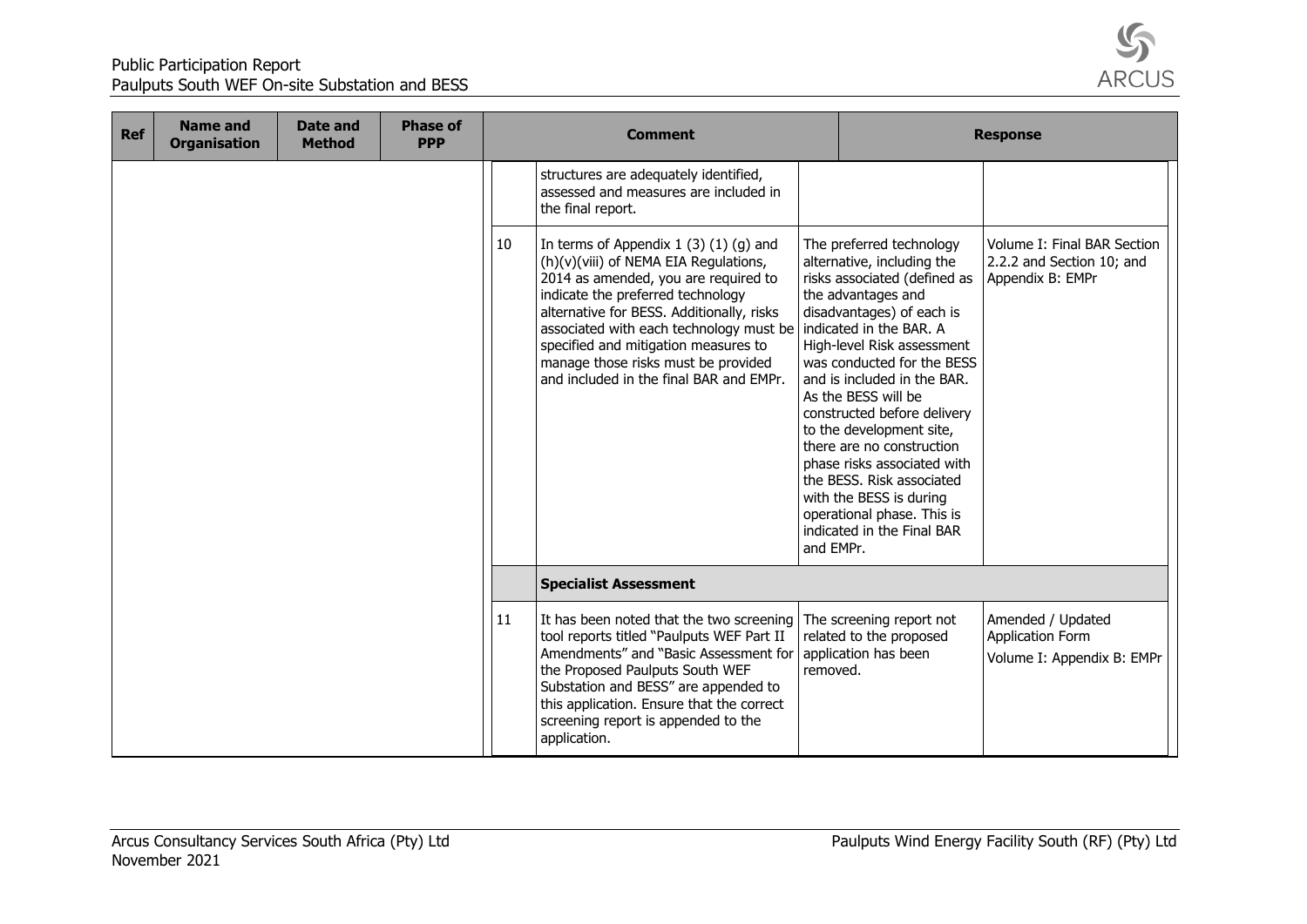

| <b>Ref</b> | <b>Name and</b><br><b>Organisation</b> | <b>Date and</b><br><b>Method</b> | <b>Phase of</b><br><b>PPP</b> |    | <b>Comment</b>                                                                                                                                                                                                                                                                                                         |              |                                                                                                                                                                                                                                                                                                                   | <b>Response</b>                                               |
|------------|----------------------------------------|----------------------------------|-------------------------------|----|------------------------------------------------------------------------------------------------------------------------------------------------------------------------------------------------------------------------------------------------------------------------------------------------------------------------|--------------|-------------------------------------------------------------------------------------------------------------------------------------------------------------------------------------------------------------------------------------------------------------------------------------------------------------------|---------------------------------------------------------------|
|            |                                        |                                  |                               | 12 | Additionally, the correct screening report<br>will inform the specialist studies to be<br>conducted as part of this application.                                                                                                                                                                                       |              | The results of the screening<br>tool report was used as a<br>basis for the commissioning<br>of specialists assessments<br>for the proposed<br>development.                                                                                                                                                        | Amended / Updated<br>Application Form.<br>Volume I: Final BAR |
|            |                                        |                                  |                               | 13 | On the screening tool report titled "Basic<br>Assessment for the Proposed Paulputs<br>South WEF Substation and BESS" the<br>project site has a sensitivity rating of low<br>for aquatic biodiversity theme as such a<br>compliance statement must be compiled<br>as per the requirements of GN320 of 20<br>March 2020. | application. | A specialist study as per<br>Appendix 6 of the EIA<br>Regulations, as amended<br>was conducted (Enviro Sci,<br>2019). This report must be<br>read in conjunction with the<br>site sensitivity verification<br>report and specialist<br>addendum letter was<br>produced for this                                   | Volume II: Specialist Studies                                 |
|            |                                        |                                  |                               |    | <b>Cumulative Assessment</b>                                                                                                                                                                                                                                                                                           |              |                                                                                                                                                                                                                                                                                                                   |                                                               |
|            |                                        |                                  |                               |    | Should there be any other similar projects within a 35 km radius of the proposed development site,<br>the cumulative impact assessment for all identified and assessed impacts must be refined to indicate<br>the following:                                                                                           |              |                                                                                                                                                                                                                                                                                                                   |                                                               |
|            |                                        |                                  |                               | 14 | Identified cumulative impacts must be<br>clearly defined, and where possible the<br>size of the identified impact must be<br>quantified and indicated, i.e. hectares of<br>cumulatively transformed land.                                                                                                              |              | An assessment of<br>cumulative impacts has<br>been included in Section 6.6<br>and Section 9 of the BAR.<br>The actual development<br>footprint of the nearby<br>Renewable Energy<br>developments could not be<br>easily quantified or<br>accessed spatially. For<br>example, the National<br>Renewable Energy EIA | Volume I: Final BAR<br>(Section 6.6 and Section 9)            |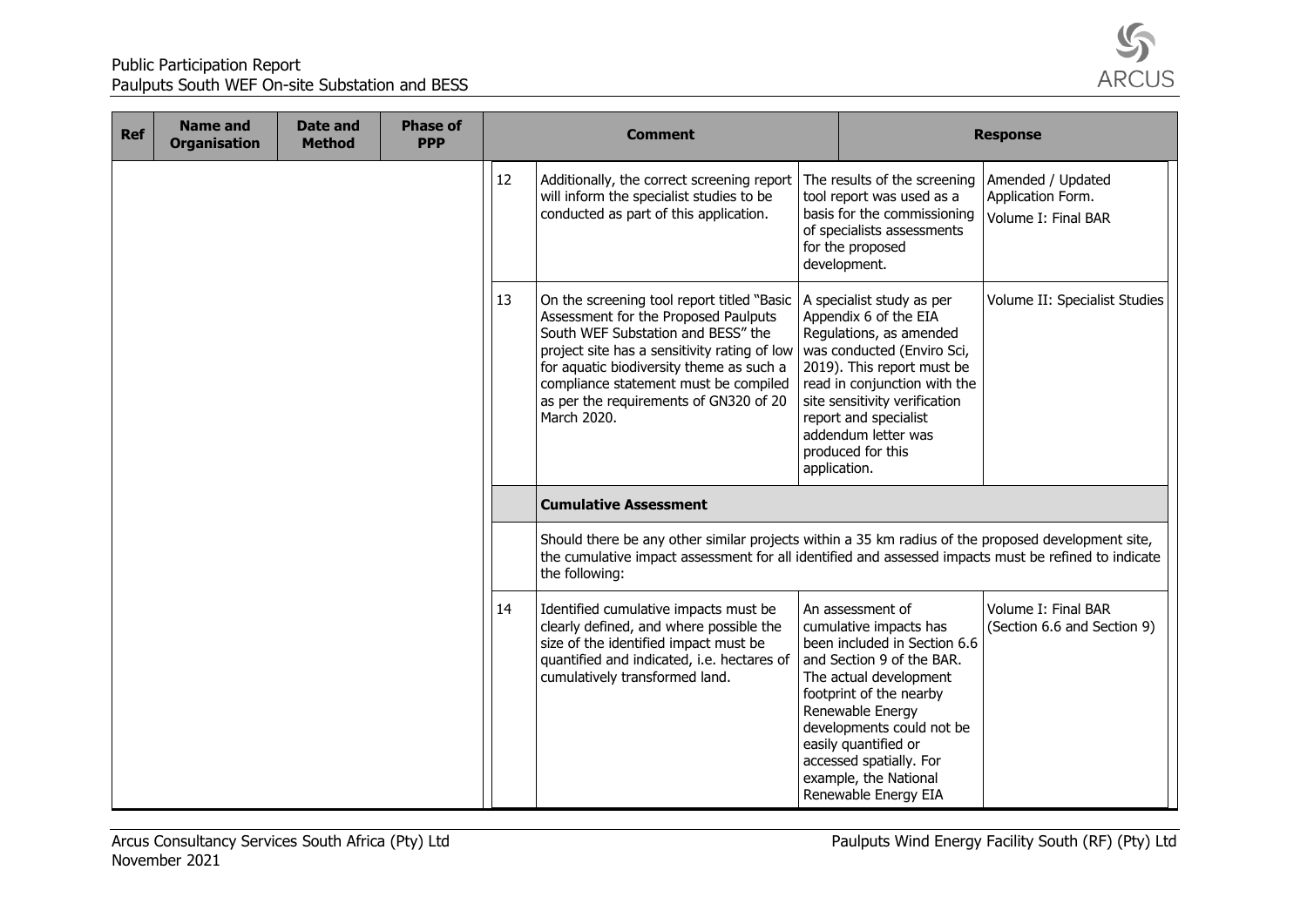

| <b>Ref</b> | <b>Name and</b><br><b>Organisation</b> | Date and<br><b>Method</b> | <b>Phase of</b><br><b>PPP</b> |    | <b>Comment</b>                                                                                                                                                                                                                                                                                                                                                         |              |                                                                                                                                                                                                    | <b>Response</b>                                  |  |
|------------|----------------------------------------|---------------------------|-------------------------------|----|------------------------------------------------------------------------------------------------------------------------------------------------------------------------------------------------------------------------------------------------------------------------------------------------------------------------------------------------------------------------|--------------|----------------------------------------------------------------------------------------------------------------------------------------------------------------------------------------------------|--------------------------------------------------|--|
|            |                                        |                           |                               |    |                                                                                                                                                                                                                                                                                                                                                                        | in this BAR. | <b>Application Database</b><br>contains the land parcels,<br>and not the footprint.<br>Nonetheless, it is believed<br>that the assessment of<br>cumulative impacts has<br>been adequately captured |                                                  |  |
|            |                                        |                           |                               | 15 | Detailed process flow and proof must be<br>provided, to indicate how the specialist's<br>recommendations, mitigation measures<br>and conclusions from the various similar<br>developments in the area were taken<br>into consideration in the assessment of<br>cumulative impacts and when the<br>conclusion and mitigation measures<br>were drafted for this project. |              | This was provided and is<br>included in the individual<br>independent specialist<br>reports and the BAR.                                                                                           | Volume I and Volume II                           |  |
|            |                                        |                           |                               | 16 | The cumulative impacts significance<br>rating must also inform the need and<br>desirability of the proposed<br>development.                                                                                                                                                                                                                                            | of the area. | The need and desirability of<br>the proposed development<br>took into account the<br>cumulative impacts of<br>surrounding developments                                                             | Volume I: Final BAR<br>(Section 5)               |  |
|            |                                        |                           |                               | 17 | A cumulative impact environmental<br>statement on whether the proposed<br>development must proceed.                                                                                                                                                                                                                                                                    |              | A statement of the<br>cumulative impacts of the<br>proposed development is<br>included in the BAR.                                                                                                 | Volume I: Final BAR<br>(Section 5, 9, 10 and 13) |  |
|            |                                        |                           |                               |    | <b>Recommendations and Conclusion</b>                                                                                                                                                                                                                                                                                                                                  |              |                                                                                                                                                                                                    |                                                  |  |
|            |                                        |                           |                               | 18 | In section 13 on page 120 of the draft<br>BAR, it is stated that "The proposed<br>development of a OHPL, Battery Energy<br>Storage System and on-site substation"                                                                                                                                                                                                      |              | The statement in Section 13<br>of the BAR has been<br>corrected accordingly.                                                                                                                       | Volume I: Final BAR<br>(Section 13)              |  |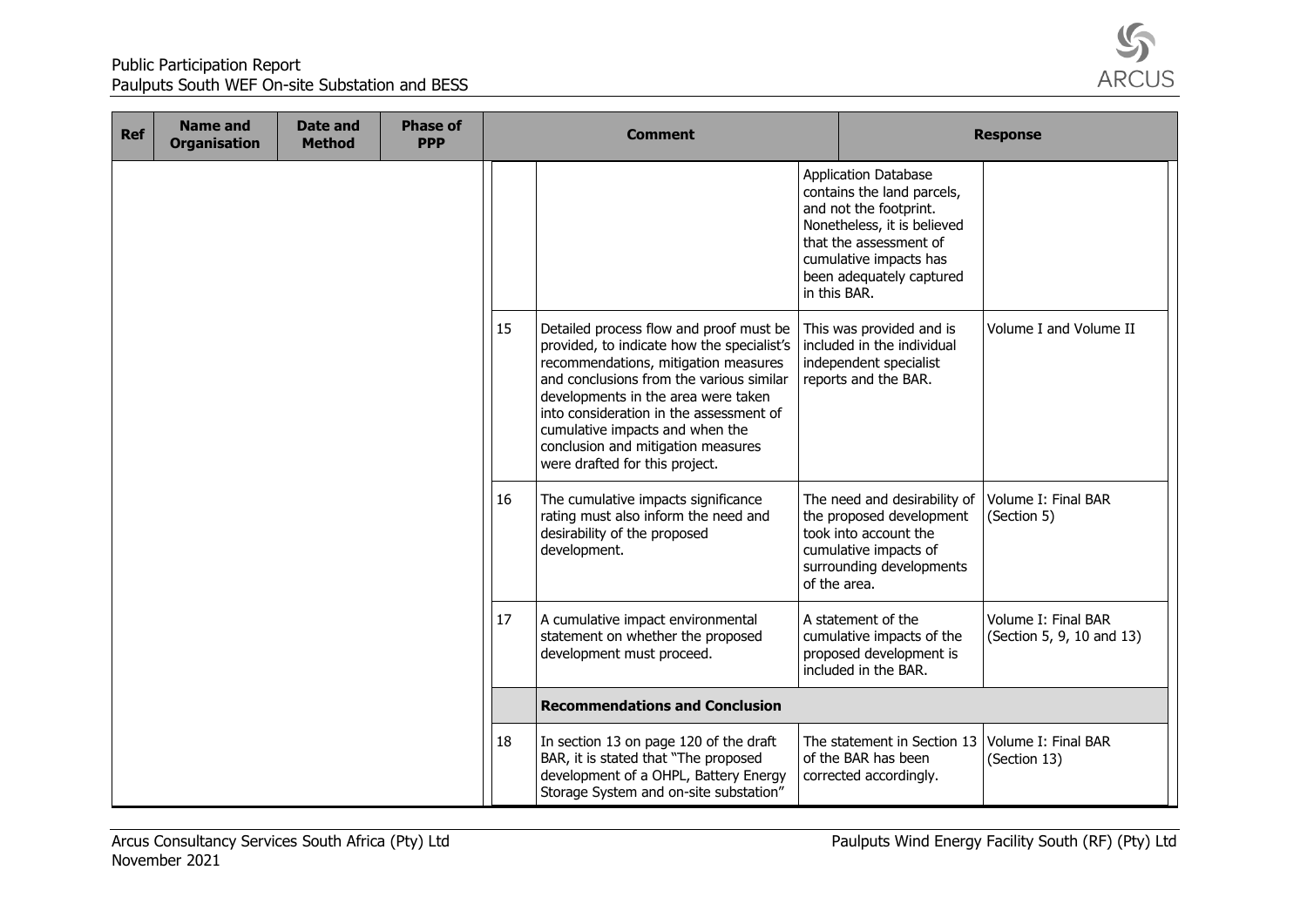

| <b>Ref</b> | <b>Name and</b><br><b>Organisation</b> | Date and<br><b>Method</b> | <b>Phase of</b><br><b>PPP</b> |    | <b>Comment</b>                                                                                                                                                                                                                                                                                                                                                                                                                                                                                                                                                                                                                                                                                                                                                                     |                                                                                                                                                                                                         | <b>Response</b>       |
|------------|----------------------------------------|---------------------------|-------------------------------|----|------------------------------------------------------------------------------------------------------------------------------------------------------------------------------------------------------------------------------------------------------------------------------------------------------------------------------------------------------------------------------------------------------------------------------------------------------------------------------------------------------------------------------------------------------------------------------------------------------------------------------------------------------------------------------------------------------------------------------------------------------------------------------------|---------------------------------------------------------------------------------------------------------------------------------------------------------------------------------------------------------|-----------------------|
|            |                                        |                           |                               |    | is required for the authorised Paulputs<br>South WEF to provide much needed<br>renewable energy to the country's grid",<br>however the Paulputs South WEF has<br>not been authorised rather Paulputs<br>Wind Energy Facility is authorised.<br>Ensure that this statement is corrected<br>in the final BAR.                                                                                                                                                                                                                                                                                                                                                                                                                                                                        |                                                                                                                                                                                                         |                       |
|            |                                        |                           |                               |    | Layout and sensitivity map                                                                                                                                                                                                                                                                                                                                                                                                                                                                                                                                                                                                                                                                                                                                                         |                                                                                                                                                                                                         |                       |
|            |                                        |                           |                               | 19 | The Department has noted that a layout<br>plan has not been provided for the<br>proposed development instead a map<br>titled Paulputs South Grid connection<br>site sensitivity is provided (Figure 11.1),<br>therefore, ensure that a layout plan at<br>an appropriate scale for the proposed<br>development is attached to the final<br>BAR. The layout plan must indicate the<br>following:<br>o All onsite infrastructure (existing and<br>proposed);<br>o The location of sensitive environmental<br>features on site, e.g., wetlands, drainage<br>lines etc. that will be affected;<br>o Buffer areas; and all "no-go" areas;<br>o The above map must be overlain with<br>a sensitivity map.<br>o Must have clear legend that<br>communicate with the details on the<br>map. | An updated layout plan at<br>an appropriate scale for the<br>proposed development has<br>been included in the BAR.<br>The layout plan indicates<br>items as required in point 1<br>- 5 of this comment. | Volume I: Figure 13.1 |
|            |                                        |                           |                               |    | <b>Locality map</b>                                                                                                                                                                                                                                                                                                                                                                                                                                                                                                                                                                                                                                                                                                                                                                |                                                                                                                                                                                                         |                       |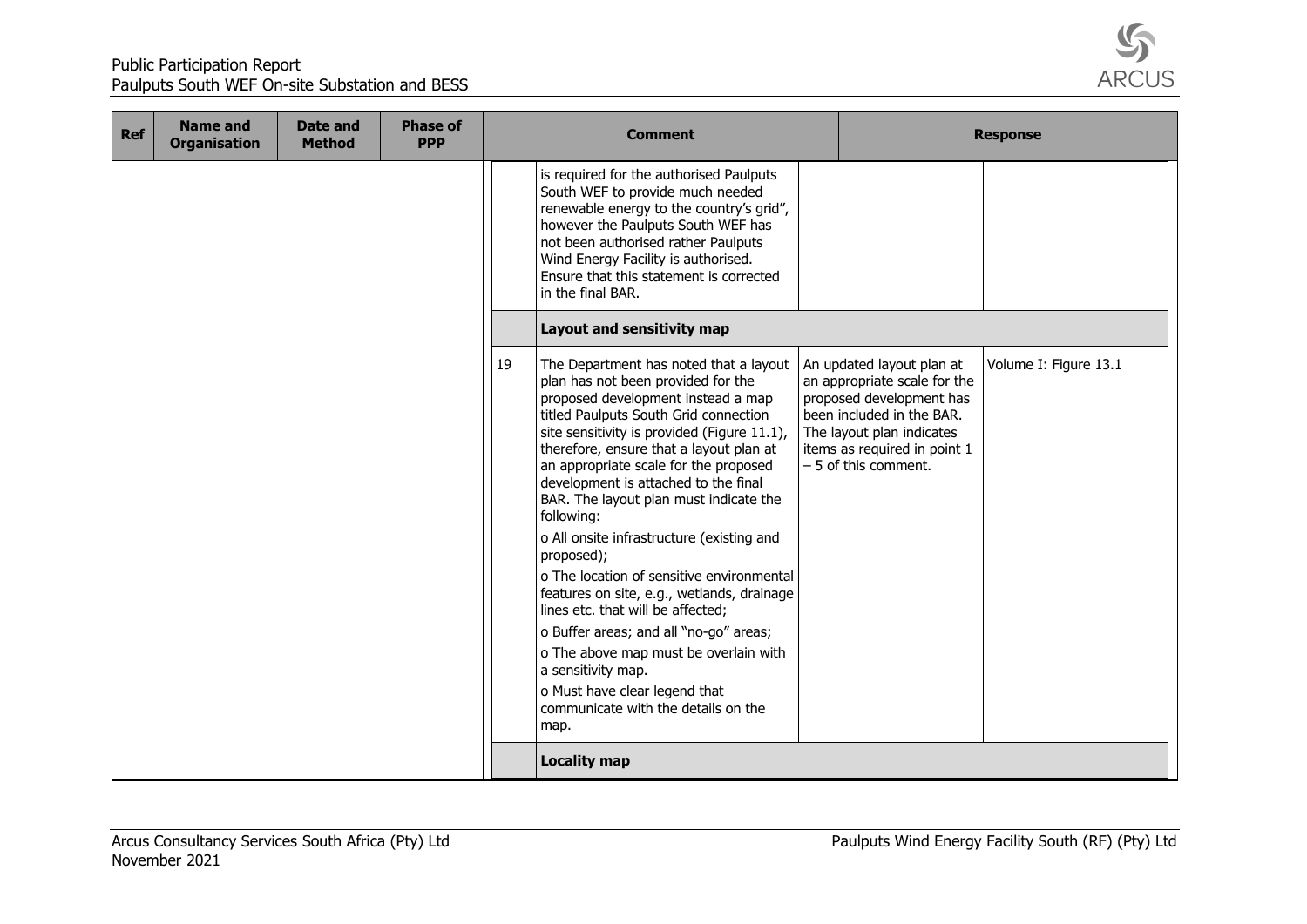

| <b>Ref</b> | <b>Name and</b><br><b>Organisation</b> | Date and<br><b>Method</b> | <b>Phase of</b><br><b>PPP</b> |    | <b>Comment</b>                                                                                                                                                                                                                                                                                                                                                                 |              |                                                                                                                                                                                                                                                                                                                                                                                                                                                                                                                                                          | <b>Response</b>                                                 |  |
|------------|----------------------------------------|---------------------------|-------------------------------|----|--------------------------------------------------------------------------------------------------------------------------------------------------------------------------------------------------------------------------------------------------------------------------------------------------------------------------------------------------------------------------------|--------------|----------------------------------------------------------------------------------------------------------------------------------------------------------------------------------------------------------------------------------------------------------------------------------------------------------------------------------------------------------------------------------------------------------------------------------------------------------------------------------------------------------------------------------------------------------|-----------------------------------------------------------------|--|
|            |                                        |                           |                               | 20 | It has been noted that a locality map<br>titled "Paulputs South WEF Grid,<br>substation and BESS" is appended to the<br>BAR, however, a locality map that is<br>relevant to this application and which<br>depicts all the activities applied for must<br>be appended to the final BAR.                                                                                         | application. | The project locality map has   Volume I: Figure 2.2<br>been updated to depict all<br>the activities applied for and<br>which is relevant to this                                                                                                                                                                                                                                                                                                                                                                                                         |                                                                 |  |
|            |                                        |                           |                               |    | <b>Environmental Management Programme</b>                                                                                                                                                                                                                                                                                                                                      |              |                                                                                                                                                                                                                                                                                                                                                                                                                                                                                                                                                          |                                                                 |  |
|            |                                        |                           |                               | 21 | The Department has noted that a<br>generic EMPr for the substation is<br>appended to the draft BAR, however,<br>the EMPr for the rest of the components<br>of this development has not been<br>compiled. Therefore, you are required to<br>compile an Environmental Management<br>Programme as required in terms of<br>Appendix 4 of the EIA Regulations,<br>2014, as amended. | and EMPr.    | The generic EMPr for the<br>Substation includes<br>management / mitigation<br>measures applicable to the<br>rest of the components of<br>this development. A High-<br>level Risk assessment, as<br>included in the BAR was<br>conducted for the BESS and<br>subjected to a 30 day PPP.<br>As the BESS will be<br>constructed before delivery<br>to the development site,<br>there are no construction<br>phase risks associated with<br>the BESS. Risk associated<br>with the BESS is during<br>operational phase. This is<br>indicated in the Final BAR | Volume I: Final BAR<br>(Section 10); Appendix B:<br><b>EMPr</b> |  |
|            |                                        |                           |                               | 22 | Furthermore, ensure that the maps that<br>attached in section 7.2 of the generic<br>EMPr are specific to this application.                                                                                                                                                                                                                                                     |              | Maps appended to the EMPr<br>has been updated to<br>remove any components<br>which are not applicable to<br>this application.                                                                                                                                                                                                                                                                                                                                                                                                                            | Volume I: Appendix B: EMPr                                      |  |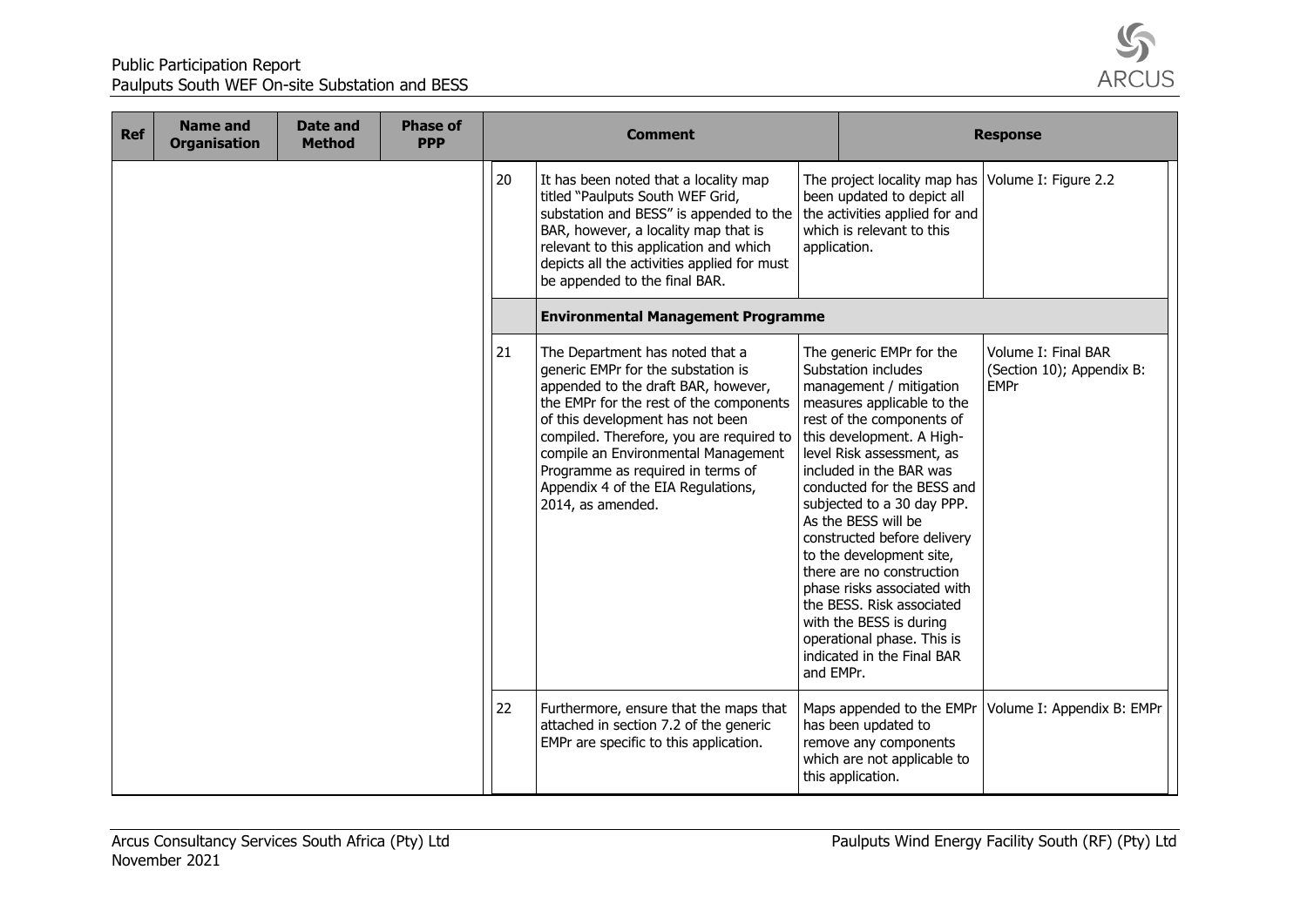

| <b>Ref</b> | <b>Name and</b><br><b>Organisation</b> | Date and<br><b>Method</b> | <b>Phase of</b><br><b>PPP</b> | <b>Comment</b><br><b>Response</b> |                                                                                                                                                                                                                                                                                                                                                                                           |      |                                                                                                                                                                                                                                                                                                                                                                                            |                            |
|------------|----------------------------------------|---------------------------|-------------------------------|-----------------------------------|-------------------------------------------------------------------------------------------------------------------------------------------------------------------------------------------------------------------------------------------------------------------------------------------------------------------------------------------------------------------------------------------|------|--------------------------------------------------------------------------------------------------------------------------------------------------------------------------------------------------------------------------------------------------------------------------------------------------------------------------------------------------------------------------------------------|----------------------------|
|            |                                        |                           |                               | 23                                | The following documents must be<br>appended to the EMPr: Lifecycle Battery<br>Recycling programme/End-of-Life plan;<br>An Emergency Response Plan; First<br>Responder Training manual; Thermal<br>management and monitoring<br>programme; and BESS operations and<br>maintenance programme.                                                                                               |      | An EMPr has been<br>produced, with information<br>adopted from documents<br>which were made available<br>for public review and<br>comment. Should this<br>application receive positive<br>decision, the Final EMPr will<br>be submitted to the DFFE<br>with, there required plans<br>listed and the final<br>microsited layout for DFFE<br>authorisation before<br>construction commences. | Volume I: Appendix B: EMPr |
|            |                                        |                           |                               |                                   | <b>Undertaking of an Oath</b>                                                                                                                                                                                                                                                                                                                                                             |      |                                                                                                                                                                                                                                                                                                                                                                                            |                            |
|            |                                        |                           |                               | 24                                | The Department has noted that the<br>submitted application form has an<br>undertaking under oath or affirmation by<br>the EAP. However, the aforementioned<br>oath was not included in the draft BAR,<br>but rather an appendix of the application<br>form attached to the BAR. Please note<br>that the final BAR must also have an<br>undertaking under oath/ affirmation by<br>the EAP. | BAR. | A completed undertaking<br>under oath applicable to the<br>submission of a BAR has<br>been appended to the Final                                                                                                                                                                                                                                                                           | Volume I: Appendix A       |
|            |                                        |                           |                               | 25                                | Based on the above, you are therefore<br>required to include an undertaking under<br>oath or affirmation by the EAP<br>(administered by a Commissioner of<br>Oaths) as per Appendix $1(3)(r)$ of the<br>NEMA EIA Regulations, 2014, as<br>amended, which states that the BAR<br>must include:                                                                                             | BAR. | A completed undertaking<br>under oath applicable to the<br>submission of a BAR has<br>been appended to the Final                                                                                                                                                                                                                                                                           | Volume I: Appendix A       |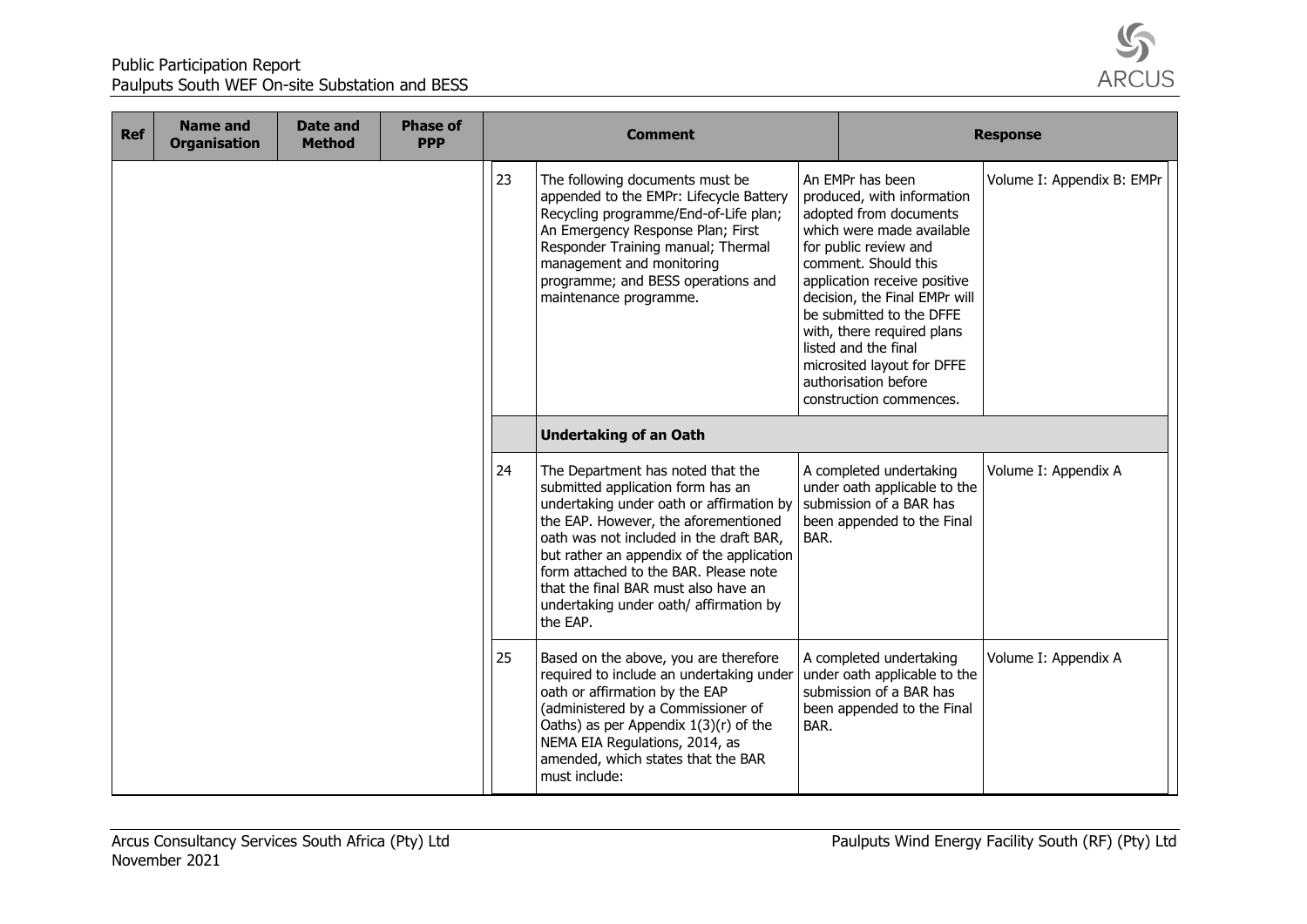

| <b>Ref</b> | <b>Name and</b><br><b>Organisation</b> | Date and<br><b>Method</b> | <b>Phase of</b><br><b>PPP</b> |    | <b>Comment</b>                                                                                                                                                                                                                                                                                                                                                                                                                                                                                                                                   |                                                                                                                                                                                                                                                                                                                                                                                                               | <b>Response</b>           |
|------------|----------------------------------------|---------------------------|-------------------------------|----|--------------------------------------------------------------------------------------------------------------------------------------------------------------------------------------------------------------------------------------------------------------------------------------------------------------------------------------------------------------------------------------------------------------------------------------------------------------------------------------------------------------------------------------------------|---------------------------------------------------------------------------------------------------------------------------------------------------------------------------------------------------------------------------------------------------------------------------------------------------------------------------------------------------------------------------------------------------------------|---------------------------|
|            |                                        |                           |                               |    | "an undertaking under oath or<br>affirmation by the EAP in relation to:<br>a) the correctness of the information<br>provided in the reports;<br>b) the inclusion of comments and inputs<br>from stakeholders and I&APs<br>c) the inclusion of inputs and<br>recommendations from the specialist<br>reports where relevant; and<br>d) any information provided by the EAP<br>to interested and affected parties and<br>any responses by the EAP to comments<br>or inputs made by interested and<br>affected parties".<br><b>Other information</b> |                                                                                                                                                                                                                                                                                                                                                                                                               |                           |
|            |                                        |                           |                               | 26 | Please ensure that the shape-files<br>provided as DFFE shape-files are in a<br>PDF format.                                                                                                                                                                                                                                                                                                                                                                                                                                                       | The shapefile format is a<br>geospatial vector data<br>format (either in shp. or<br>kml) for geographic<br>information system<br>software. As such, the data<br>for the figures provided to<br>the DFFE cannot be<br>submitted in PDF format.<br>The EAP has submitted the<br>shapefiles in the format<br>permitted for the DFFE to<br>open the figures using a<br>geographic information<br>system software. | Folder 4: DFFE Shapefiles |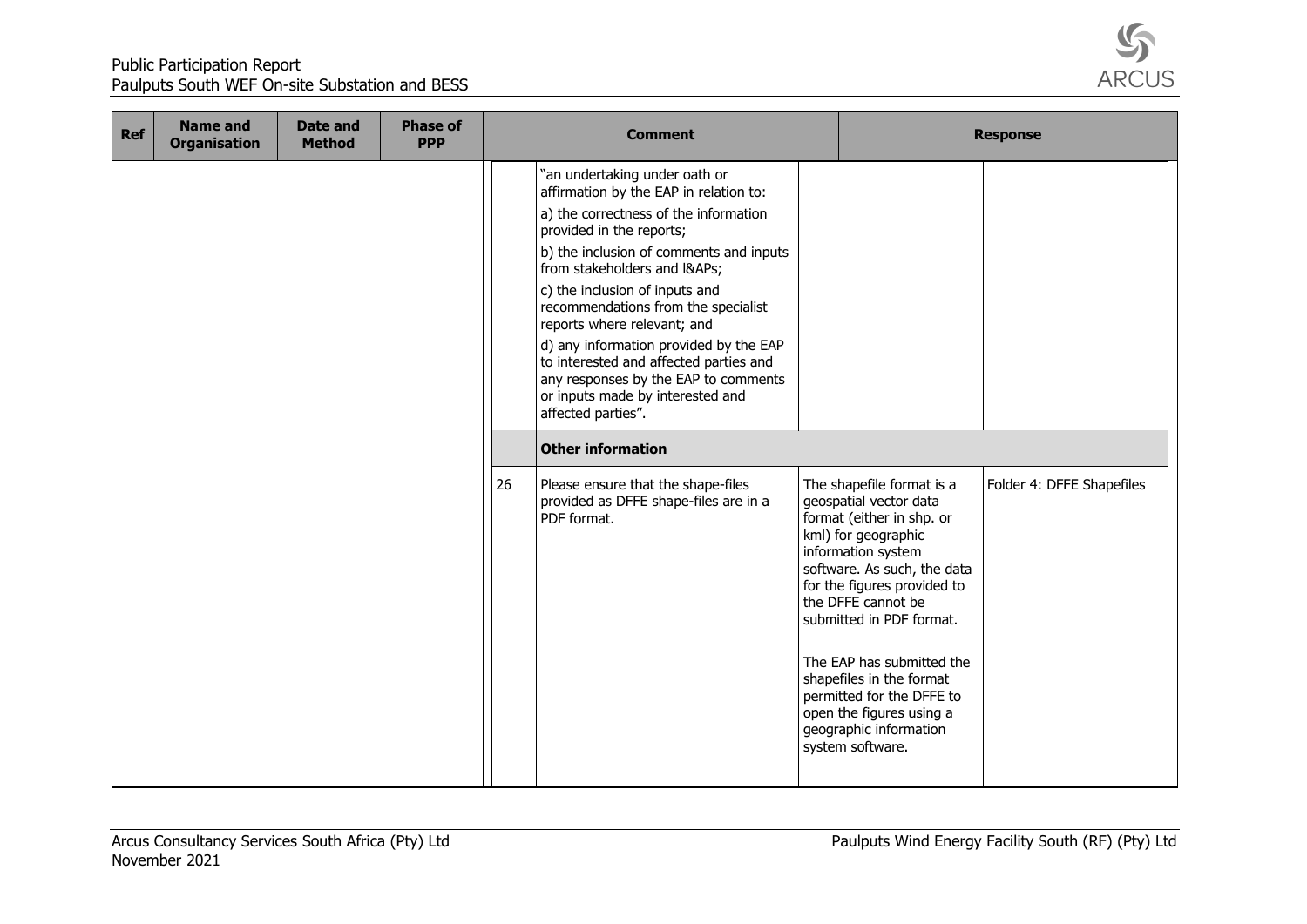

| <b>Ref</b> | <b>Name and</b><br><b>Organisation</b> | <b>Date and</b><br><b>Method</b> | <b>Phase of</b><br><b>PPP</b> | <b>Comment</b> |                                                                                                                                                                                                                                                                                                                                                                                                                                                                                                                                                                                                                                                                                                                                                                                                                                                                                                                                                                                                                                                                                                                                                                                           |             |                                                                                                                                                                                                                                                                                                                                                                                                                                                                                                                                                                                                                                                                                               | <b>Response</b>                                      |
|------------|----------------------------------------|----------------------------------|-------------------------------|----------------|-------------------------------------------------------------------------------------------------------------------------------------------------------------------------------------------------------------------------------------------------------------------------------------------------------------------------------------------------------------------------------------------------------------------------------------------------------------------------------------------------------------------------------------------------------------------------------------------------------------------------------------------------------------------------------------------------------------------------------------------------------------------------------------------------------------------------------------------------------------------------------------------------------------------------------------------------------------------------------------------------------------------------------------------------------------------------------------------------------------------------------------------------------------------------------------------|-------------|-----------------------------------------------------------------------------------------------------------------------------------------------------------------------------------------------------------------------------------------------------------------------------------------------------------------------------------------------------------------------------------------------------------------------------------------------------------------------------------------------------------------------------------------------------------------------------------------------------------------------------------------------------------------------------------------------|------------------------------------------------------|
|            |                                        |                                  |                               |                |                                                                                                                                                                                                                                                                                                                                                                                                                                                                                                                                                                                                                                                                                                                                                                                                                                                                                                                                                                                                                                                                                                                                                                                           |             | PDF figures of the<br>development are provided<br>in the BAR and relevant<br>specialist studies.                                                                                                                                                                                                                                                                                                                                                                                                                                                                                                                                                                                              |                                                      |
|            |                                        |                                  |                               |                | <b>Public Participation Process</b>                                                                                                                                                                                                                                                                                                                                                                                                                                                                                                                                                                                                                                                                                                                                                                                                                                                                                                                                                                                                                                                                                                                                                       |             |                                                                                                                                                                                                                                                                                                                                                                                                                                                                                                                                                                                                                                                                                               |                                                      |
|            |                                        |                                  |                               | 27             | Please ensure that comments from all<br>relevant stakeholders are submitted to<br>the Department with the final BAR. This<br>includes but not limited to the<br>Department of Forestry, Fisheries and<br>the Environment (DFFE): Biodiversity<br>Planning and Conservation at<br>BCAdmin@environment.gov.za;<br>Department of Environment and Nature<br>Conservation: Northern Cape;<br>Department of Economic Development<br>and Tourism; Department of Agriculture,<br>Land Reform & Rural Development,<br>Northern Cape; Department of Water<br>and Sanitation (DWS); Department of<br>Rural Development and Land Reform;<br>Department of Social Development;<br>Department of Transport, Roads and<br>Public Works; Department of Transport;<br>Department of Mineral Resources;<br>ESKOM Holdings SOC; Khai-Ma Local<br>Municipality; Kai !Garib Local<br>Municipalities; Namakwa District<br>Municipality; ZF Mgcawu District<br>Municipality; South African Heritage<br>Resources Agency (SAHRA); Square<br>Kilometre Array (SKA); South African<br>Civil Aviation Authority (CAA); Air Traffic<br>and Navigation Services SOC Limited<br>(ATNS), Agri SA Northern Cape; Birdlife | in the BAR. | All comments as received<br>during the Public<br>Participation Process are<br>contained as Appendix C 6<br>The I&AP database of the<br>authorised Paulputs WEF<br>EIA (Arcus, 2019) process<br>was used as a baseline and<br>has been updated<br>throughout the<br>environmental regulatory<br>process (Appendix C).<br>Registration of I&APs has<br>continued throughout the<br>process, and the I&AP<br>database has been updated<br>accordingly, based on<br>comments received.<br>All comments are included<br>in the Comments and<br>Responses Table, and<br>responded to and<br>addressed by the project<br>team, i.e. EAP, Applicant<br>and Specialists as<br>applicable. The Comments | Volume I: Appendix C:<br>Public Participation Report |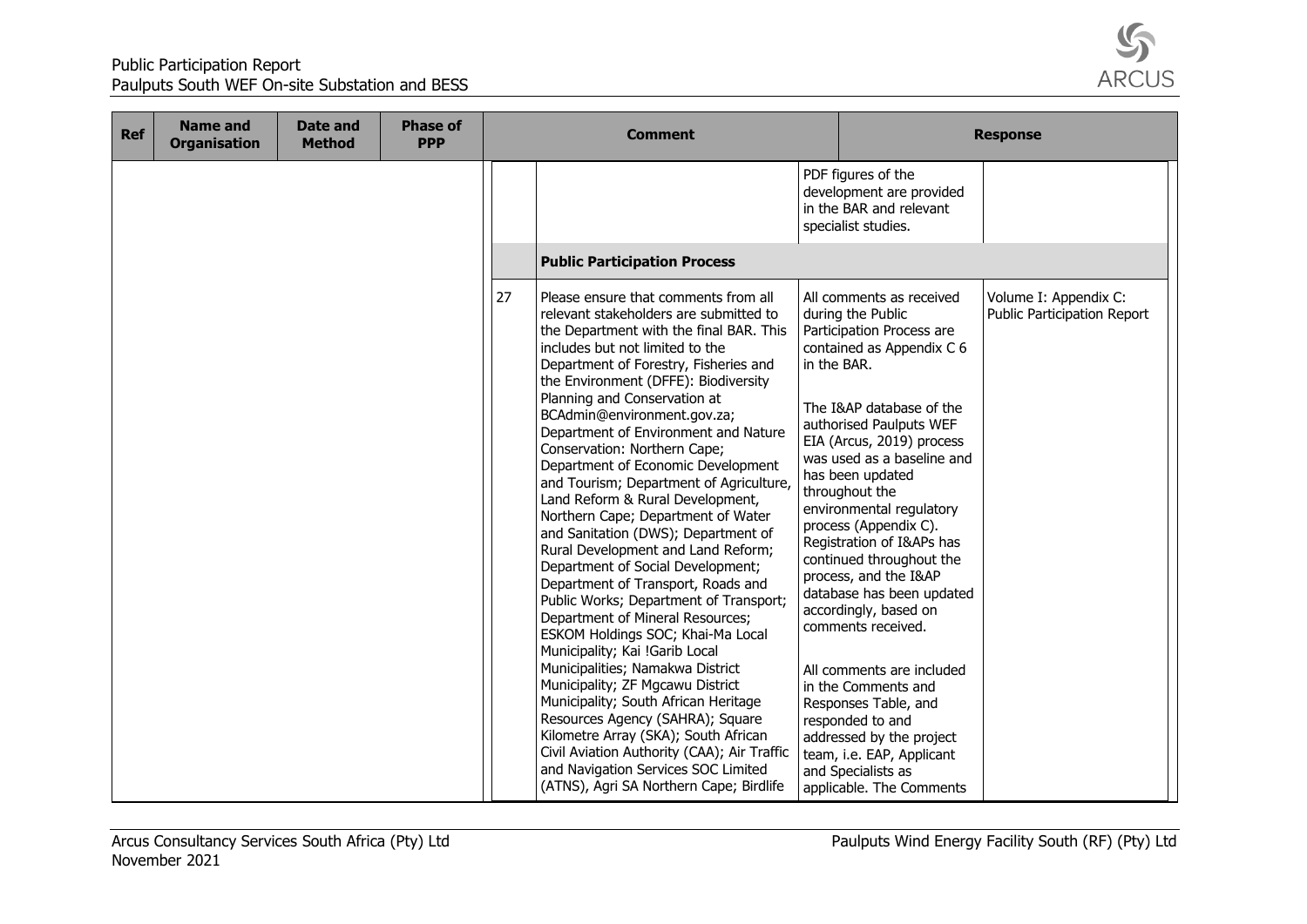

| <b>Ref</b> | <b>Name and</b><br><b>Organisation</b> | Date and<br><b>Method</b> | <b>Phase of</b><br><b>PPP</b> |    | <b>Comment</b>                                                                                                                                                                                                                                                                                                                                                                       |       |                                                                                                                                                                                                                                                                                                                                                                                                               | <b>Response</b>                                                                     |
|------------|----------------------------------------|---------------------------|-------------------------------|----|--------------------------------------------------------------------------------------------------------------------------------------------------------------------------------------------------------------------------------------------------------------------------------------------------------------------------------------------------------------------------------------|-------|---------------------------------------------------------------------------------------------------------------------------------------------------------------------------------------------------------------------------------------------------------------------------------------------------------------------------------------------------------------------------------------------------------------|-------------------------------------------------------------------------------------|
|            |                                        |                           |                               |    | South Africa; Wildlife and Environment<br>Society of South Africa (WESSA);<br>Endangered Wildlife Trust; Leads 2<br>Business and Building Energy South<br>Africa (PTY) Ltd.                                                                                                                                                                                                          |       | and Responses Report have<br>been provided as Appendix<br>C 7 of the Final BAR.<br>Formal Comment has been<br>received from: SAHRA,<br>DFFE, and DFFE: BDC.<br>Correspondence has been<br>from: ESKOM, Department<br>of Water and Sanitation,<br>Department of Rural<br>Development and Land<br>Reform, AgriSA, NRA as<br>well as general stakeholders<br>(IPPs, Landowners and<br>other Interested Parties). |                                                                                     |
|            |                                        |                           |                               | 28 | Furthermore, ensure that all issues<br>raised and comments received during<br>the circulation of the draft BAR from<br>registered I&APs and organs of state<br>which have jurisdiction in respect of the<br>proposed activity are adequately<br>addressed in the final BAR.                                                                                                          |       | Formal comments received<br>from DFFE, DFFE: BDC and<br>SAHRA have been<br>addressed in Appendix C 6<br>of the Public Participation<br>Report in the BAR, and<br>addressed (where<br>necessary) within the<br>respective BAR and EMPr.                                                                                                                                                                        | Volume I: Appendix B; and<br>Appendix C.                                            |
|            |                                        |                           |                               | 29 | Proof of correspondence with the various<br>stakeholders must be included in the<br>final BAR. This must indicate that this<br>draft BAR has been subjected to 30<br>days' public participation process, stating<br>the start and end date of the public<br>participation process (PPP). Should you<br>be unable to obtain comments, proof<br>must be submitted to the Department of | 2021. | sent to the I&AP Database<br>on 03 September 2021.<br>I&APs were provided<br>further opportunity to<br>comment on the draft<br>reports until 08 September                                                                                                                                                                                                                                                     | A final call for comment was   Volume I: Appendix C:<br>Public Participation Report |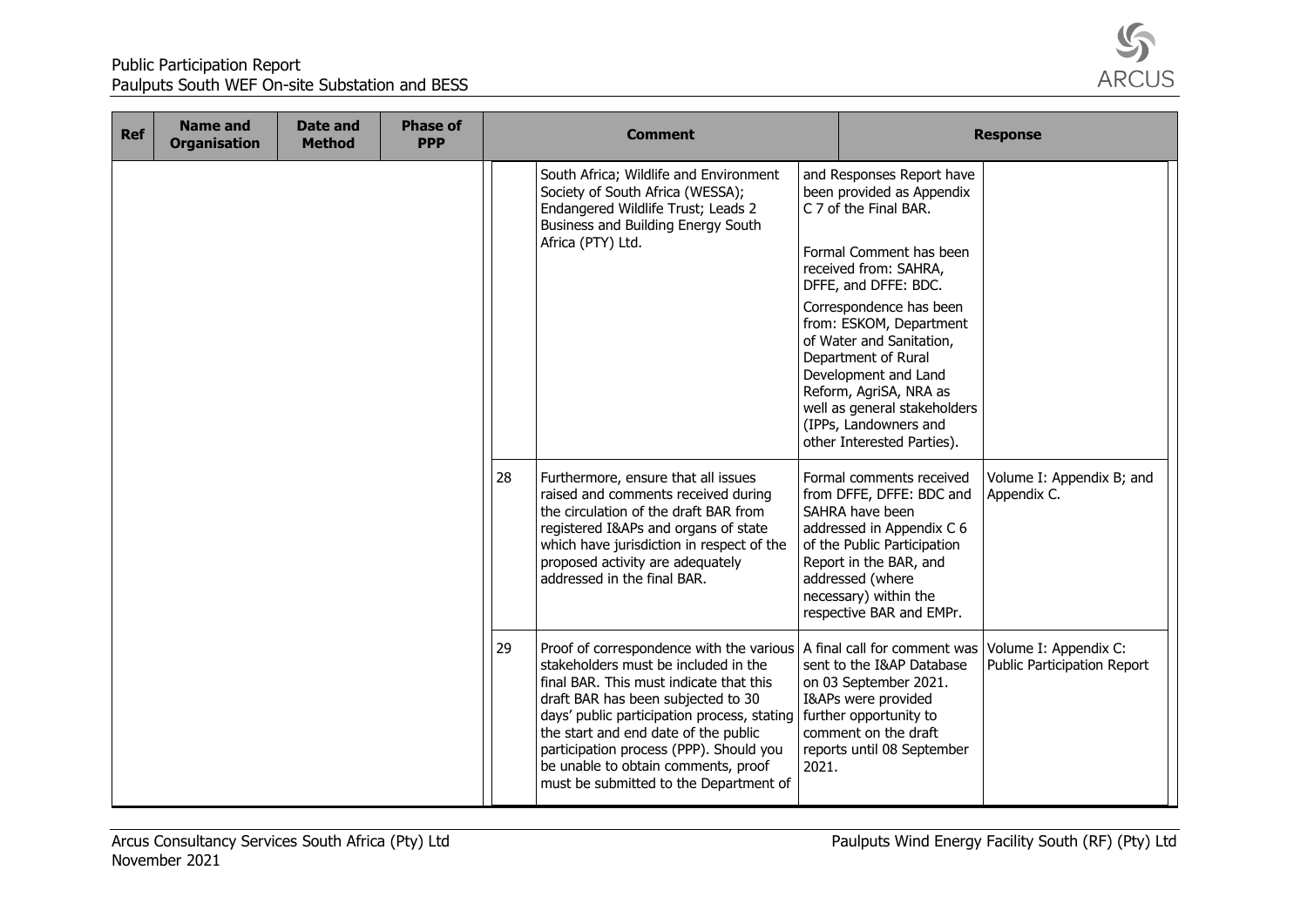

| <b>Ref</b> | <b>Name and</b><br><b>Organisation</b> | <b>Date and</b><br><b>Method</b> | <b>Phase of</b><br><b>PPP</b> |    | <b>Comment</b>                                                                                                                                                                                                                                                                                                                       |                             |                                                                                                                                                                                                                                                                                                                  | <b>Response</b>                                                       |
|------------|----------------------------------------|----------------------------------|-------------------------------|----|--------------------------------------------------------------------------------------------------------------------------------------------------------------------------------------------------------------------------------------------------------------------------------------------------------------------------------------|-----------------------------|------------------------------------------------------------------------------------------------------------------------------------------------------------------------------------------------------------------------------------------------------------------------------------------------------------------|-----------------------------------------------------------------------|
|            |                                        |                                  |                               |    | the attempts that were made to obtain<br>comments.                                                                                                                                                                                                                                                                                   |                             | This correspondence has<br>been included in Appendix C<br>4 of the BAR.<br>Any comment received<br>during this time has been<br>included in Appendix C 6<br>and Appendix C 7 of the<br>Public Participation Report.                                                                                              |                                                                       |
|            |                                        |                                  |                               |    | <b>General</b>                                                                                                                                                                                                                                                                                                                       |                             |                                                                                                                                                                                                                                                                                                                  |                                                                       |
|            |                                        |                                  |                               | 30 | Please also ensure that the final BAR<br>includes the period for which the<br>Environmental Authorisation is required<br>and the date on which the activity will<br>be concluded as per Appendix $1(3)(1)(q)$<br>of the NEMA EIA Regulations, 2014, as<br>amended.                                                                   | <b>NEMA EIA</b><br>amended. | Please refer to the<br>Executive Summary of the<br>FBAR. This has been<br>included to indicate the<br>period for which the<br><b>Environmental Authorisation</b><br>(EA) is required and the<br>date on which the activity<br>will be concluded, as per<br>Appendix $1(3)(1)(q)$ of the<br>Regulations, 2014, as | Refer to Executive Summary<br>of the FBAR.                            |
|            |                                        |                                  |                               | 31 | You are further reminded to comply with Regulation 19(1)(a) of the NEMA EIA Regulations, 2014, as<br>amended, which states that: "Where basic assessment must be applied to an application, the<br>applicant must, within 90 days of receipt of the application by the competent authority, submit to<br>the competent authority $-$ |                             |                                                                                                                                                                                                                                                                                                                  |                                                                       |
|            |                                        |                                  |                               |    | (a) a basic assessment report, inclusive<br>of any specialist reports, an EMPr, a<br>closure plan in the case of a closure<br>activity and where the application is a<br>mining application, the plans, report and                                                                                                                   |                             | This has been compiled and<br>the DBAR, inclusive of the<br>EMPr and specialist reports<br>was subjected to a public<br>participation process.                                                                                                                                                                   | See Volume I: Section 6.2<br>and Appendix C: Public<br>Participation. |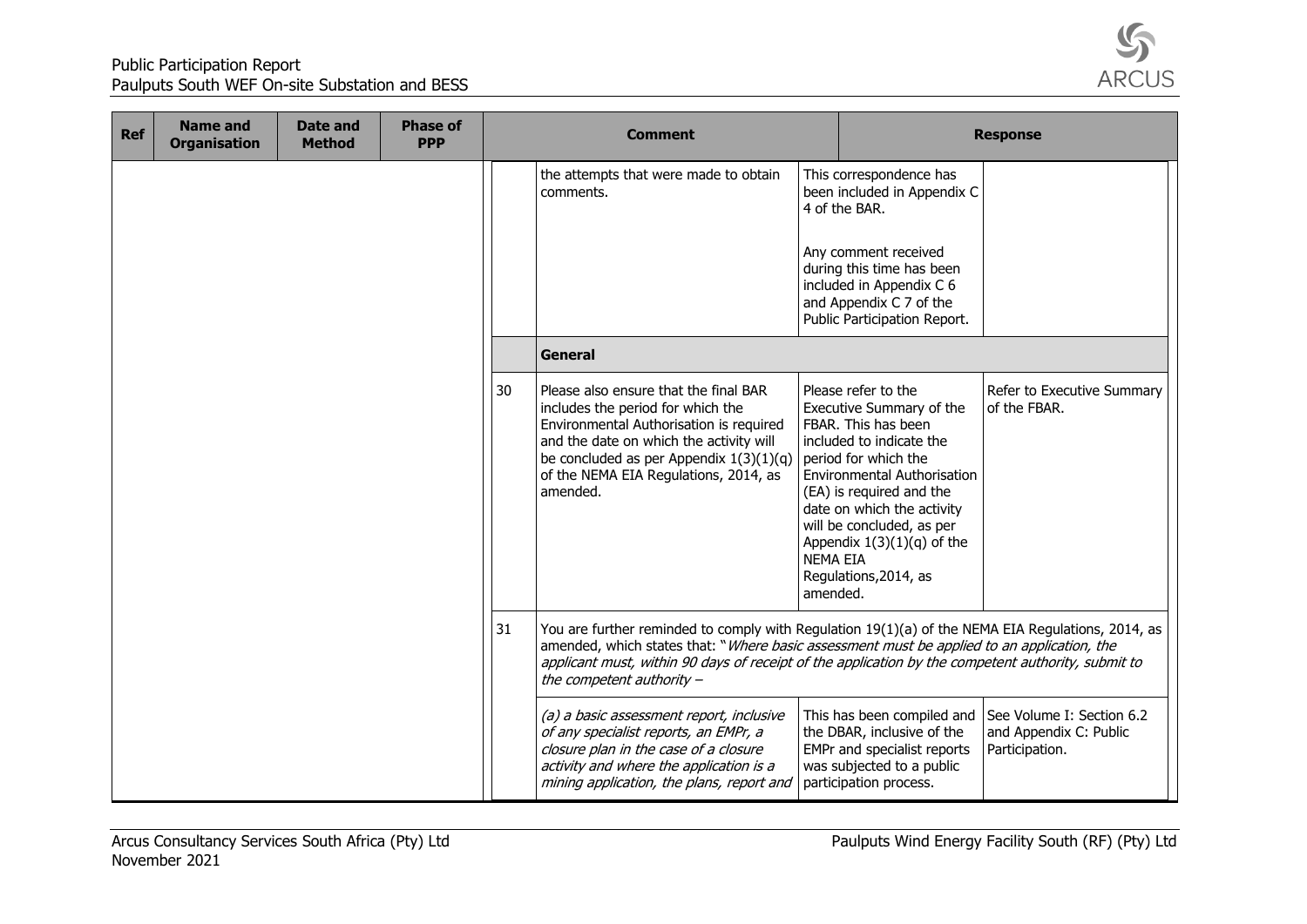

| <b>Ref</b> | <b>Name and</b><br><b>Organisation</b> | Date and<br><b>Method</b> | <b>Phase of</b><br><b>PPP</b> |    | <b>Comment</b>                                                                                                                                                                                                                                                                                                                                                                                                                                                                                                                                                                                                              |              |                                                        | <b>Response</b>                                                                                                                               |
|------------|----------------------------------------|---------------------------|-------------------------------|----|-----------------------------------------------------------------------------------------------------------------------------------------------------------------------------------------------------------------------------------------------------------------------------------------------------------------------------------------------------------------------------------------------------------------------------------------------------------------------------------------------------------------------------------------------------------------------------------------------------------------------------|--------------|--------------------------------------------------------|-----------------------------------------------------------------------------------------------------------------------------------------------|
|            |                                        |                           |                               |    | calculations contemplated in the<br>Financial Provisioning Regulations, which<br>have been subjected to a public<br>participation process of at least 30 days<br>and which reflects the incorporation of<br>comments received, including any<br>comments of the competent authority".                                                                                                                                                                                                                                                                                                                                       |              |                                                        |                                                                                                                                               |
|            |                                        |                           |                               | 32 | Should there be significant changes or new information that has been added to the BAR or EMPr<br>which changes or information was not contained in the reports or plans consulted on during the<br>initial public participation process, you are required to comply with Regulation 19(1)(b) of the NEMA<br>EIA Regulations, 2014, as amended, which states: "the applicant must, within 90 days of receipt of<br>the application by the competent authority, submit to the competent authority $-$                                                                                                                         |              |                                                        |                                                                                                                                               |
|            |                                        |                           |                               |    | (b) a notification in writing that the<br>documents contemplated in sub-<br>regulation 1(a) will be submitted within<br>140 days of receipt of the application by<br>the competent authority, as significant<br>changes have been made or significant<br>new information has been added to the<br>documents which changes or<br>information was not contained in the<br>original documents consulted on during<br>the initial public participation process<br>contemplated in sub-regulation (1)(a)<br>and that the revised documents will be<br>subjected to another public participation<br>process of at least 30 days." |              | versions of the report.                                | No significant changes were The Project Details of the<br>made from the draft to final   FBAR reflects the changes<br>made from DBAR to FBAR. |
|            |                                        |                           |                               | 33 | Should you fail to meet any of the<br>timeframes stipulated in Regulation 19<br>of the NEMA EIA Regulations, 2014, as<br>amended, your application will lapse.                                                                                                                                                                                                                                                                                                                                                                                                                                                              | application. | Timeframes stipulated are<br>being adhered to in this  | n/a                                                                                                                                           |
|            |                                        |                           |                               | 34 | You are hereby reminded of Section 24F<br>of the National Environmental                                                                                                                                                                                                                                                                                                                                                                                                                                                                                                                                                     |              | The Applicant / EAP takes<br>note of this and confirms | n/a                                                                                                                                           |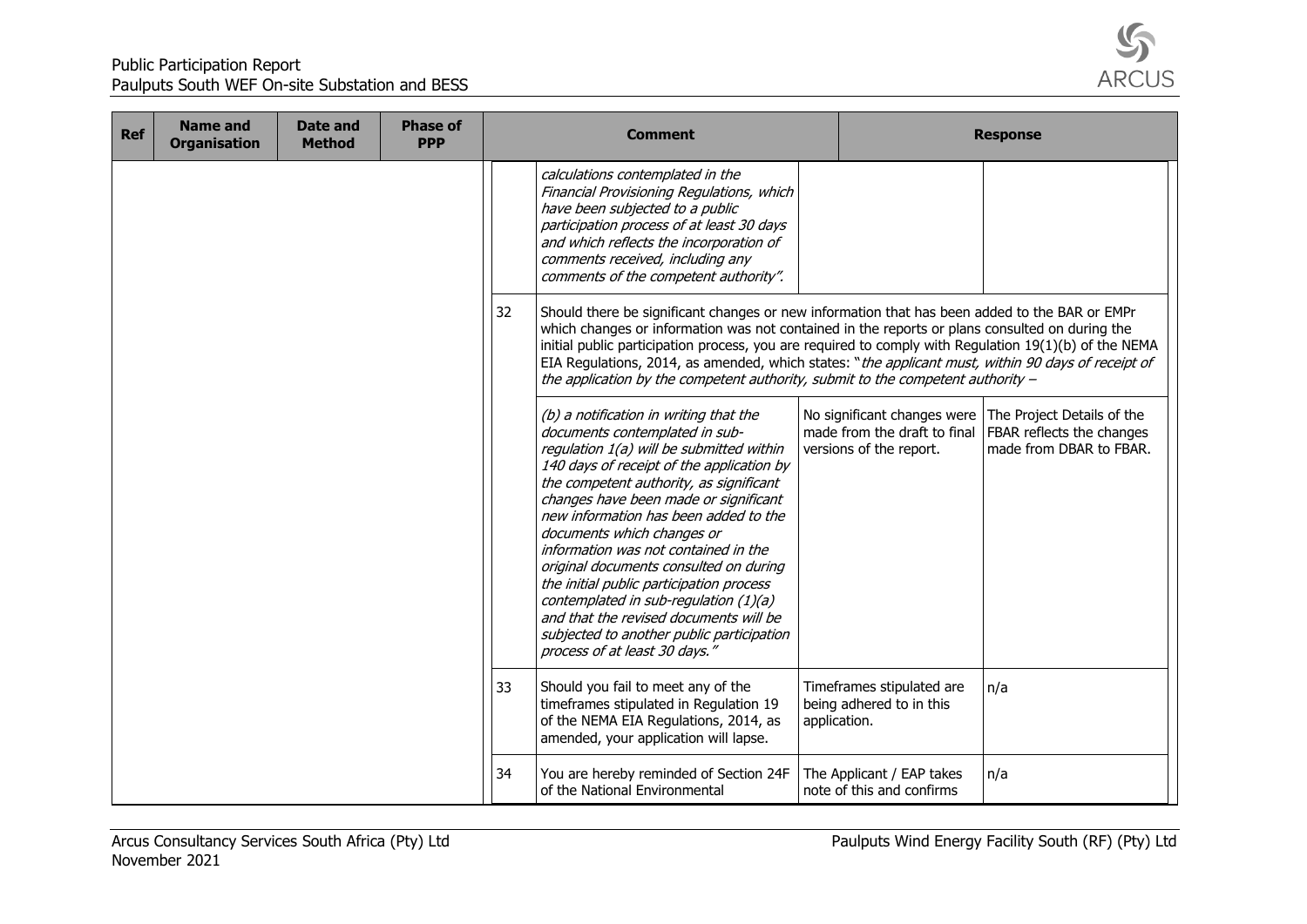

| <b>Ref</b> | <b>Name and</b><br><b>Organisation</b>                                  | <b>Date and</b><br><b>Method</b>  | <b>Phase of</b><br><b>PPP</b>   | <b>Comment</b>                                                                                                                                                                                                                                                                                                                                                                                                                                                                                                                                                                                                                                                                                                                                                                                                                                                                                                                                                                                                                                                                            |                                                                                                                                                               | <b>Response</b>                                                                                                                                                                                                                                                                                                                                                                                                                                                                                                                                                             |
|------------|-------------------------------------------------------------------------|-----------------------------------|---------------------------------|-------------------------------------------------------------------------------------------------------------------------------------------------------------------------------------------------------------------------------------------------------------------------------------------------------------------------------------------------------------------------------------------------------------------------------------------------------------------------------------------------------------------------------------------------------------------------------------------------------------------------------------------------------------------------------------------------------------------------------------------------------------------------------------------------------------------------------------------------------------------------------------------------------------------------------------------------------------------------------------------------------------------------------------------------------------------------------------------|---------------------------------------------------------------------------------------------------------------------------------------------------------------|-----------------------------------------------------------------------------------------------------------------------------------------------------------------------------------------------------------------------------------------------------------------------------------------------------------------------------------------------------------------------------------------------------------------------------------------------------------------------------------------------------------------------------------------------------------------------------|
|            |                                                                         |                                   |                                 | Management Act, Act No. 107 of 1998,<br>as amended, that no activity may<br>commence prior to an Environmental<br>Authorisation being granted by the<br>Department.                                                                                                                                                                                                                                                                                                                                                                                                                                                                                                                                                                                                                                                                                                                                                                                                                                                                                                                       | that no activity has / will<br>commence without a<br>positive environmental<br>authorisation.                                                                 |                                                                                                                                                                                                                                                                                                                                                                                                                                                                                                                                                                             |
| 9          | <b>Christoff</b><br>(Doepie) du<br><b>Plessis</b><br><b>EnviroWorks</b> | 16 August<br>2021<br><b>Email</b> | <b>Draft BA</b><br><b>Phase</b> | From: Christoff du Plessis<br>To: paulputs<br>Cc: Ashleigh von der Heyden<br>Subject: 3944 Paulputs WEF Amendments & BAR -<br>Registration of XiNa Solar One (RF)(PTY) Ltd as I&AP.<br>Date: Monday, August 16, 2021 7:53:00 AM<br>Good Morning Ashleigh<br>I trust you are well.<br>Enviroworks would like to register as an Interested<br>and Affected Party on behalf of XiNa Solar One<br>(RF)(PTY) Ltd on the following:<br>1. Project Title 1: Part II Amendment of the<br>Authorised Paulputs Wind Energy Facility,<br>Northern Cape Province. Application in respect of<br>Paulputs Wind Energy Facility North (RF) (Pty) Ltd;<br>2. Project Title 2: Part II Amendment of the<br>Authorised Paulputs Wind Energy Facility 132kV<br>grid connection, Northern Cape Province. Application<br>in respect of Paulputs Wind Energy<br>Facility North (RF) (Pty) Ltd;<br>3. Project Title 3: Part II Amendment of the<br>Authorised Paulputs Wind Energy Facility,<br>Northern Cape Province. Application in respect of<br>Paulputs Wind Energy Facility South (RF)<br>(Pty) Ltd; and, | <b>From: paulputs</b><br>To: Christoff du Plessis; paulputs<br>as I&AP.<br>Good Morning Christoff,<br>and BAR.<br>Please do let me know.<br>Have a super day. | Subject: RE: 3944 Paulputs WEF Amendments &<br>BAR - Registration of XiNa Solar One (RF)(PTY) Ltd<br>Date: Tuesday, August 17, 2021 9:26:48 AM<br>Doing fantastic thanks for asking. I trust you are<br>well as well? Always nice hearing from other EAPs.<br>Super. You have been registered on our database.<br>Should there be anything that you would like clarity<br>on, I would be happy to set up a meeting to<br>discuss? This way the team can make sure that all<br>comments/concerns are adequately addressed<br>prior to the submission of the final amendments |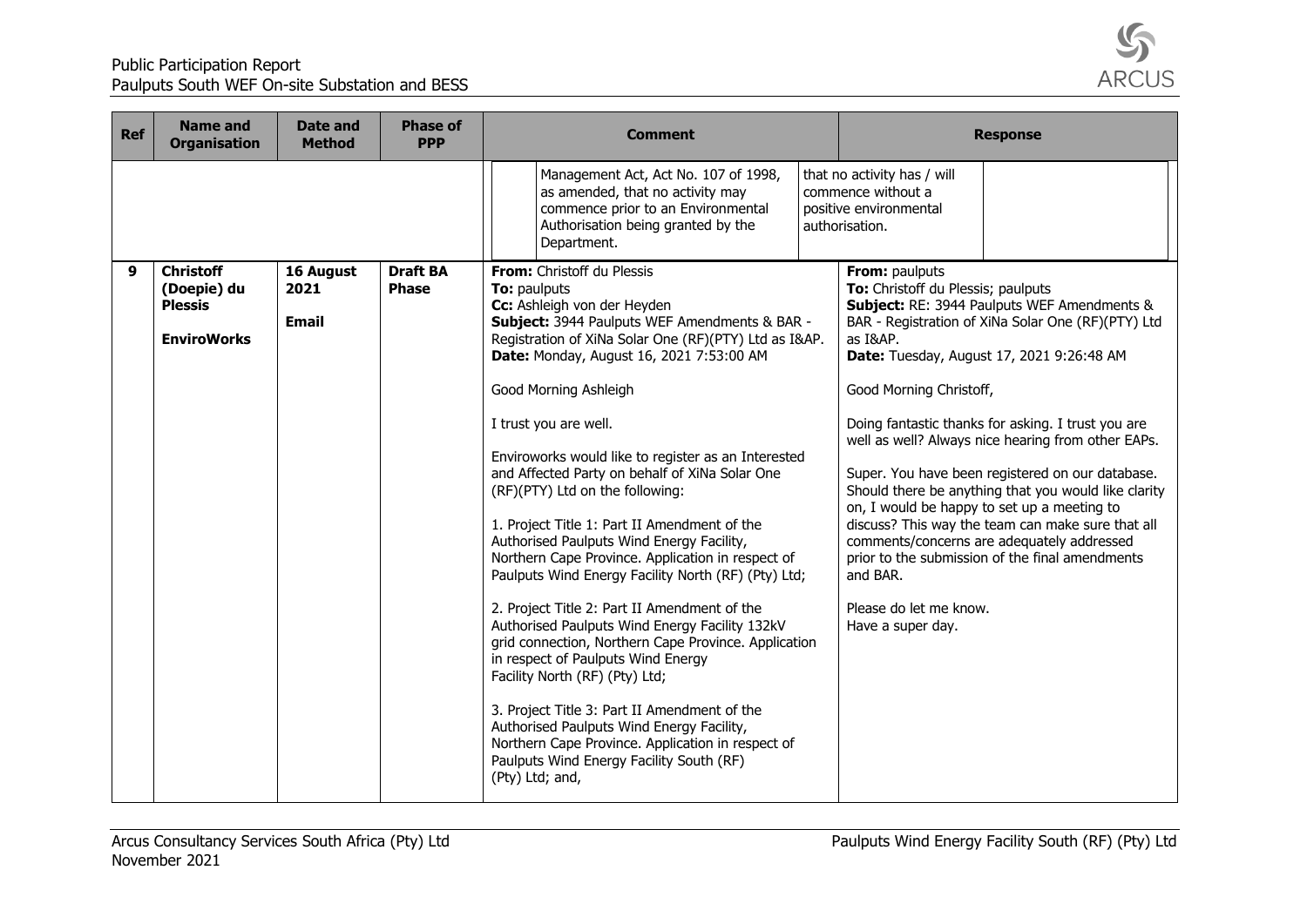

| <b>Ref</b> | <b>Name and</b><br><b>Organisation</b>                                  | <b>Date and</b><br><b>Method</b>               | <b>Phase of</b><br><b>PPP</b>   | <b>Comment</b>                                                                                                                                                                                                                                                                                                                                                                                                                                                                                                                                                                                                                                             | <b>Response</b>                                                                                                                                                                                                                                                              |
|------------|-------------------------------------------------------------------------|------------------------------------------------|---------------------------------|------------------------------------------------------------------------------------------------------------------------------------------------------------------------------------------------------------------------------------------------------------------------------------------------------------------------------------------------------------------------------------------------------------------------------------------------------------------------------------------------------------------------------------------------------------------------------------------------------------------------------------------------------------|------------------------------------------------------------------------------------------------------------------------------------------------------------------------------------------------------------------------------------------------------------------------------|
|            |                                                                         |                                                |                                 | 4. Project Title 4: Basic Assessment Report for the<br>Proposed Paulputs South WEF Grid<br>Connection & associated infrastructure, Northern Cape<br>Province. Application in respect of<br>Paulputs Wind Energy Facility South (RF) (Pty) Ltd.<br>We are in process of assessing the impacts that the<br>proposed development will have on the XiNa<br>Solar One Power Generation Facility and will provide<br>comments before the closing date of the<br>Notification Period.<br>Can you please confirm receipt of this email.<br>I hope you find the above mentioned in order, should<br>you have any questions please do not hesitate to<br>contact me. |                                                                                                                                                                                                                                                                              |
|            | <b>Christoff</b><br>(Doepie) du<br><b>Plessis</b><br><b>EnviroWorks</b> | 02<br><b>September</b><br>2021<br><b>Email</b> | <b>Draft BA</b><br><b>Phase</b> | From: Christoff du Plessis<br>Sent: Thursday, 02 September 2021 16:12<br>To: paulputs<br>Cc: Elbi Bredenkamp<br>Subject: RE: 3944 Paulputs WEF Amendments & BAR<br>- Registration of XiNa Solar One (RF)(PTY) Ltd as<br>I&AP.<br>Good Day Ashleigh                                                                                                                                                                                                                                                                                                                                                                                                         | From: paulputs<br>Sent: Friday, 03 September 2021 11:07<br>To: Christoff du Plessis; paulputs<br>Cc: Elbi Bredenkamp<br>Subject: RE: 3944 Paulputs WEF Amendments &<br>BAR - Registration of XiNa Solar One (RF)(PTY) Ltd<br>as I&AP.<br>Good Morning Christoff,             |
|            |                                                                         |                                                |                                 | I trust you are well.<br>Apologies for my delayed response, it been crazy on<br>our side.                                                                                                                                                                                                                                                                                                                                                                                                                                                                                                                                                                  | Thank you for your comments. I just want to<br>confirm which comments pertain to the WEF<br>amendments, and which comments (if any) pertain<br>to the BAR?                                                                                                                   |
|            |                                                                         |                                                |                                 | I had a discussion with XiNa Solar One as well as<br>KaXu Solar One, and their main concerns are as<br>follow:<br>We have given it some consideration and would like to<br>raise the following, key concerns being soiling and<br>shading.                                                                                                                                                                                                                                                                                                                                                                                                                 | If you could please just separate these if they are<br>related to the different applications so that we can<br>best answer you? I need to ensure that your<br>comments are correctly captured across the<br>different applications.<br>Thank you,<br>Ashleigh von der Heyden |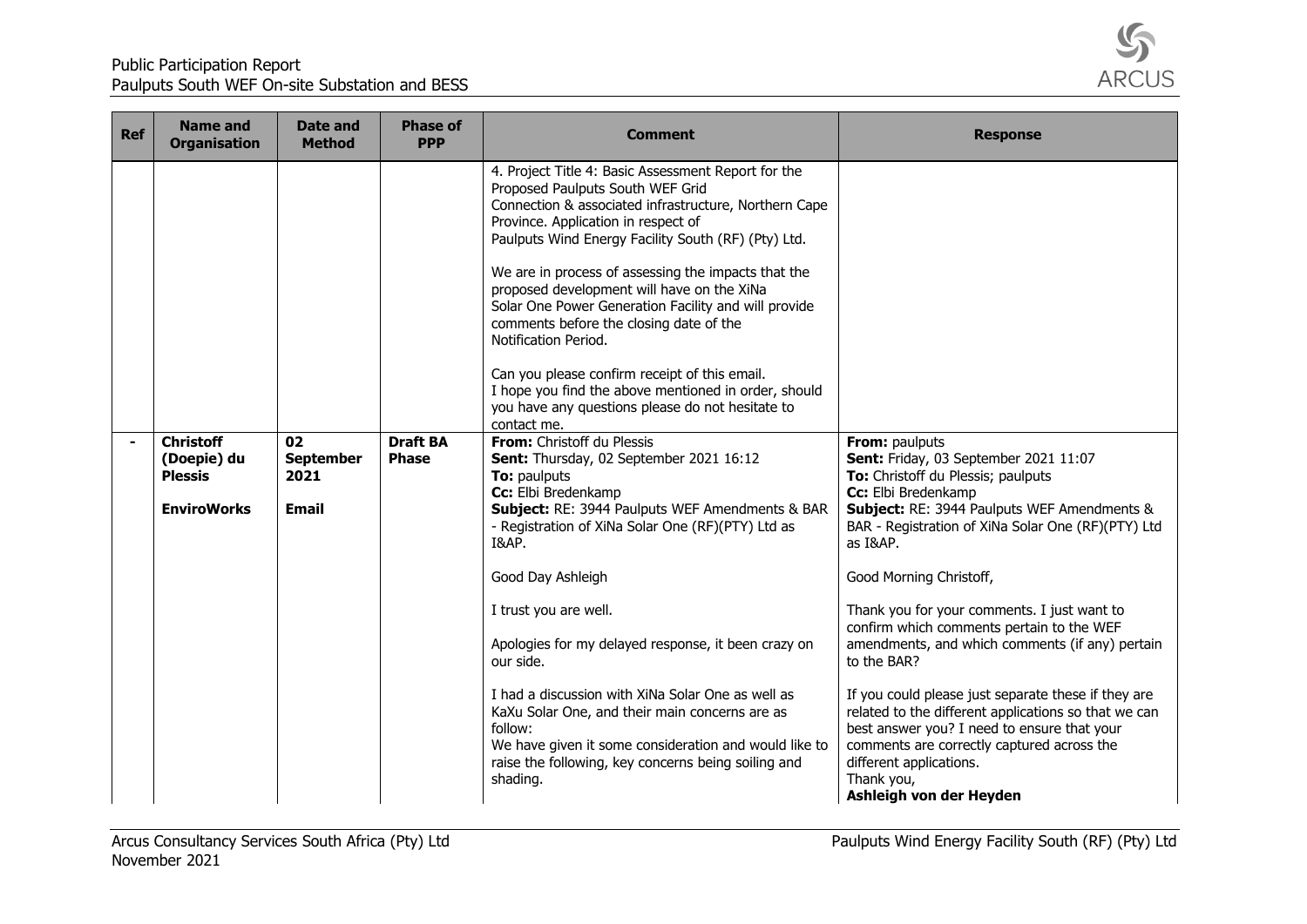

| <b>Ref</b> | <b>Name and</b><br><b>Organisation</b> | Date and<br><b>Method</b> | <b>Phase of</b><br><b>PPP</b> | <b>Comment</b>                                                                                                                                                                                                           | <b>Response</b>                                                                                                                                                                                                                                                                                                                                                                                                                                                                                                                                                                                                                                                                                                                                                                                                                      |
|------------|----------------------------------------|---------------------------|-------------------------------|--------------------------------------------------------------------------------------------------------------------------------------------------------------------------------------------------------------------------|--------------------------------------------------------------------------------------------------------------------------------------------------------------------------------------------------------------------------------------------------------------------------------------------------------------------------------------------------------------------------------------------------------------------------------------------------------------------------------------------------------------------------------------------------------------------------------------------------------------------------------------------------------------------------------------------------------------------------------------------------------------------------------------------------------------------------------------|
|            |                                        |                           |                               | <b>Shading:</b> Will the developer complete a shading<br>study to ensure that morning solar radiation is not<br>obstructed to the nearby IPP solar facilities.                                                           | It is not clear which application each of these<br>questions applies to:<br>The Amendments for the wind farms (to<br>1.<br>split into two EAs and increase the turbine<br>sizes)<br>2.<br>The Amendment to split off the EA for the<br>already authorised powerline route,<br>The BAR for a powerline route directly to<br>3.<br>Paulputs Substation.<br>Therefore, answers are provided on behalf of all<br>applications for each question wherever applicable.<br>In addition, it is assumed that "IPP solar facilities"<br>refer to the preferred bidders KaXu CSP, XiNa CSP,<br>Konkoosies 1 PV and Konkoosies 2 PV.<br>The wind farms and existing powerline route are<br>approximately 8 km from any of the 'IPP solar<br>facilities'. A shading study should not be necessary.                                                |
|            |                                        |                           |                               | <b>Soiling:</b> Will the developer conduct a dust study<br>during construction as well as conduct continuous<br>mitigation and dust monitoring activities so as to not<br>induce soiling on the nearby solar facilities. | The powerline route directly to Paulputs Substation<br>(the BAR) would travel between XiNa and<br>Konkoosies 2 close to the fence dividing the farm<br>portions, and be over from either facility. The<br>pylons would not be taller than 30m, and be spaced<br>200-400m apart, and therefore not result in<br>shading for the IPP solar facilities either.<br>Yes, the applicant will implement dust mitigation<br>and minimisation wherever practical to ensure that<br>the development has minimal impact on the nearby<br>solar facilities.<br>Dust suppression and erosion management must be<br>an integrated component of the construction<br>approach as per the Paulputs WEF EMPrs.<br>Please refer to Section 5, 6, 7 and 13.6 of the<br>Paulputs WEF EMPrs (Arcus, 2021 Final Amendment<br>Reports Volume I: Appendix B). |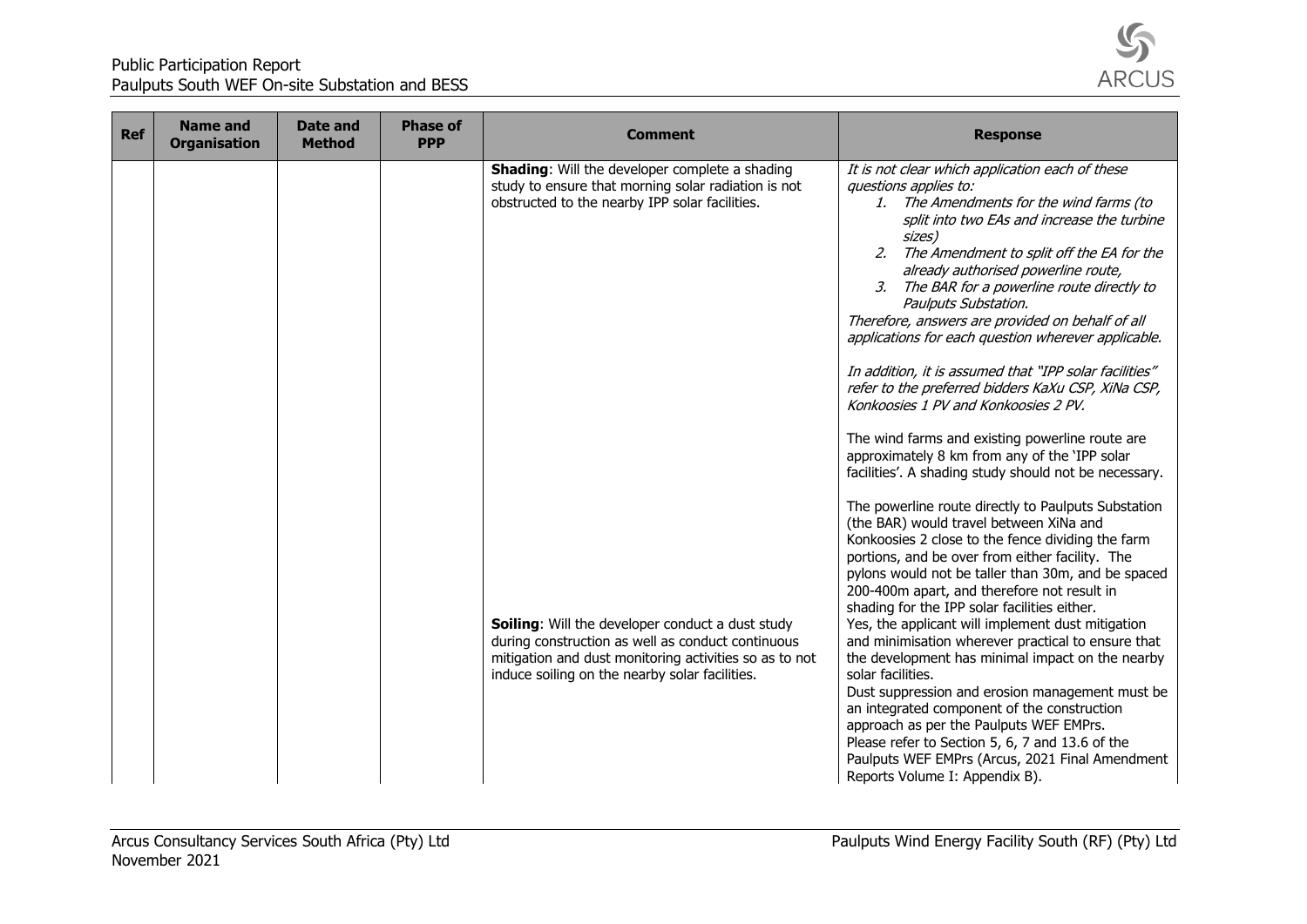

| <b>Ref</b> | <b>Name and</b><br><b>Organisation</b> | <b>Date and</b><br><b>Method</b> | <b>Phase of</b><br><b>PPP</b>    | <b>Comment</b>                                                                                                                                                                                                                                                                                                                                                                                                                                | <b>Response</b>                                                                                                                                                                                                                                                                                          |
|------------|----------------------------------------|----------------------------------|----------------------------------|-----------------------------------------------------------------------------------------------------------------------------------------------------------------------------------------------------------------------------------------------------------------------------------------------------------------------------------------------------------------------------------------------------------------------------------------------|----------------------------------------------------------------------------------------------------------------------------------------------------------------------------------------------------------------------------------------------------------------------------------------------------------|
|            |                                        |                                  |                                  | Downstream Wind Impacts: The exact setbacks<br>are unclear from the map but will these be clearly<br>defined and will the developer complete a study on<br>the downstream impact of wind and wake effects on<br>the nearby solar facilities to ensure that abnormal<br>wind loading is not induced on the existing solar<br>facility as a result of newly developed wind project.<br>This concern is raised not only for solar collectors but | The closest wind turbine will be approximately 8 km<br>to the closest IPP solar facility (XiNa CSP).<br>With the nearest turbine being approximately 8 km<br>away, any turbulence caused by wake effects will<br>have long subsided.                                                                     |
|            |                                        |                                  |                                  | also to understand the impact on Air Cooled<br>Condenser efficiency, if in close proximity.<br>Tx Connection: Will the connection of the nearby<br>solar facility's be interrupted at any point for the<br>connection of the new substation and lines.<br><b>Road Access:</b> Will the additional traffic during<br>construction impact on normal road use and plant<br>access to the nearby solar facilities.                                | No, the connection of the current IPP solar facilities<br>would not be interrupted, with the connection of<br>the new substation and lines.<br>No, the access to the wind farms will be from the<br>N14, and so the development should not impact the<br>roads that lead to the nearby solar facilities. |
|            |                                        |                                  |                                  | Can you please acknowledge receipt of this email?<br>If you have any questions please feel free to contact<br>me.                                                                                                                                                                                                                                                                                                                             | Receipt of e-mail was acknowledged, no response<br>from the I&AP was received i.t.o. confirmation on<br>which comment related to which application.                                                                                                                                                      |
|            |                                        |                                  |                                  | I hope you have a blessed week.<br>Kind Regards/Vriendelike Groete<br>Christoff (Doepie) du Plessis<br>051 436 0793                                                                                                                                                                                                                                                                                                                           | The responses provided by the developer / EAP<br>relates to All Applications as applicable to the<br>comment received.                                                                                                                                                                                   |
| 10         | <b>Alexia</b><br><b>Hlengani</b>       | 21 August<br>2021                | <b>Draft PPP</b><br><b>Phase</b> | From: Hlengani Alexia (UPN)<br><b>To:</b> paulputs                                                                                                                                                                                                                                                                                                                                                                                            | From: paulputs<br>To: Hlengani Alexia (UPN); paulputs                                                                                                                                                                                                                                                    |
|            | <b>UPN DHSWS</b>                       | <b>Email</b>                     |                                  | Subject: RE: Notification of Resubmission of<br>Application and unchanged Draft Basic Assessment                                                                                                                                                                                                                                                                                                                                              | <b>Subject: RE: Notification of Resubmission of</b><br>Application and unchanged Draft Basic Assessment                                                                                                                                                                                                  |
|            |                                        |                                  |                                  | Report: Paulputs South<br>WEF Grid Connection and Paulputs South WEF<br>Substation<br>Date: Saturday, August 21, 2021 11:57:19 AM                                                                                                                                                                                                                                                                                                             | Report: Paulputs South<br>WEF Grid Connection and Paulputs South WEF<br>Substation<br>Date: Monday, August 30, 2021 5:04:02 PM                                                                                                                                                                           |
|            |                                        |                                  |                                  | Good day                                                                                                                                                                                                                                                                                                                                                                                                                                      | Good Afternoon,                                                                                                                                                                                                                                                                                          |